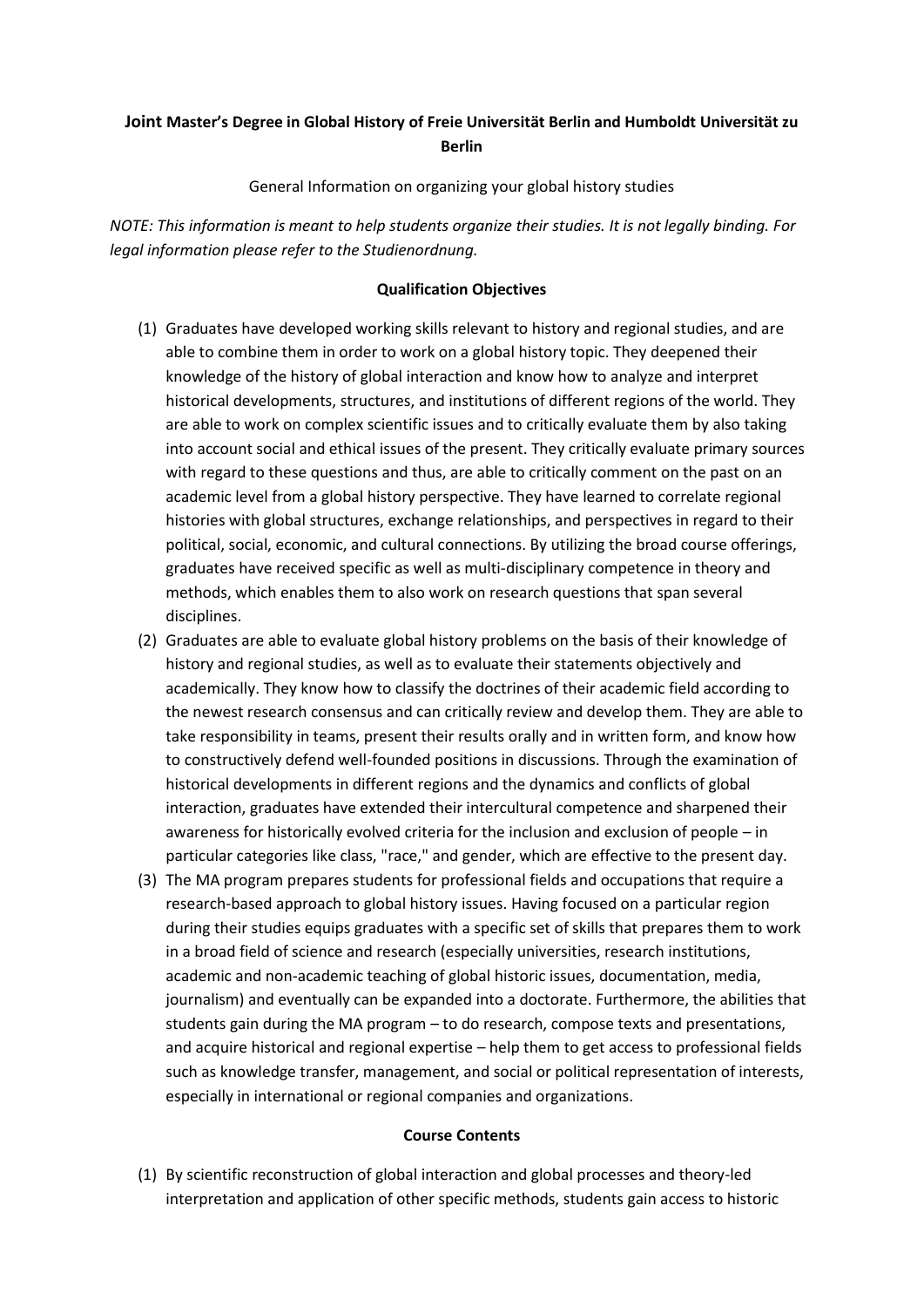dimensions of a globalizing present. By expanding on the bachelor's degree in history, a regional area study, or a comparable degree in another relevant discipline, the MA program uses English-language courses to convey extensive knowledge of global history developments and their impacts on historical processes, institutions, and structures.

- (2) Fields of study focus on historical research and field-specific debates about different global history themes and issues as well as a theoretical and methodological reflection on writing global history. Other major aspects are themes, problems, and subject specific debates within the incorporated area studies, especially concerning the students' individual region of specialization. Furthermore, theoretical and methodological discussions within research and scientific practice of the different area studies are taken into account.
- (3) The MA program teaches students how to develop their own academic problem-solving strategies and research methods through independent study on the basis of continued assistance and individual work plans. These capabilities are applicable in multi-disciplinary areas, especially at the intersection of historical and regional studies' research.

### **Structure and Outline**

- (1) The MA program is organized in modules, which as a rule contain two corresponding courses.
- (2) The MA program is composed of

(a) obligatory courses in Global History to the extent of 40 credit points (*Leistungspunkte*) (b) regional profile courses to the extent of 30 credit points (*Leistungspunkte*), which should form one regional focus if possible

(c) an inter-disciplinary part to the extent of 20 credit points (*Leistungspunkte*), in which the students (if possible) should attend language classes that complement their regional focus and courses from (a) different regional focus.

- (3) Students must complete modules in the following areas:
	- I. Compulsory Courses on Global History In this field, students have to complete the following modules to the extent of 40 credit points (*Leistungspunkte*):
		- a. Module 1: Global Spaces (10 cp)
		- b. Module 2: Global Histories (15 cp)
		- c. Module 3: Global Configurations (15 cp)
	- II. Regional Profile Area:

Students must choose one of the following regional areas, in which they have to complete modules to the extent of 30 credit points (*Leistungspunkte*):

- a. Europe (Eastern and Western Europe): Advanced modules on Ancient History, Medieval History, Early Modern History, Modern History, and Modern European History
- b. Latin America: Modules about Latin America in the context of Global History
- c. North America: Modules about North America in the context of Global History
- d. Islamic World: Modules about Islamic History in the context of Global History
- e. South and Southeast Asia: Modules about modernization, culture, and religion in South and Southeast Asia
- f. East Asia: Advanced modules on Chinese history and culture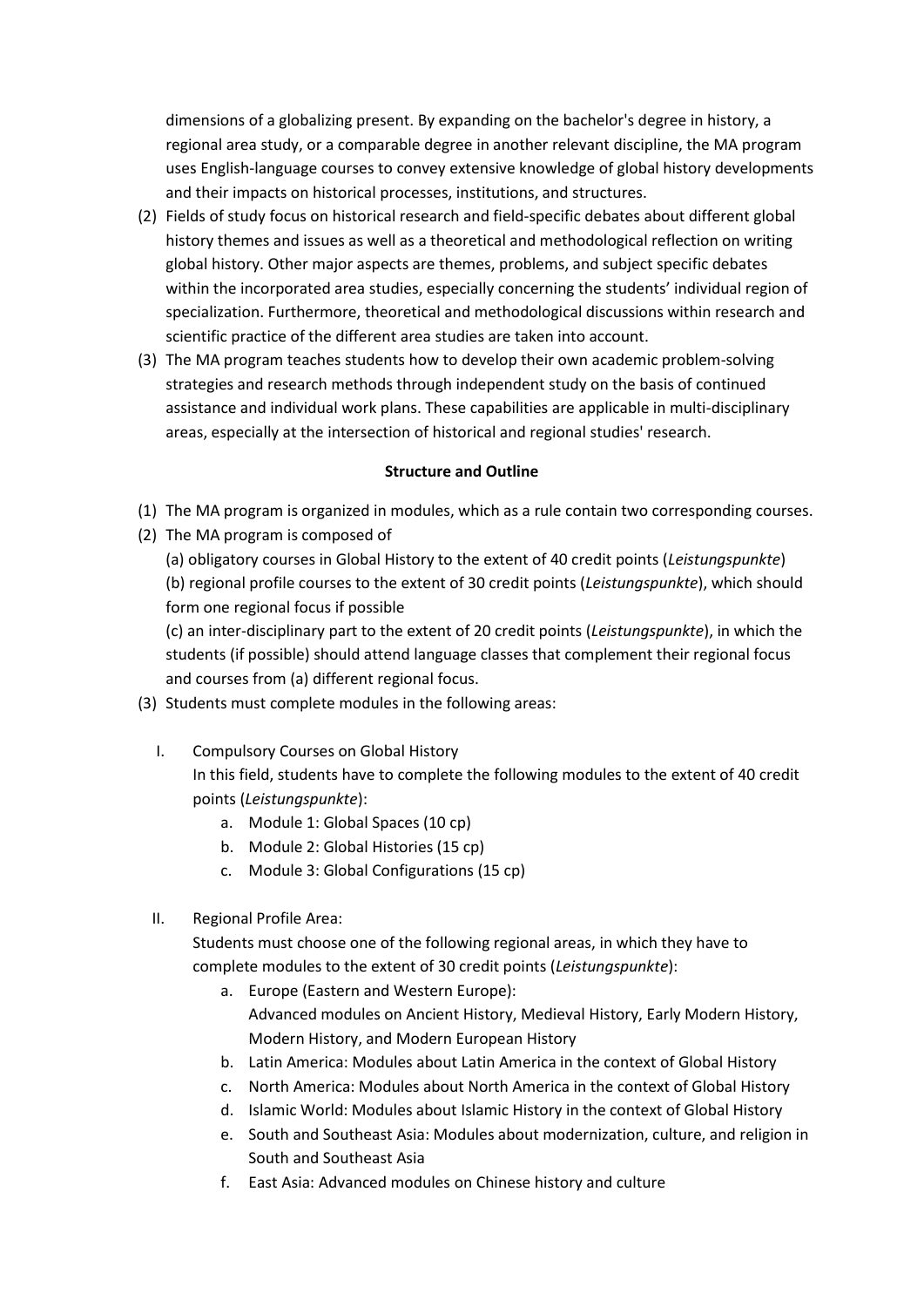- g. Africa: Modules about debates and methods in African history, transformation processes, and Global History in African History. *Students choosing this profile area must attend a counseling session due to organizational characteristics. Ideally, they should attend during the first semester, signing up for courses.*
- h. Regional profile with a trans-regional focus: Here, students can choose modules with regional focuses ranging from the regional profiles a) to g). Students can also ask the examination board for permission to choose other courses that are not listed, as long as they have a clear relevance to the chosen profile.
- III. Comparative Section:

In the comparative section, students must chose modules about different regions to the extent of 20 credit points (*Leistungspunkte*). At least one module must address a region that is not identical with the region the student has chosen in the regional profile area. Modules of a regional profile-area that were completed in version 'a' cannot be chosen in version 'b' in the inter-disciplinary area. Also, modules cannot be chosen twice.

- a. Europe (Eastern and Western Europe): Modules about Early Modern and Modern European History, especially those relevant to Global History, social history, economic history, religion, culture, politics, and intellectual history
- b. Latin America: Modules about the constitution and global context of Latin America
- c. North America: Modules about North America's foreign relations
- d. Islamic World: Module about Islamic History in the context of Global History
- e. South and Southeast Asia: Module about modernization in South and Southeast Asia in the context of Global History
- f. East Asia: Module about the history and culture of China in the context of Global History
- g. Africa: Module about the history of Africa in the context of Global History
- h. Other modules in the comparative section
	- 1. Module 38: Theory, Method, and History of Historiography
	- 2. Module 39: Themes of Current Global Historical Research
	- 3. Module 40: Introduction to Regional History

Students who do not have a BA in History are advised to take Module 38. Students may not retake modules they gained credit for in a previous BA program. Students can also use the comparative section for language classes, and may exchange one or two modules (up to 20 credit points (*Leistungspunkte*)) for language classes that build on each other and complement a regional focus.

- IV. At the end of the MA program, students write a master's thesis about a topic of their regional profile area. Concurrently, they attend a compulsory Global History master's colloquium in which they also present their project.
- (4) Exemplary courses of study are attached (Attachment 1).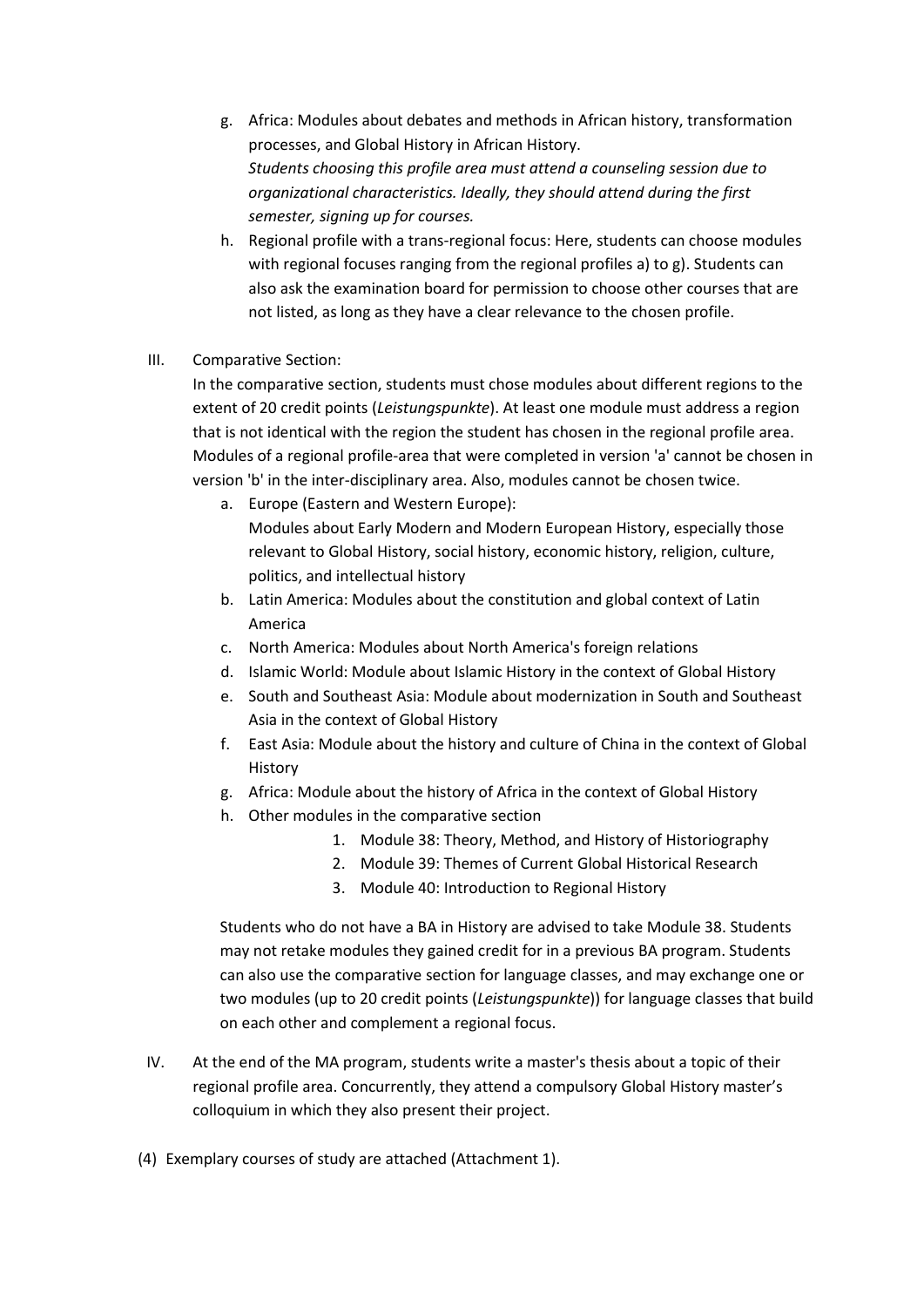#### **Types of Courses**

- (1) Lectures, sometimes in the form of a lecture series, convey information about a subject area, its research approaches, and its current relevance for research. A presentation held by the teacher, followed by discussion, is the primary didactic method.
- (2) Seminars allow students to deal with exemplary topics and to practice independent academic research by focusing on a narrow historical problem that they will work on through interpreting primary sources and consulting specialized literature. In addition, seminars convey insights into methods and theories that are characteristic of global history. The student will mainly learn through seminar discussions based on lesson materials, through reading primary sources and specialized literature, and through presentations.
- (3) Advanced seminars (*Hauptseminare*) allow students to deal intensively with exemplary topics and problems. By handling a narrow historical problem in a research-oriented way, especially on the basis of working with specialized literature and interpreting primary sources, they practice working independently and academically. The student will mainly learn through seminar discussions based on lesson materials, through reading primary sources and specialized literature, and through presentations.
- (4) Research seminars (equivalent to a didactic research project) allow students to deal with academic work that will deepen their understanding of a particular issue or question, i.e. let them try out their theoretical knowledge on real projects they design and develop independently.
- (5) Colloquia allow students to present and discuss independently acquired expertise, especially the master's thesis, and current problems of international scholarship.
- (6) Tutorials allow students of different semesters to apply acquired skills in theory and methodology.
- (7) Introductory courses (*Grundlagenveranstaltung*) deal with selected topics and/or relevant theories, and also coherently convey an overview as well as specialized and methodological knowledge through handling comprehensive problems.
- (8) Introductory seminars (*Grundlagenseminar*) convey coherent basic knowledge, acquaint students with a subject and allow them to actively engage with it.

#### **General and Subject-Specific Student Counseling**

- (1) The Center for Student and Psychological Counseling of Freie Universität Berlin and the General Student Counseling and Psychological Student Counseling Center of Humboldt Universität zu Berlin offer general student counseling.
- (2) The professors of the participating institutes offer subject-specific student counseling during regular office hours. It is recommended that students take advantage of this counseling at least once per semester in order to talk about the achieved credits and their plans for the rest of the program.
- (3) Students who choose Africa as their regional profile area must attend a counseling session about the profile's organizational peculiarities.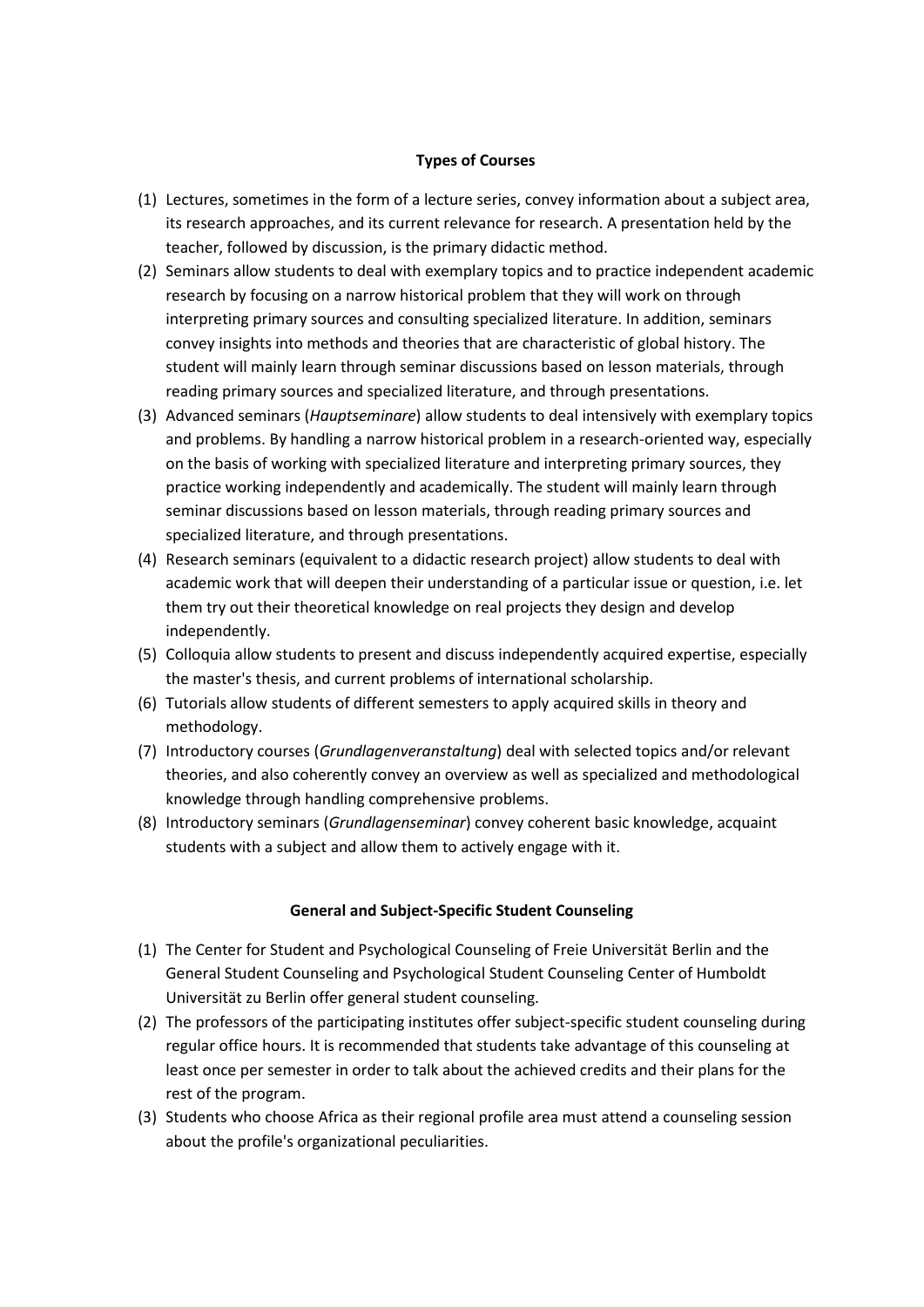# **Studying Abroad**

- (1) It is recommended that students study abroad. While studying abroad, students should gain study and exam credits that can be accredited to the same modules they would have taken had they stayed in Berlin. They cannot gain credits for their master's thesis abroad.
- (2) Before studying abroad, students have to have a signed agreement with both, the head of this master's program's exam committee and their host university's relevant department, about the length of their stay abroad, what they will accomplish (which must be equivalent to what they would have accomplished in Berlin ), and the credits they will earn. If they adhere to the agreement, their achievements abroad will be accredited.
- (3) The third semester is usually the best time to study abroad.
- (4) The MA program engages in international partnerships and contacts, including visiting international experts, conferences, and university collaborations. This gives students the opportunity to network and to engage internationally in Global History.

# **Information on Courses and Module Descriptions**

These module descriptions explain the following for all modules of the MA program:

- The module's name
- **Content**
- Course Type
- Amount of work the student will have to put in
- Forms of active participation

The estimated time and amount of work is based mainly on:

- Active participation, as part of the required time of class attendance
- The amount of work needed to complete smaller tasks in class
- Time needed for independent preparation and studying
- Time needed to prepare for exams
- exams

The estimated time needed for studying and preparing for exams is meant to help students organize their studies. The amount of work needed to complete the module corresponds to the number of credit points (*Leistungspunkte*) assigned to it.

Active participation, regular attendance, and successfully passing the exams are the requirements for successfully completing a module and receiving the credits assigned to it. If the module has no exam, active participation and regular attendance are the only requirements for obtaining credits.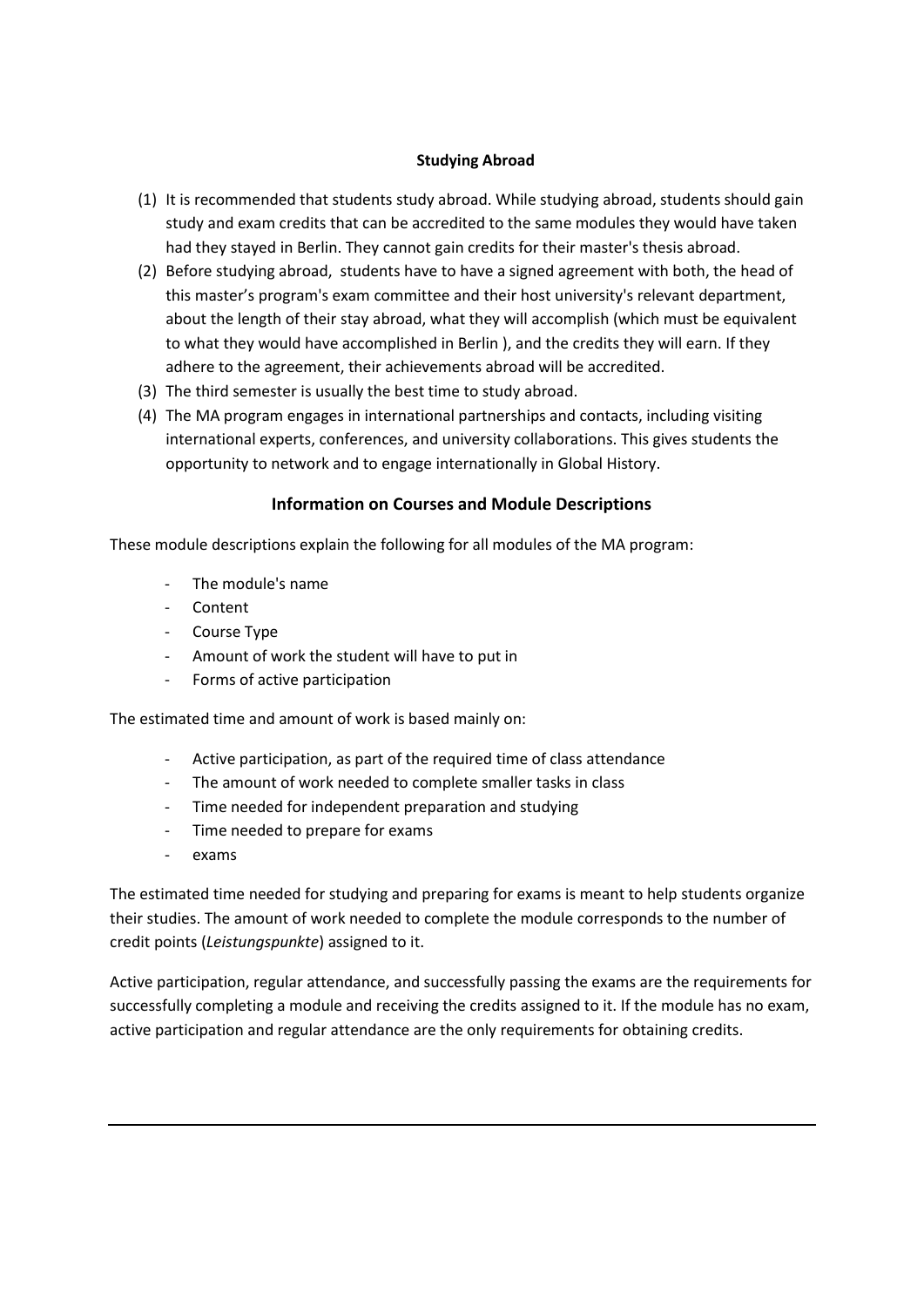# **1. Modules of the compulsory Global History area**

**Module 1:** Global Spaces

**University/Department:** Freie Universität Berlin/Department of History and Cultural Studies/Friedrich-Meinecke Institute and Humboldt Universität zu Berlin/Faculty of Philosophy/Department of History

#### **Prerequisites:** None

**Contents:** This module introduces students to global history by conveying information about global Modern History as well as important research approaches and controversies of modern global historical research. The lecture series uses different regions of the world to impart an overview of important global developments, global interconnections, and processes of globalization, as well as of global historical research debates. In the seminar, students discuss global historical questions of the  $19<sup>th</sup>$  and  $20<sup>th</sup>$  centuries, either generally or with a thematic or regional example, read relevant research works, and discuss important approaches to global historical research.

| <b>Course Type</b>                       | <b>Attendance</b><br>(hours per<br>week) |                       | <b>Forms of active</b><br>participation                                                                                                     | Amount of work, in hours                          |           |
|------------------------------------------|------------------------------------------|-----------------------|---------------------------------------------------------------------------------------------------------------------------------------------|---------------------------------------------------|-----------|
| Lecture series                           | 2                                        | material              | Lecture notes, oral<br>participation, reading                                                                                               | Attendance<br>Preparation/Studying<br>for lecture | 30<br>60  |
| Seminar                                  | 2                                        |                       | Reading material,<br>active participation,<br>presentations or small<br>written tasks (ex.<br>protocol, input paper,<br>book review), tests | Attendance<br>Preparation/Studying<br>for seminar | 30<br>180 |
| Language:                                |                                          |                       | English                                                                                                                                     |                                                   |           |
| Attendance:                              |                                          |                       | required                                                                                                                                    | Lecture series: highly recommended, Seminar:      |           |
| <b>Overall amount of work, in hours:</b> |                                          |                       | 300                                                                                                                                         |                                                   | 10        |
| Length of module:                        |                                          |                       | 1 semester                                                                                                                                  |                                                   | cp        |
| Offered:                                 |                                          | Every winter semester |                                                                                                                                             |                                                   |           |
| <b>Applicability:</b>                    |                                          |                       | <b>MA Global History</b>                                                                                                                    |                                                   |           |

**Module 2:** Global Histories **University/Department:** Freie Universität Berlin/Department of History and Cultural Studies/Friedrich-Meinecke Institute and Humboldt Universität zu Berlin/Faculty of Philosophy/Department of History

**Prerequisites:** None

**Contents:** Students are confronted with different global historical approaches and with central debates of global historical historiography. The module deals with important theoretical and methodological global historical approaches, such as global, transfer, network, and comparative historical approaches, or postcolonial theory. Through reading key texts, academic debates are made accessible and important concepts of global history historiography are worked on. In addition, students become familiar with research questions, approaches, and problems of global history historiography by working with examples from one or several world regions. Students are guided in reflecting on specific questions and subjects, which may (for example) have a cultural, gender, social, or economic focus, with a global historical perspective and by relating them to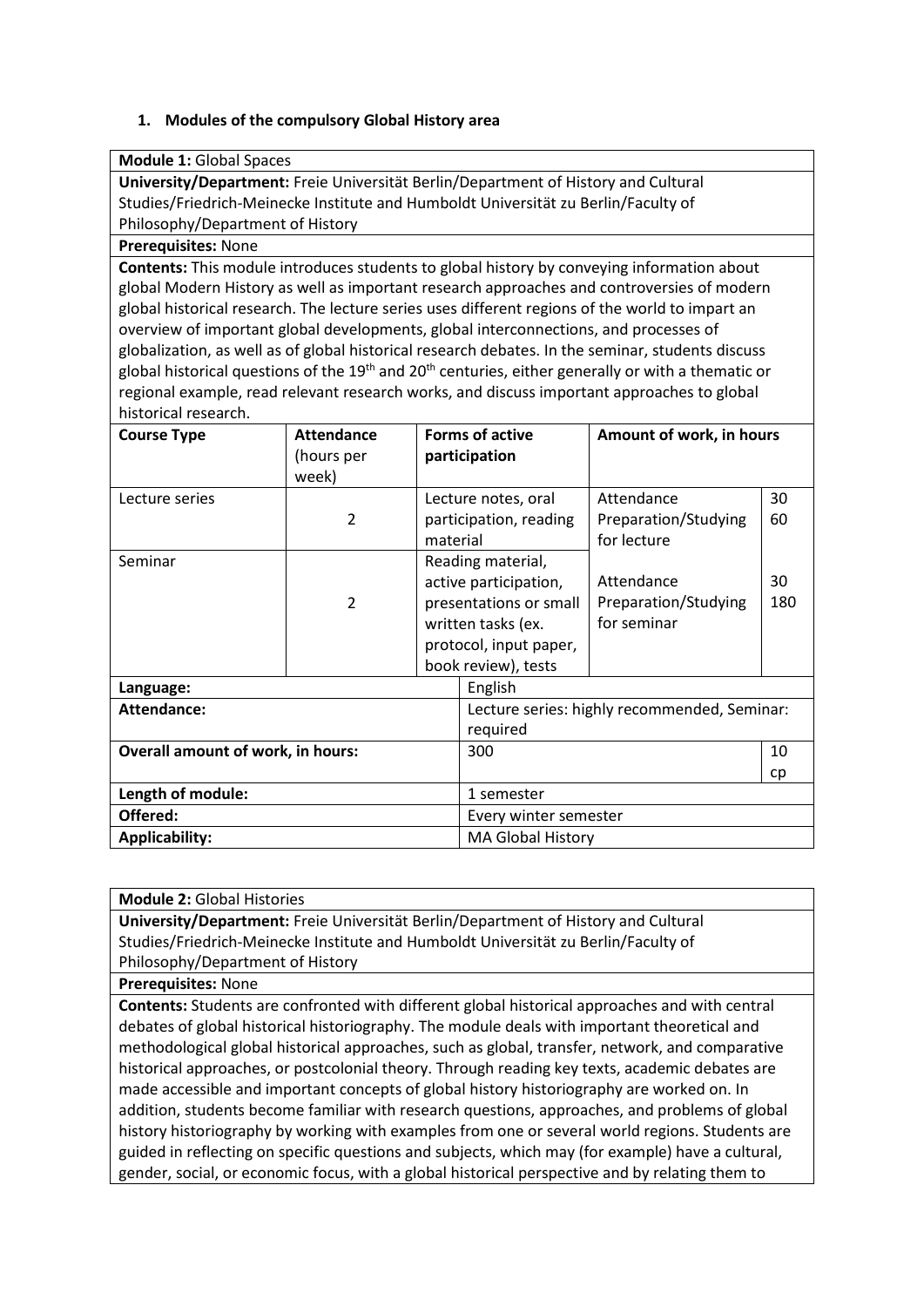global historical theories and methods. They are also guided in working with and critically evaluating these questions and subjects in an academic way specific to their discipline.

| <b>Course Type</b>                       | <b>Attendance</b> | Forms of active                                        | Amount of work, in hours  |     |  |  |
|------------------------------------------|-------------------|--------------------------------------------------------|---------------------------|-----|--|--|
|                                          | (hours per week)  | participation                                          |                           |     |  |  |
| Seminar A                                |                   | Reading materials, oral                                | <b>Attendance Seminar</b> | 30  |  |  |
|                                          |                   | participation,                                         | A                         |     |  |  |
|                                          | 2                 | presentations or small                                 | Preparation/Studying      | 90  |  |  |
|                                          |                   | written tasks (ex.                                     | for Seminar A             |     |  |  |
|                                          |                   | protocols, input paper,                                | Presentation              | 60  |  |  |
|                                          |                   | or book reviews)                                       |                           |     |  |  |
| Seminar B                                |                   | Reading materials, oral                                | <b>Attendance Seminar</b> | 30  |  |  |
|                                          |                   | participation,                                         | <sub>B</sub>              |     |  |  |
|                                          | 2                 | presentations or small                                 | Preparation/Studying      | 90  |  |  |
|                                          |                   | written tasks (ex.                                     | for Seminar B             |     |  |  |
|                                          |                   | protocols, input paper,                                |                           |     |  |  |
|                                          |                   | or book reviews)                                       | <b>Exam Preparation</b>   | 150 |  |  |
|                                          |                   |                                                        | and Exam                  |     |  |  |
| Language:                                |                   | English                                                |                           |     |  |  |
| <b>Attendance:</b>                       |                   | Required                                               |                           |     |  |  |
| <b>Overall amount of work, in hours:</b> |                   | 450<br>15 cp                                           |                           |     |  |  |
| Length of module:                        |                   | 2 semesters (Seminar A in the winter semester, Seminar |                           |     |  |  |
|                                          |                   | B in the following summer semester)                    |                           |     |  |  |
| Offered:                                 |                   | Every year, beginning in the winter semester           |                           |     |  |  |
| <b>Applicability:</b>                    |                   | MA Global History                                      |                           |     |  |  |

**University/Department:** Freie Universität Berlin/Department of History and Cultural Studies/Friedrich-Meinecke-Institute/Institute for Islamic Studies/Institute of Chinese Studies/Institute of Korean Studies/Institute for Latin American Studies/John F Kennedy Institute for North American Studies and Humboldt Universität zu Berlin/Faculty of Philosophy I and III/Institute for Asian and African Studies/Department of History

**Prerequisites:** None

**Contents:** This module offers students insight into important global configurations and deals with the historical dimension of global relationships, structures, and processes. Both seminars deal with a topic or a problem or a group of actors that are extremely relevant for Global History or for a globalizing configuration such as migration, the flow of goods, or communication. By using specialized literature and sources that address one or several world regions, students can work on selected topics (that can be social, gender-related, economic, culture-historical, etc.) from a global historical perspective, and discuss their historical development and global dimensions.

| <b>Course Type</b> | <b>Attendance</b><br>(hours per<br>week) | <b>Forms of active</b><br>participation                                                                               | Amount of work, in hours                                                                |                |
|--------------------|------------------------------------------|-----------------------------------------------------------------------------------------------------------------------|-----------------------------------------------------------------------------------------|----------------|
| Seminar A          | 2                                        | Reading materials, oral<br>participation and/or<br>work in groups,<br>presentations or small<br>tasks (ex. protocols, | <b>Attendance Seminar</b><br>A<br>Preparation/Studying<br>for Seminar A<br>Presentation | 30<br>90<br>60 |
|                    |                                          | input paper, or book<br>reviews)                                                                                      | Attendance Seminar                                                                      | 30             |
| Seminar B          | $\overline{2}$                           | Reading materials, oral<br>participation and/or                                                                       | B                                                                                       | 90             |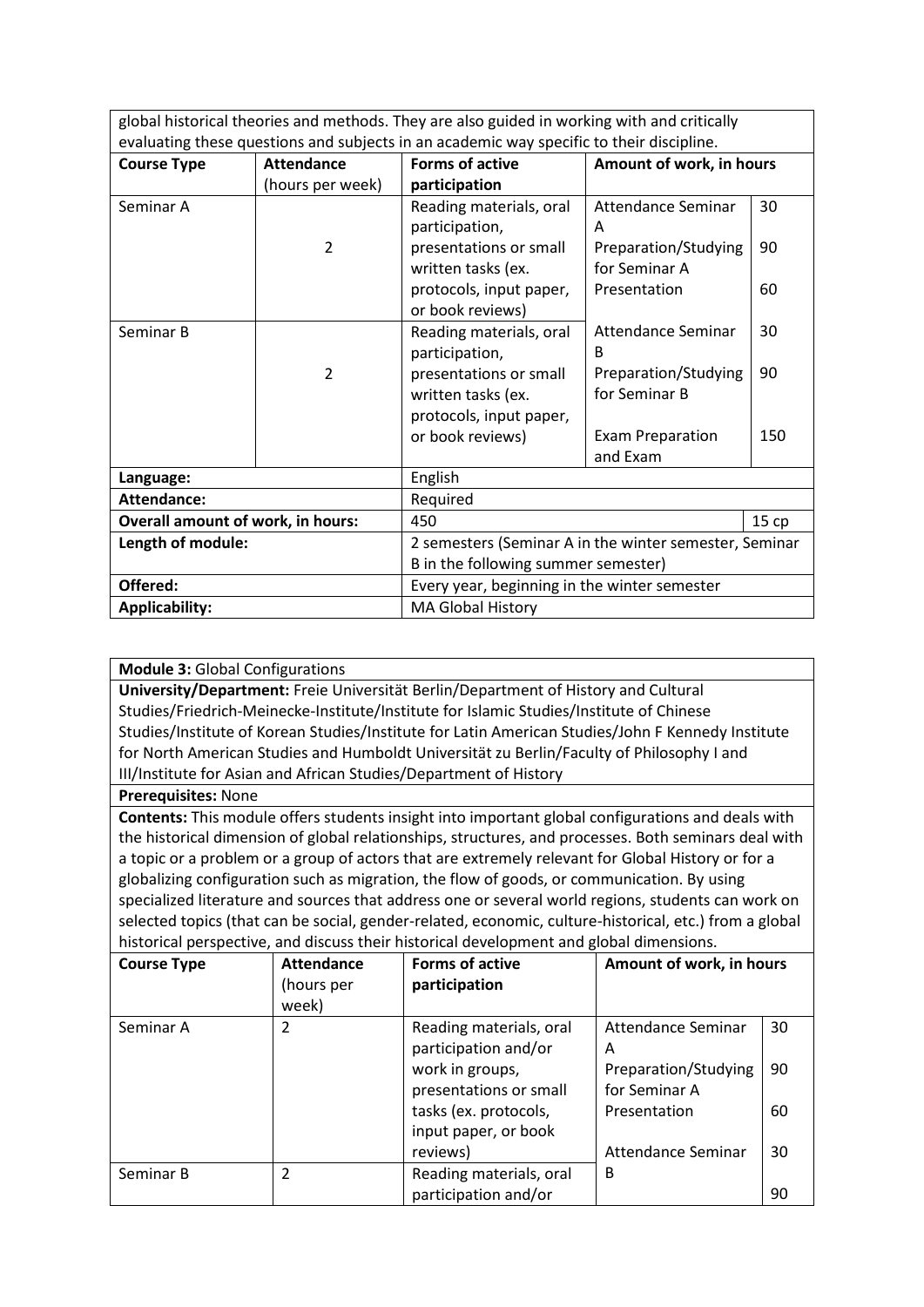|                                          |          |                                             | work in groups,<br>presentations or small | Preparation/Studying<br>for Seminar B |  |     |  |
|------------------------------------------|----------|---------------------------------------------|-------------------------------------------|---------------------------------------|--|-----|--|
|                                          |          |                                             | tasks (ex. protocols,                     |                                       |  | 150 |  |
|                                          |          |                                             | input paper, or books                     | Exam preparation                      |  |     |  |
|                                          |          |                                             | reviews)                                  | and exam                              |  |     |  |
| Language:                                |          | English                                     |                                           |                                       |  |     |  |
| Attendance:                              | Required |                                             |                                           |                                       |  |     |  |
| <b>Overall amount of work, in hours:</b> |          |                                             | 15cp<br>450                               |                                       |  |     |  |
| Length of module:                        |          | 2 semesters                                 |                                           |                                       |  |     |  |
| Offered:                                 |          | Every year, starting in the summer semester |                                           |                                       |  |     |  |
| <b>Applicability:</b>                    |          | MA Global History                           |                                           |                                       |  |     |  |

# **2. Regional Area Studies Modules**

### a) Europe

**Module 4:** Advanced Course in the Profile Area Ancient History I

**University/Department:** Freie Universität Berlin/Friedrich-Meinecke-Institute

**Prerequisites:** Latin language skills at the *Latinum* level

**Contents:** The lecture gives students a current overview of a period of ancient history, or of one of its narrower thematic clusters. In the advanced seminar, students focus on a narrow topic that falls within the lecture's scope, and based on this topic, they read important research, work with and interpret sources, discuss different approaches, and utilize these approaches in oral presentations. In this way, students have the opportunity to comprehensively familiarize themselves with the current state of research on a topic. Furthermore, they learn to identify a research question and to work with this question within a small research program, under instruction.

| <b>Course Type</b> | <b>Attendance</b> | <b>Forms of active</b> | Amount of work, in hours |     |
|--------------------|-------------------|------------------------|--------------------------|-----|
|                    | (hours per week)  | participation          |                          |     |
| Lecture            | 2                 | Taking notes during    | Lecture:                 |     |
|                    |                   | the lecture, studying  | Attendance               | 30  |
|                    |                   | before and after the   | Studying                 | 60  |
|                    |                   | lecture through        |                          |     |
|                    |                   | readings               |                          |     |
| Advanced seminar   | 2                 | Studying, structured   | Advanced seminar:        | 30  |
|                    |                   | reading decided on     | Attendance               | 60  |
|                    |                   | with the teacher,      | Studying                 | 60  |
|                    |                   | researching sources    | Preparing an oral        |     |
|                    |                   | and terms, active      | presentation             | 10  |
|                    |                   | participation          | Creating an              |     |
|                    |                   | through oral           | individual work          |     |
|                    |                   | participation, oral    | schedule                 | 20  |
|                    |                   | presentations, group   | Researching              |     |
|                    |                   | work, creating a       | sources and terms        | 20  |
|                    |                   | research               | Research                 |     |
|                    |                   | bibliography,          | bibliography             | 10  |
|                    |                   | keeping minutes        | Keeping minutes          | 150 |
|                    |                   |                        | Exam preparation         |     |
|                    |                   |                        | and exam                 |     |
|                    |                   |                        |                          |     |
| Language:          |                   | German                 |                          |     |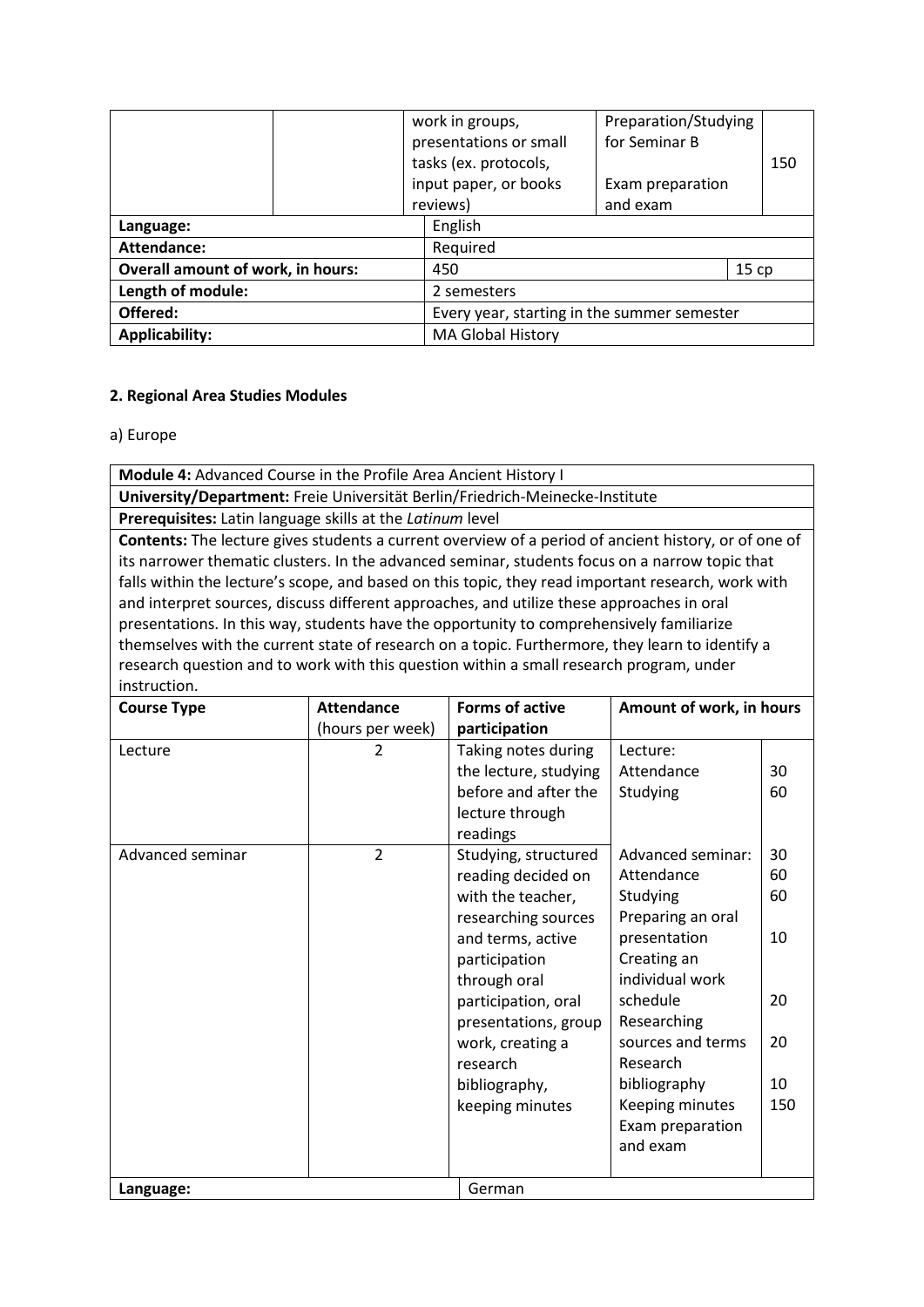| Attendance:                              | Lecture: strongly suggested/Seminar: required |  |  |
|------------------------------------------|-----------------------------------------------|--|--|
| <b>Overall amount of work, in hours:</b> | 450<br>15 cp                                  |  |  |
| Length of module:                        | 1 semester                                    |  |  |
| Offered:                                 | Every winter semester                         |  |  |
| Applicability:                           | <b>MA Global History</b>                      |  |  |

**Module 5:** Advanced Course in the Profile Area Ancient History II

**University/Department:** Freie Universität Berlin/Friedrich-Meinecke-Institute

**Prerequisites:** Completion of Module 4 and Latin language skills at the *Latinum* level

**Contents:** The lecture gives students a current overview of a period of ancient history, or of one of its narrower thematic clusters. In the advanced seminar, students focus on a narrow topic that falls within the lecture's scope, and based on this topic, they read important research, work with and interpret sources, discuss different approaches, and utilize these approaches in oral presentations. In this way, students have the opportunity to comprehensively familiarize themselves with the current state of research on a topic. Furthermore, they learn to identify a research question and to work with this question within a small research program, under instruction.

| <b>Course Type</b>                                            | <b>Attendance (hours</b>         | <b>Forms of active</b><br>Amount of work, in                                                                                                                                                                                                                                                                                                                                 |                                                                                                                                                                                                                                                                                          |                                                           |
|---------------------------------------------------------------|----------------------------------|------------------------------------------------------------------------------------------------------------------------------------------------------------------------------------------------------------------------------------------------------------------------------------------------------------------------------------------------------------------------------|------------------------------------------------------------------------------------------------------------------------------------------------------------------------------------------------------------------------------------------------------------------------------------------|-----------------------------------------------------------|
|                                                               | per week)                        | participation                                                                                                                                                                                                                                                                                                                                                                | hours                                                                                                                                                                                                                                                                                    |                                                           |
| Lecture<br>Advanced seminar                                   | $\overline{2}$<br>$\overline{2}$ | Taking notes<br>during the lecture,<br>studying before<br>and after the<br>lecture through<br>readings<br>Studying,<br>structured reading<br>decided on with<br>the teacher,<br>researching<br>sources and terms,<br>active participation<br>through oral<br>participation, oral<br>presentations,<br>group work,<br>creating a research<br>bibliography,<br>keeping minutes | Lecture:<br>Attendance<br>Studying<br>Advanced<br>seminar:<br>Attendance<br>Studying<br>Preparing an oral<br>presentation<br>Creating an<br>individual work<br>schedule<br>Researching<br>sources and<br>terms<br>Research<br>bibliography<br>Keeping minutes<br>Exam<br>preparation and | 30<br>60<br>30<br>60<br>60<br>10<br>20<br>20<br>10<br>150 |
| Language:                                                     |                                  | German                                                                                                                                                                                                                                                                                                                                                                       | exam                                                                                                                                                                                                                                                                                     |                                                           |
|                                                               |                                  |                                                                                                                                                                                                                                                                                                                                                                              |                                                                                                                                                                                                                                                                                          |                                                           |
| <b>Attendance:</b>                                            |                                  | Lecture: strongly suggested/Seminar: required                                                                                                                                                                                                                                                                                                                                |                                                                                                                                                                                                                                                                                          |                                                           |
| <b>Overall amount of work, in hours:</b><br>Length of module: |                                  | 450<br>1 semester                                                                                                                                                                                                                                                                                                                                                            |                                                                                                                                                                                                                                                                                          | 15 cp                                                     |
| Offered:                                                      |                                  |                                                                                                                                                                                                                                                                                                                                                                              |                                                                                                                                                                                                                                                                                          |                                                           |
|                                                               |                                  | Every summer semester                                                                                                                                                                                                                                                                                                                                                        |                                                                                                                                                                                                                                                                                          |                                                           |
| <b>Applicability:</b><br><b>MA Global History</b>             |                                  |                                                                                                                                                                                                                                                                                                                                                                              |                                                                                                                                                                                                                                                                                          |                                                           |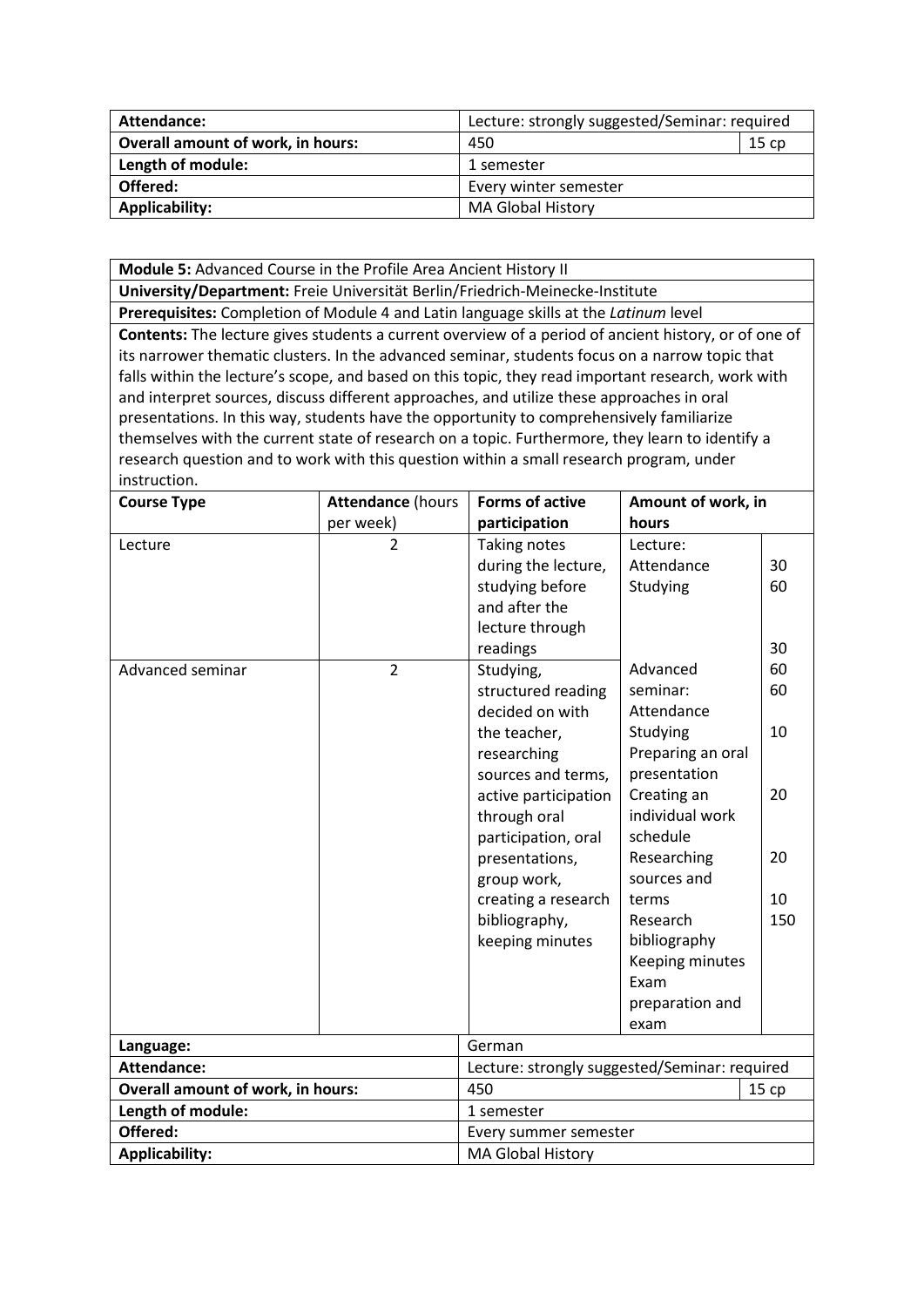**Module 6:** Master Module Greek History

**University/Department:** The Humboldt University of Berlin/Institute for Historical Studies **Prerequisites:** Greek language skills at the *Graecum* level

**Contents:** The master seminar and the tutorial offer students deep insight into topics of Greek history, focused on the current state of research and academic debates. Students acquire methodological and theoretical knowledge that increases their ability to research individually and autonomously.

The teacher choosing the excursion destination will consider the students' financial means.

| <b>Course Type</b>                | <b>Attendance</b> | <b>Forms of active</b>                                                                                                                                                  | Amount of work, in hours                                                                                                                                                          |                       |
|-----------------------------------|-------------------|-------------------------------------------------------------------------------------------------------------------------------------------------------------------------|-----------------------------------------------------------------------------------------------------------------------------------------------------------------------------------|-----------------------|
|                                   | (hours per week)  | participation                                                                                                                                                           |                                                                                                                                                                                   |                       |
| Master seminar                    | $\overline{2}$    | Improving work<br>methods by working<br>with examples                                                                                                                   | Master seminar:<br>Attendance<br>Studying                                                                                                                                         | 30<br>120             |
| Tutorial                          | 2 or block        | Acquiring epoch-<br>specific knowledge<br>and working with<br>primary sources<br><b>OR</b><br>Excursion with a<br>focus on the<br>material remnants<br>of Greek culture | Tutorial:<br>Attendance<br>Studying<br><b>OR</b><br>Attendance plus<br>preparation<br>Paper (25 pages,<br>finished after<br>seminar ends, must<br>be completed within<br>6 weeks) | 30<br>60<br>90<br>210 |
| Language:                         |                   | German                                                                                                                                                                  |                                                                                                                                                                                   |                       |
| <b>Attendance:</b>                |                   | Required                                                                                                                                                                |                                                                                                                                                                                   |                       |
| Overall amount of work, in hours: |                   | 450                                                                                                                                                                     |                                                                                                                                                                                   | 15 cp                 |
| Length of module:                 |                   | 1 semester                                                                                                                                                              |                                                                                                                                                                                   |                       |
| Offered:                          |                   | Winter semester and summer semester                                                                                                                                     |                                                                                                                                                                                   |                       |
| <b>Applicability:</b>             |                   | MA Global History                                                                                                                                                       |                                                                                                                                                                                   |                       |

**Module 7:** Master Module Roman History

**University/Department:** Humboldt Universität zu Berlin/Institute for Historical Studies **Prerequisites:** Latin language skills at the *Latinum* level

**Contents:** The master seminar and the tutorial offer students deep insights into topics of Roman History, focused on the current state of research and academic debates. Students acquire methodological and theoretical knowledge that increases their ability to research individually and autonomously.

The teacher choosing the excursion destination will consider the students' financial means.

| <b>Course Type</b> | <b>Attendance (hours</b> | <b>Forms of active</b> | Amount of work, in hours |     |
|--------------------|--------------------------|------------------------|--------------------------|-----|
|                    | per week)                | participation          |                          |     |
| Master seminar     |                          | Improving work         | Master seminar:          |     |
|                    |                          | methods by             | Attendance               | 30  |
|                    |                          | working with           | Studying                 | 120 |
|                    |                          | examples               |                          |     |
| Tutorial           | 2 or block               | Acquiring epoch-       | Tutorial:                |     |
|                    |                          | specific knowledge     | Attendance               | 30  |
|                    |                          | and working with       | Studying                 | 60  |
|                    |                          | primary sources        | <b>OR</b>                |     |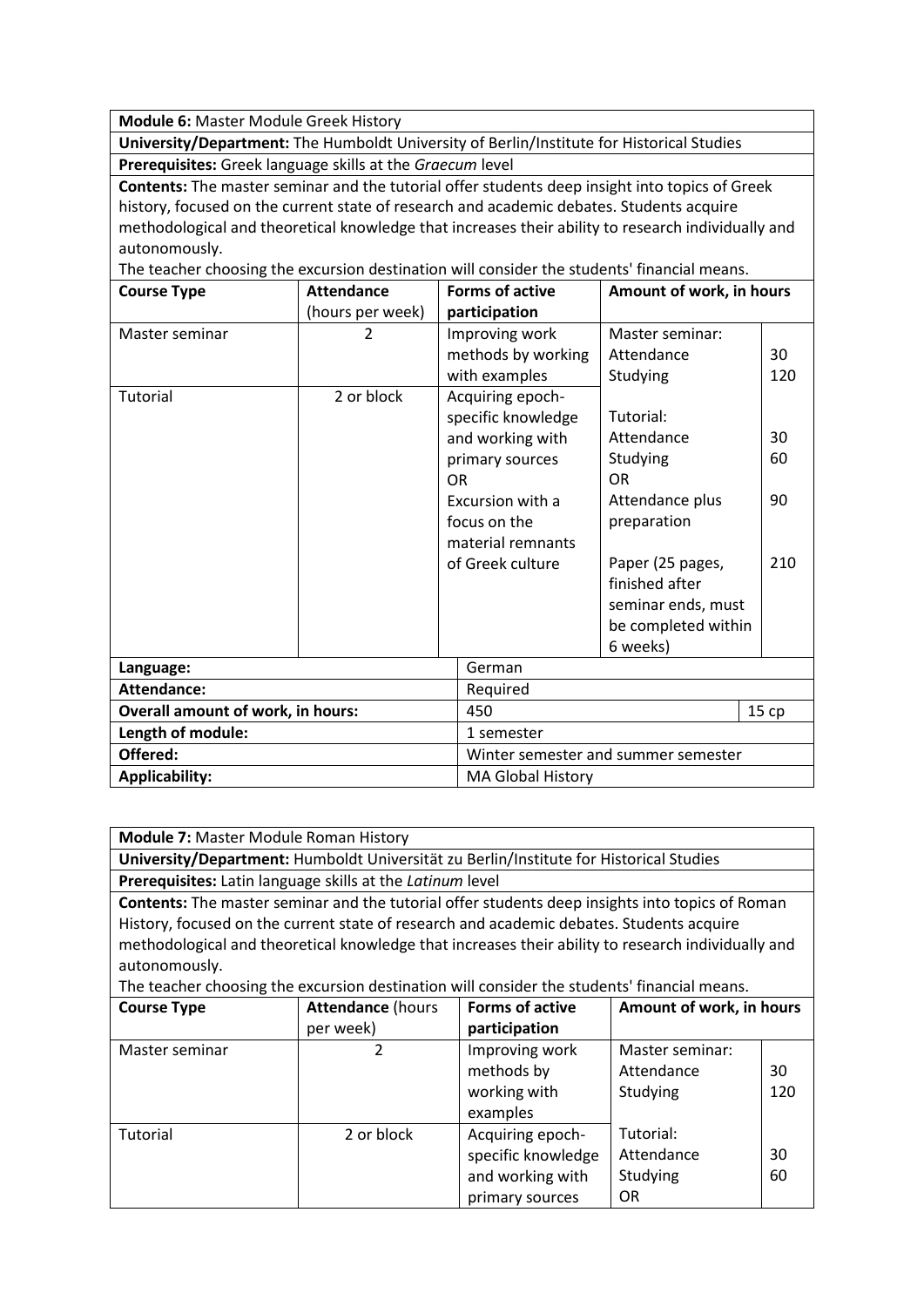|                                          |  | <b>OR</b><br>Excursion with a                         | Attendance plus<br>preparation                                                                 | 90   |
|------------------------------------------|--|-------------------------------------------------------|------------------------------------------------------------------------------------------------|------|
|                                          |  | focus on the<br>material remnants<br>of Roman culture | Paper (25 pages,<br>finished after<br>seminar ends,<br>must be<br>completed within<br>6 weeks) | 210  |
| Language:                                |  | German                                                |                                                                                                |      |
| Attendance:                              |  | Required                                              |                                                                                                |      |
| <b>Overall amount of work, in hours:</b> |  | 450                                                   |                                                                                                | 15cp |
| Length of module:                        |  | 1 semester                                            |                                                                                                |      |
| Offered:                                 |  | Winter semester and summer semester                   |                                                                                                |      |
| <b>Applicability:</b>                    |  | <b>MA Global History</b>                              |                                                                                                |      |

**Module 8:** Advanced Course in the Profile Area Medieval History I **University/Department:** Freie Universität Berlin/Friedrich-Meinecke Institute

**Prerequisites:** Latin language skills at the *Latinum* level

**Contents:** The lecture gives students a current overview of a period of medieval history, or of one of its narrower thematic clusters. In the advanced seminar, students focus on a narrow topic that falls within the lecture's scope, and based on this topic, they read important research, work with and interpret sources, discuss different approaches, and utilize these approaches in oral presentations. In this way, students have the opportunity to comprehensively familiarize themselves with the current state of research on a topic. Furthermore, they learn to identify a research question and to work with this question within a small research program, under instruction.

| <b>Course Type</b> | <b>Attendance (hours</b> | <b>Forms of active</b> | Amount of work, in |     |
|--------------------|--------------------------|------------------------|--------------------|-----|
|                    | per week)                | participation          | hours              |     |
| Lecture            | $\overline{2}$           | Taking notes during    | Lecture:           |     |
|                    |                          | the lecture, studying  | Attendance         | 30  |
|                    |                          | before and after the   | Studying           | 60  |
|                    |                          | lecture through        |                    |     |
|                    |                          | readings               |                    |     |
| Advanced seminar   | $\overline{2}$           | Studying, structured   | Advanced           | 30  |
|                    |                          | reading decided on     | seminar:           | 60  |
|                    |                          | with the teacher,      | Attendance         | 60  |
|                    |                          | researching sources    | Studying           |     |
|                    |                          | and terms, active      | Preparing an oral  | 10  |
|                    |                          | participation          | presentation       |     |
|                    |                          | through oral           | Creating an        |     |
|                    |                          | participation, oral    | individual work    | 20  |
|                    |                          | presentations, group   | schedule           |     |
|                    |                          | work, creating a       | Researching        |     |
|                    |                          | research               | sources and        | 20  |
|                    |                          | bibliography,          | terms              |     |
|                    |                          | keeping minutes        | Research           | 10  |
|                    |                          |                        | bibliography       | 150 |
|                    |                          |                        | Keeping minutes    |     |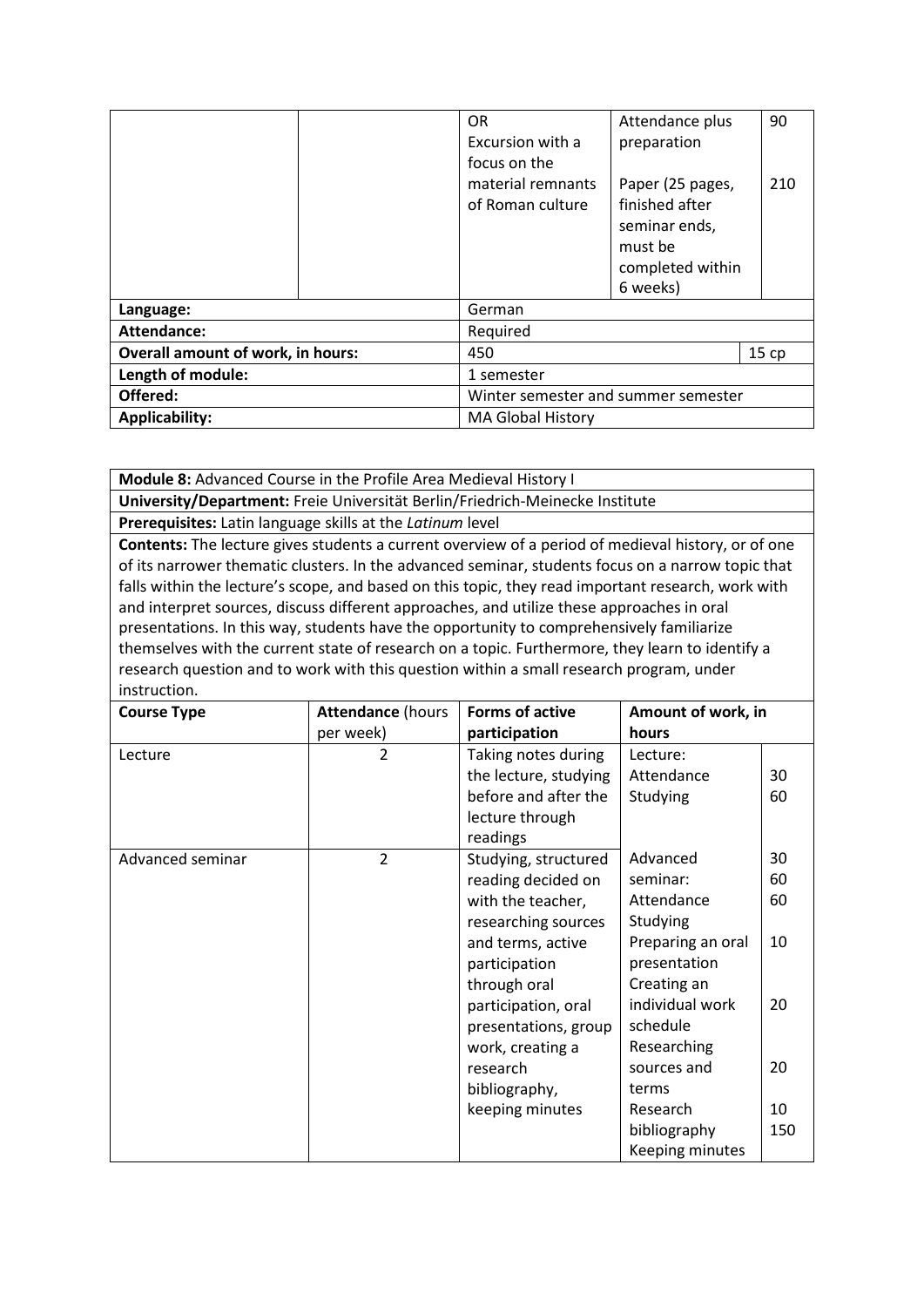|                                            |     |                                               | Exam<br>preparation and<br>exam |  |
|--------------------------------------------|-----|-----------------------------------------------|---------------------------------|--|
| Language:                                  |     | German                                        |                                 |  |
| Attendance:                                |     | Lecture: strongly suggested/Seminar: required |                                 |  |
| <b>Overall amount of work, in hours:</b>   | 450 |                                               | 15cp                            |  |
| Length of module:                          |     | 1 semester                                    |                                 |  |
| Offered:                                   |     | Every winter semester                         |                                 |  |
| Applicability:<br><b>MA Global History</b> |     |                                               |                                 |  |

**Module 9:** Advanced Course in the Profile Area Medieval History II

**University/Department:** Freie Universität Berlin/Friedrich-Meinecke Institute **Prerequisites:** Completion of Module 8 and Latin language skills at the *Latinum* level **Contents:** The lecture gives students a current overview of a period of medieval history, or of one of its narrower thematic clusters. In the advanced seminar, students focus on a narrow topic that falls within the lecture's scope, and based on this topic, they read important research, work with and interpret sources, discuss different approaches, and utilize these approaches in oral presentations. In this way, students have the opportunity to comprehensively familiarize themselves with the current state of research on a topic. Furthermore, they learn to identify a research question and to work with this question within a small research program, under instruction.

| <b>Course Type</b>                              | <b>Attendance (hours</b>                      | <b>Forms of active</b>                                                                                                                                                                                                                                                                                                                                                              | Amount of work, in hours                                                                                                                                                                                                                                                    |                                                           |
|-------------------------------------------------|-----------------------------------------------|-------------------------------------------------------------------------------------------------------------------------------------------------------------------------------------------------------------------------------------------------------------------------------------------------------------------------------------------------------------------------------------|-----------------------------------------------------------------------------------------------------------------------------------------------------------------------------------------------------------------------------------------------------------------------------|-----------------------------------------------------------|
|                                                 | per week)                                     | participation                                                                                                                                                                                                                                                                                                                                                                       |                                                                                                                                                                                                                                                                             |                                                           |
| Lecture<br>Advanced seminar                     | $\overline{2}$<br>$\overline{2}$              | <b>Taking notes</b><br>during the lecture,<br>studying before<br>and after the<br>lecture through<br>readings<br>Studying,<br>structured reading<br>decided on with<br>the teacher,<br>researching<br>sources and terms,<br>active participation<br>through oral<br>participation, oral<br>presentations,<br>group work,<br>creating a research<br>bibliography,<br>keeping minutes | Lecture:<br>Attendance<br>Studying<br>Advanced seminar:<br>Attendance<br>Studying<br>Preparing an oral<br>presentation<br>Creating an<br>individual work<br>schedule<br>Researching<br>sources and terms<br>Research<br>bibliography<br>Keeping minutes<br>Exam preparation | 30<br>60<br>30<br>60<br>60<br>10<br>20<br>20<br>10<br>150 |
|                                                 |                                               |                                                                                                                                                                                                                                                                                                                                                                                     | and exam                                                                                                                                                                                                                                                                    |                                                           |
| Language:                                       | German                                        |                                                                                                                                                                                                                                                                                                                                                                                     |                                                                                                                                                                                                                                                                             |                                                           |
| <b>Attendance:</b>                              | Lecture: strongly suggested/Seminar: required |                                                                                                                                                                                                                                                                                                                                                                                     |                                                                                                                                                                                                                                                                             |                                                           |
| <b>Overall amount of work, in hours:</b><br>450 |                                               |                                                                                                                                                                                                                                                                                                                                                                                     |                                                                                                                                                                                                                                                                             | 15cp                                                      |
| Length of module:                               |                                               | 1 semester                                                                                                                                                                                                                                                                                                                                                                          |                                                                                                                                                                                                                                                                             |                                                           |
| Offered:                                        |                                               | Every summer semester                                                                                                                                                                                                                                                                                                                                                               |                                                                                                                                                                                                                                                                             |                                                           |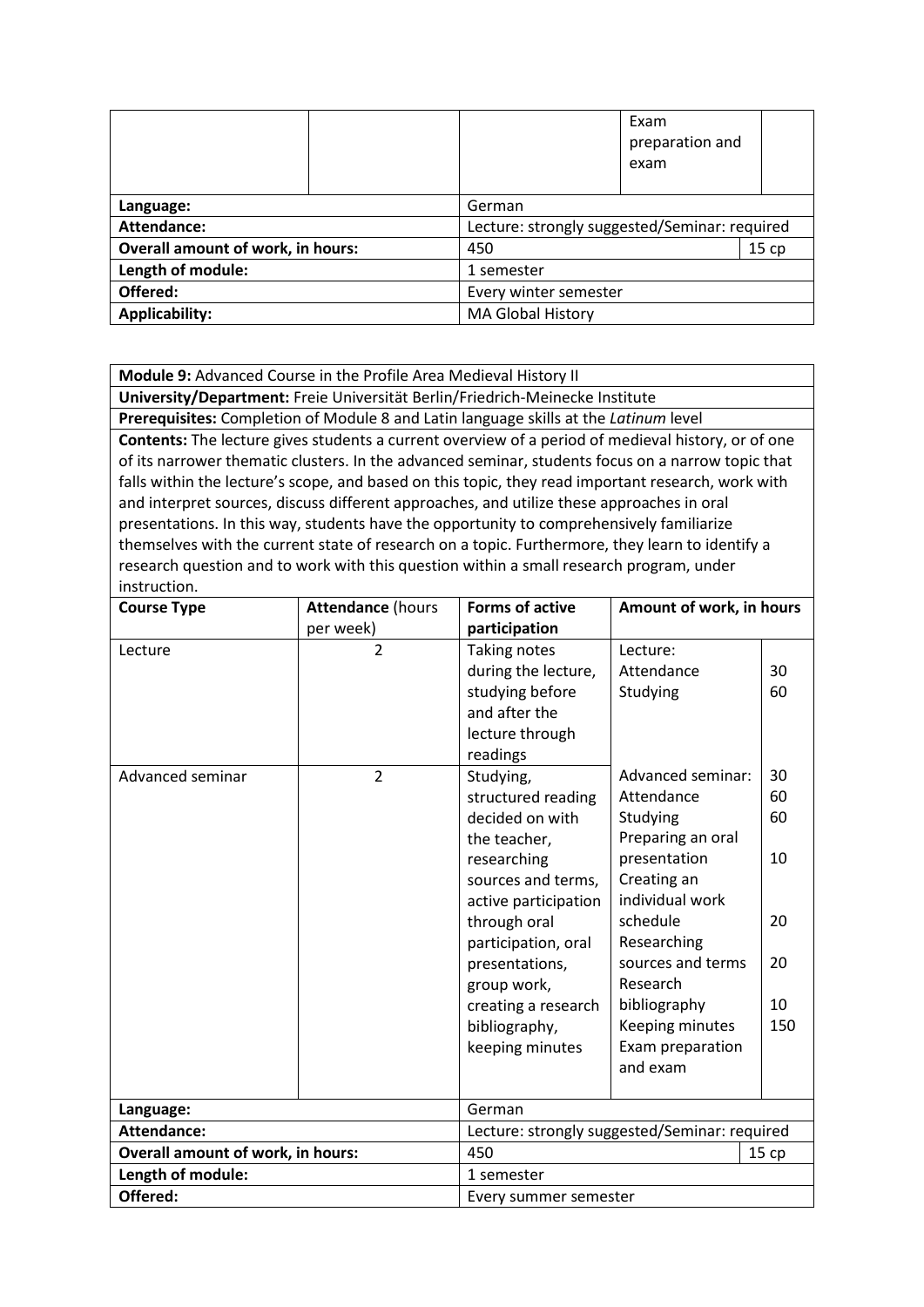| <b>Applicability:</b> | MA Global History |
|-----------------------|-------------------|
|-----------------------|-------------------|

**Module 10:** Europe and the World in the Middle Ages

**University/Department:** Humboldt Universität zu Berlin/Institute for Historical Studies **Prerequisites:** Latin language skills

**Contents:** Through the master seminar and the tutorial, students acquire a deeper understanding of European and global topics of medieval history, focused on the current state of research and academic debates. They master more complex methods of dealing with ancillary disciplines, in order to expand their ability to research individually and autonomously.

| <b>Course Type</b>                       | <b>Attendance (hours</b> | <b>Forms of active</b> | Amount of work, in |       |
|------------------------------------------|--------------------------|------------------------|--------------------|-------|
|                                          | per week)                | participation          | hours              |       |
| Master seminar                           | $\overline{2}$           | An oral                | Master seminar:    |       |
|                                          |                          | presentation or        | Attendance         | 30    |
|                                          |                          | oral contribution      | Studying           | 120   |
|                                          |                          | to the discussion      |                    |       |
|                                          |                          | or a similar task; a   |                    |       |
|                                          |                          | short written task     |                    |       |
|                                          |                          | (2-3 pages) or a       |                    |       |
|                                          |                          | book review or         |                    |       |
|                                          |                          | similar tasks          |                    |       |
| <b>Tutorial</b>                          | $\overline{2}$           | An oral                | Tutorial           |       |
|                                          |                          | presentation or        | Attendance         | 30    |
|                                          |                          | oral contribution      | Studying           | 60    |
|                                          |                          | to the discussion      |                    |       |
|                                          |                          | or a similar task; a   |                    |       |
|                                          |                          | short written task     |                    |       |
|                                          |                          | (2-3 pages) or a       |                    |       |
|                                          |                          | book review or         |                    |       |
|                                          |                          | similar tasks          |                    |       |
| Module exam                              | $\mathbf 0$              | A research paper       | Module Exam        | 210   |
|                                          |                          | of about 25 pages,     |                    |       |
|                                          |                          | written after          |                    |       |
|                                          |                          | classes end and        |                    |       |
|                                          |                          | finished within 6      |                    |       |
|                                          |                          | weeks                  |                    |       |
| Language:                                |                          | German                 |                    |       |
| Attendance:                              |                          | Required               |                    |       |
| <b>Overall amount of work, in hours:</b> |                          | 450                    |                    | 15 cp |
| Length of module:                        |                          | 1 semester             |                    |       |
| Offered:                                 |                          | Winter semester        |                    |       |
| <b>Applicability:</b>                    |                          | MA Global History      |                    |       |

**Module 11a:** Advanced Course in the Profile Area Early Modern History I **University/Department:** Freie Universität Berlin/Friedrich-Meinecke-Institute

**Prerequisites:** None

**Contents:** The lecture gives students a current overview of a period of early modern history, or of one of its narrower thematic clusters. In the advanced seminar, students focus on a narrow topic that falls within the lecture's scope, and based on this topic, they read important research, work with and interpret sources, discuss different approaches, and utilize these approaches in oral presentations. In this way, students have the opportunity to comprehensively familiarize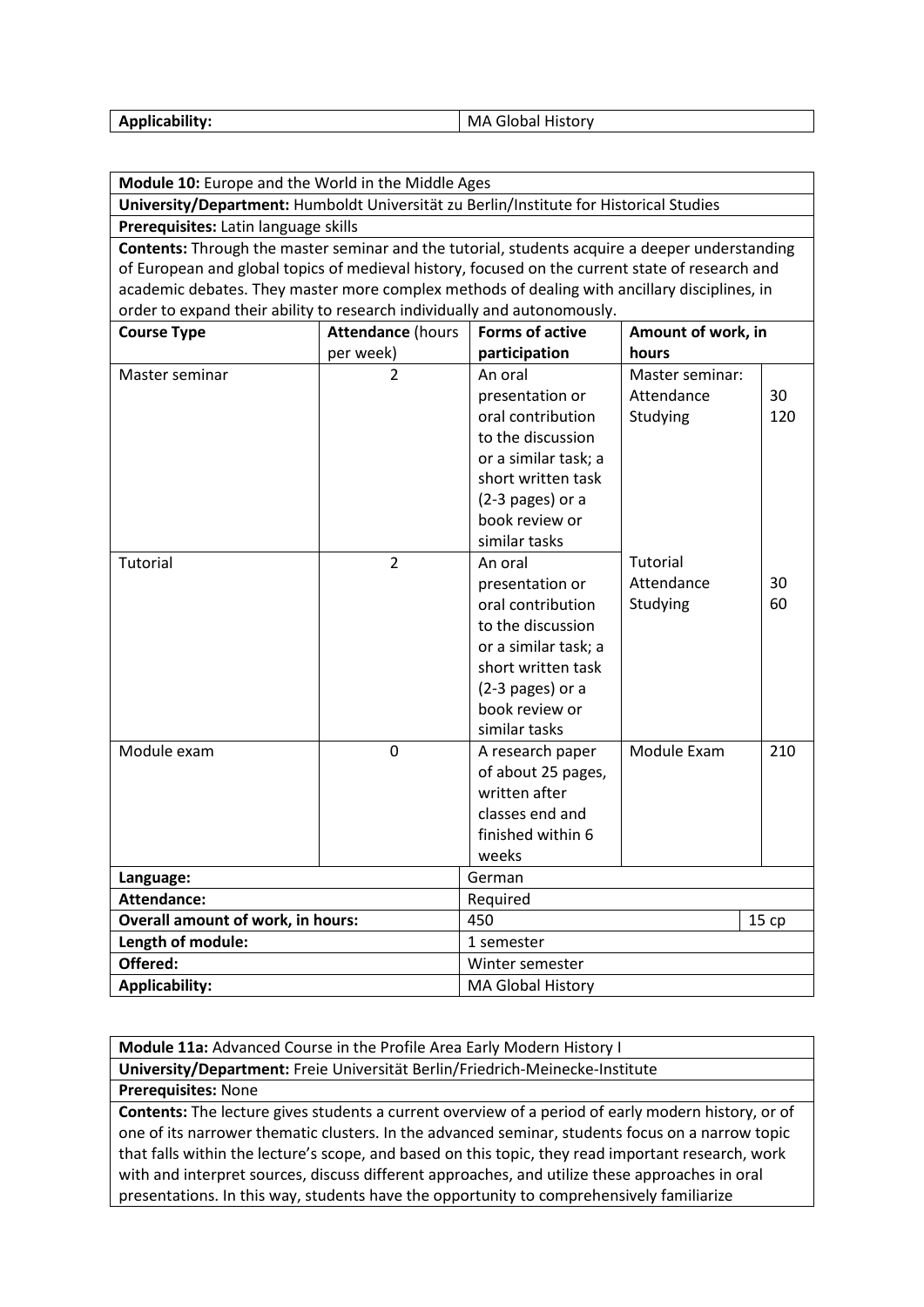themselves with the current state of research on a topic. Furthermore, they learn to identify a research question and to work with this question within a small research program, under instruction.

| <b>Course Type</b>                       | <b>Attendance (hours</b>                      | <b>Forms of active</b>                                                                                                                                                                                                                                                                                                                                                 | Amount of work, in                                                                                                                                                                                                                                                                               |                                                           |
|------------------------------------------|-----------------------------------------------|------------------------------------------------------------------------------------------------------------------------------------------------------------------------------------------------------------------------------------------------------------------------------------------------------------------------------------------------------------------------|--------------------------------------------------------------------------------------------------------------------------------------------------------------------------------------------------------------------------------------------------------------------------------------------------|-----------------------------------------------------------|
|                                          | per week)                                     | participation                                                                                                                                                                                                                                                                                                                                                          | hours                                                                                                                                                                                                                                                                                            |                                                           |
| Lecture<br>Advanced seminar              | $\overline{2}$<br>$\overline{2}$              | Taking notes during<br>the lecture, studying<br>before and after the<br>lecture through<br>readings<br>Studying, structured<br>reading decided on<br>with the teacher,<br>researching sources<br>and terms, active<br>participation<br>through oral<br>participation, oral<br>presentations, group<br>work, creating a<br>research<br>bibliography,<br>keeping minutes | Lecture:<br>Attendance<br>Studying<br>Advanced<br>seminar:<br>Attendance<br>Studying<br>Preparing an oral<br>presentation<br>Creating an<br>individual work<br>schedule<br>Researching<br>sources and<br>terms<br>Research<br>bibliography<br>Keeping minutes<br>Exam<br>preparation and<br>exam | 30<br>60<br>30<br>60<br>60<br>10<br>20<br>20<br>10<br>150 |
|                                          |                                               |                                                                                                                                                                                                                                                                                                                                                                        |                                                                                                                                                                                                                                                                                                  |                                                           |
| Language:                                |                                               | <b>German and English</b>                                                                                                                                                                                                                                                                                                                                              |                                                                                                                                                                                                                                                                                                  |                                                           |
| <b>Attendance:</b>                       | Lecture: strongly suggested/Seminar: required |                                                                                                                                                                                                                                                                                                                                                                        |                                                                                                                                                                                                                                                                                                  |                                                           |
| <b>Overall amount of work, in hours:</b> |                                               | 450                                                                                                                                                                                                                                                                                                                                                                    |                                                                                                                                                                                                                                                                                                  | 15cp                                                      |
| Length of module:                        |                                               | 1 semester                                                                                                                                                                                                                                                                                                                                                             |                                                                                                                                                                                                                                                                                                  |                                                           |
| Offered:                                 |                                               | Every winter semester                                                                                                                                                                                                                                                                                                                                                  |                                                                                                                                                                                                                                                                                                  |                                                           |
| <b>Applicability:</b>                    |                                               | <b>MA Global History</b>                                                                                                                                                                                                                                                                                                                                               |                                                                                                                                                                                                                                                                                                  |                                                           |

**Module 12a:** Advanced Course in the Profile Area Early Modern History II

**University/Department:** Freie Universität Berlin/Friedrich-Meinecke Institute

**Prerequisites:** Completion of Module 11a

**Contents:** The lecture gives students a current overview of a period of early modern history, or of one of its narrower thematic clusters. In the advanced seminar, students focus on a narrow topic that falls within the lecture's scope, and based on this topic, they read important research, work with and interpret sources, discuss different approaches, and utilize these approaches in oral presentations. In this way, students have the opportunity to comprehensively familiarize themselves with the current state of research on a topic. Furthermore, they learn to identify a research question and to work with this question within a small research program, under instruction.

| <b>Course Type</b> | <b>Attendance (hours</b> | <b>Forms of active</b>              | Amount of work, in |    |
|--------------------|--------------------------|-------------------------------------|--------------------|----|
|                    | per week)                | participation                       | hours              |    |
| Lecture            |                          | Taking notes<br>during the lecture, | Lecture:           | 30 |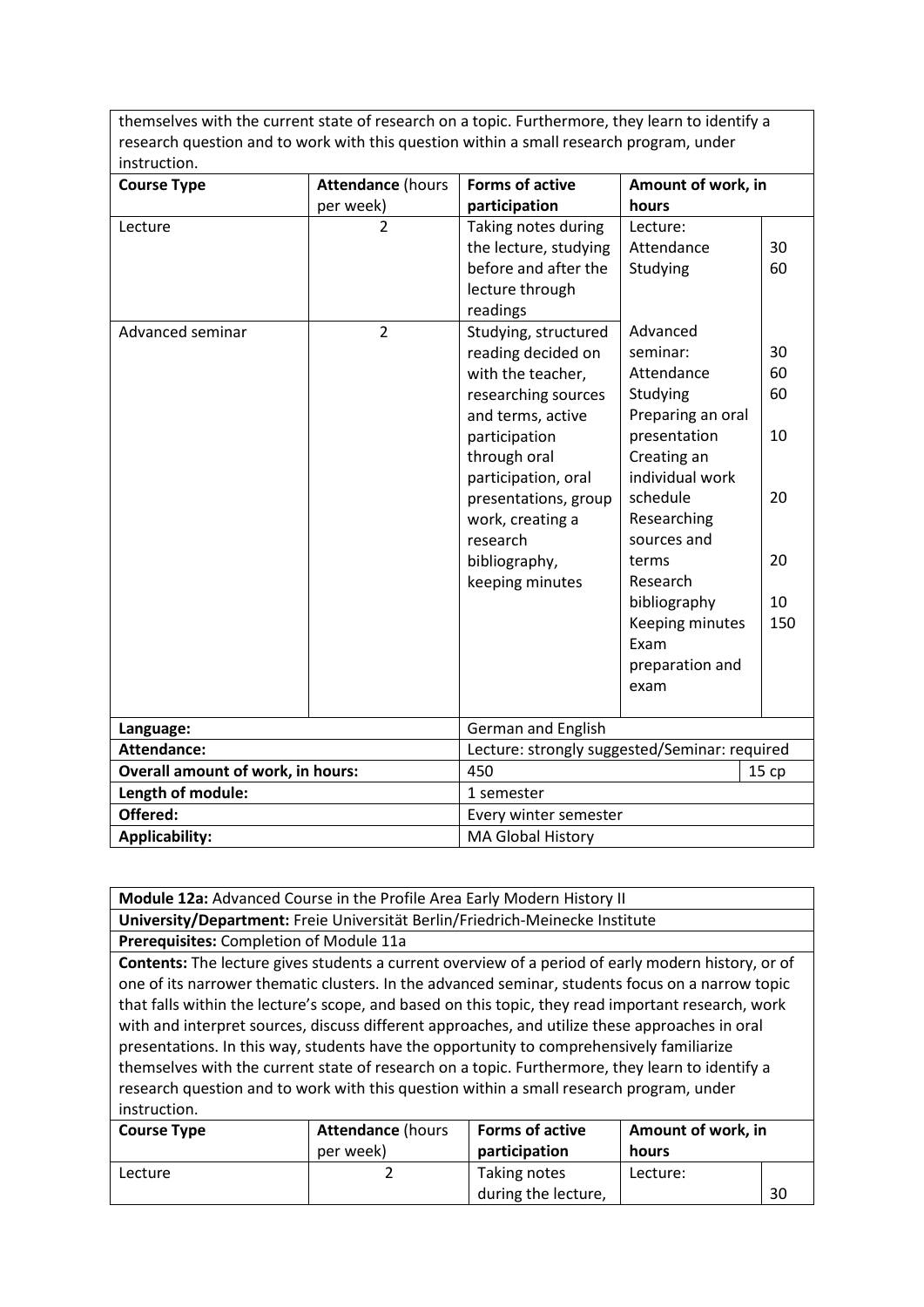|                                                   |                | studying before<br>and after the<br>lecture through<br>readings                                                                                                                                                                                                    | Attendance<br>Studying                                                                                                                                                                                                                                     | 60                                            |
|---------------------------------------------------|----------------|--------------------------------------------------------------------------------------------------------------------------------------------------------------------------------------------------------------------------------------------------------------------|------------------------------------------------------------------------------------------------------------------------------------------------------------------------------------------------------------------------------------------------------------|-----------------------------------------------|
| Advanced seminar                                  | $\overline{2}$ | Studying,<br>structured reading<br>decided on with<br>the teacher,<br>researching<br>sources and terms,<br>active participation<br>through oral<br>participation, oral<br>presentations,<br>group work,<br>creating a research<br>bibliography,<br>keeping minutes | Advanced<br>seminar:<br>Attendance<br>Studying<br>Preparing an oral<br>presentation<br>Creating an<br>individual work<br>schedule<br>Researching<br>sources and<br>terms<br>Research<br>bibliography<br>Keeping minutes<br>Exam<br>preparation and<br>exam | 30<br>60<br>60<br>10<br>20<br>20<br>10<br>150 |
| German and English<br>Language:                   |                |                                                                                                                                                                                                                                                                    |                                                                                                                                                                                                                                                            |                                               |
| Attendance:                                       |                | Lecture: strongly suggested/Seminar: required                                                                                                                                                                                                                      |                                                                                                                                                                                                                                                            |                                               |
| <b>Overall amount of work, in hours:</b>          |                | 450                                                                                                                                                                                                                                                                |                                                                                                                                                                                                                                                            | 15cp                                          |
| Length of module:                                 |                | 1 semester                                                                                                                                                                                                                                                         |                                                                                                                                                                                                                                                            |                                               |
| Offered:                                          |                | Every summer semester                                                                                                                                                                                                                                              |                                                                                                                                                                                                                                                            |                                               |
| <b>Applicability:</b><br><b>MA Global History</b> |                |                                                                                                                                                                                                                                                                    |                                                                                                                                                                                                                                                            |                                               |

**Module 13a:** Advanced Course in the Profile Area History of the 19<sup>th</sup> and 20<sup>th</sup> Century I **University/Department:** Freie Universität Berlin/Friedrich-Meinecke Institute

**Prerequisites:** None

**Contents:** The lecture gives students a current overview of a period of modern history, or of one of its narrower thematic clusters. In the advanced seminar, students focus on a narrow topic that falls within the lecture's scope, and based on this topic, they read important research, work with and interpret sources, discuss different approaches, and utilize these approaches in oral presentations. In this way, students have the opportunity to comprehensively familiarize themselves with the current state of research on a topic. Furthermore, they learn to identify a research question and to work with this question within a small research program, under instruction.

| <b>Course Type</b> | <b>Attendance (hours</b> | <b>Forms of active</b> | Amount of work, in |    |
|--------------------|--------------------------|------------------------|--------------------|----|
|                    | per week)                | participation          | hours              |    |
| Lecture            |                          | Taking notes           | Lecture:           |    |
|                    |                          | during the lecture,    | Attendance         | 30 |
|                    |                          | studying before        | Studying           | 60 |
|                    |                          | and after the          |                    |    |
|                    |                          | lecture through        |                    |    |
|                    |                          | readings               |                    |    |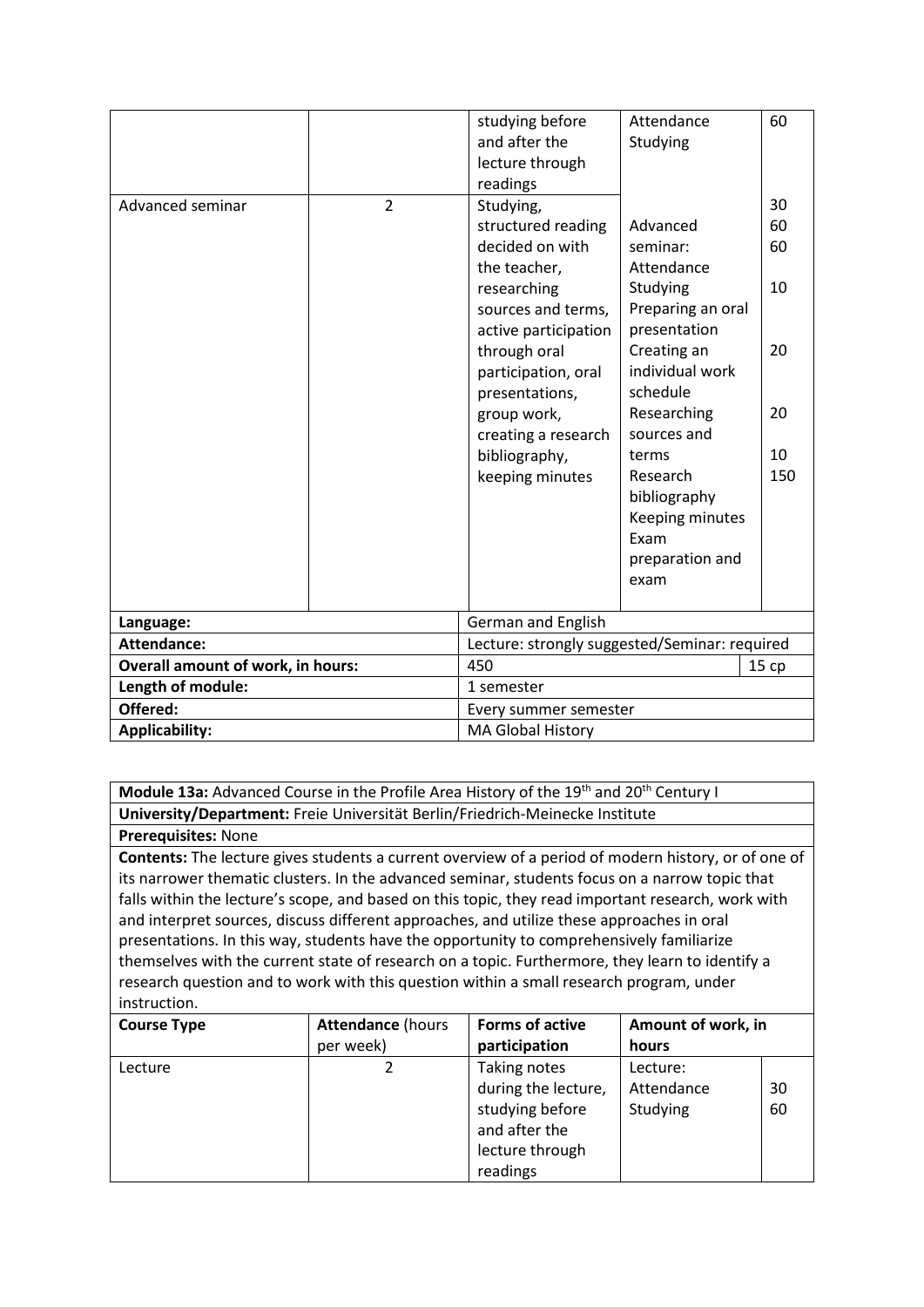| Advanced seminar                         | $\overline{2}$        | Studying,                                     | Advanced          | 30    |  |
|------------------------------------------|-----------------------|-----------------------------------------------|-------------------|-------|--|
|                                          |                       | structured reading<br>seminar:                |                   | 60    |  |
|                                          |                       | decided on with                               | Attendance        | 60    |  |
|                                          |                       | the teacher,                                  | Studying          |       |  |
|                                          |                       | researching                                   | Preparing an oral | 10    |  |
|                                          |                       | sources and terms,                            | presentation      |       |  |
|                                          |                       | active participation                          | Creating an       |       |  |
|                                          |                       | through oral                                  | individual work   | 20    |  |
|                                          |                       | participation, oral                           | schedule          |       |  |
|                                          |                       | presentations,                                | Researching       |       |  |
|                                          |                       | group work,<br>sources and                    |                   | 20    |  |
|                                          |                       | creating a research<br>terms                  |                   |       |  |
|                                          |                       | bibliography,<br>Research                     |                   | 10    |  |
|                                          |                       | keeping minutes<br>bibliography               |                   | 150   |  |
|                                          |                       | Keeping minutes                               |                   |       |  |
|                                          |                       | Exam                                          |                   |       |  |
|                                          |                       | preparation and                               |                   |       |  |
|                                          |                       |                                               | exam              |       |  |
|                                          |                       |                                               |                   |       |  |
| Language:                                |                       | <b>German and English</b>                     |                   |       |  |
| <b>Attendance:</b>                       |                       | Lecture: strongly suggested/Seminar: required |                   |       |  |
| <b>Overall amount of work, in hours:</b> |                       | 450                                           |                   | 15 ср |  |
| Length of module:                        |                       | 1 semester                                    |                   |       |  |
| Offered:                                 | Every winter semester |                                               |                   |       |  |
| <b>Applicability:</b>                    |                       | <b>MA Global History</b>                      |                   |       |  |

**Module 14a:** Advanced Course in the Profile Area History of the 19<sup>th</sup> and 20<sup>th</sup> Century II **University/Department:** Freie Universität Berlin/Friedrich-Meinecke Institute

**Prerequisites:** Completion of Module 13a

**Contents:** The lecture gives students a current overview of a period of modern history, or of one of its narrower thematic clusters. In the advanced seminar, students focus on a narrow topic that falls within the lecture's scope, and based on this topic, they read important research, work with and interpret sources, discuss different approaches, and utilize these approaches in oral presentations. In this way, students have the opportunity to comprehensively familiarize themselves with the current state of research on a topic. Furthermore, they learn to identify a research question and to work with this question within a small research program, under instruction.

| <b>Course Type</b> | <b>Attendance (hours</b><br>per week) | <b>Forms of active</b><br>participation | Amount of work, in hours |    |
|--------------------|---------------------------------------|-----------------------------------------|--------------------------|----|
| Lecture            | $\overline{2}$                        | Taking notes                            | Lecture:                 |    |
|                    |                                       | during the                              | Attendance               | 30 |
|                    |                                       | lecture, studying                       | Studying                 | 60 |
|                    |                                       | before and after                        |                          |    |
|                    |                                       | the lecture                             |                          |    |
|                    |                                       | through readings                        |                          |    |
| Advanced seminar   | $\overline{2}$                        | Studying,                               | Advanced seminar:        | 30 |
|                    |                                       | structured                              | Attendance               | 60 |
|                    |                                       | reading decided                         | Studying                 | 60 |
|                    |                                       | on with the                             | Preparing an oral        |    |
|                    |                                       | teacher,                                | presentation             | 10 |
|                    |                                       | researching                             |                          |    |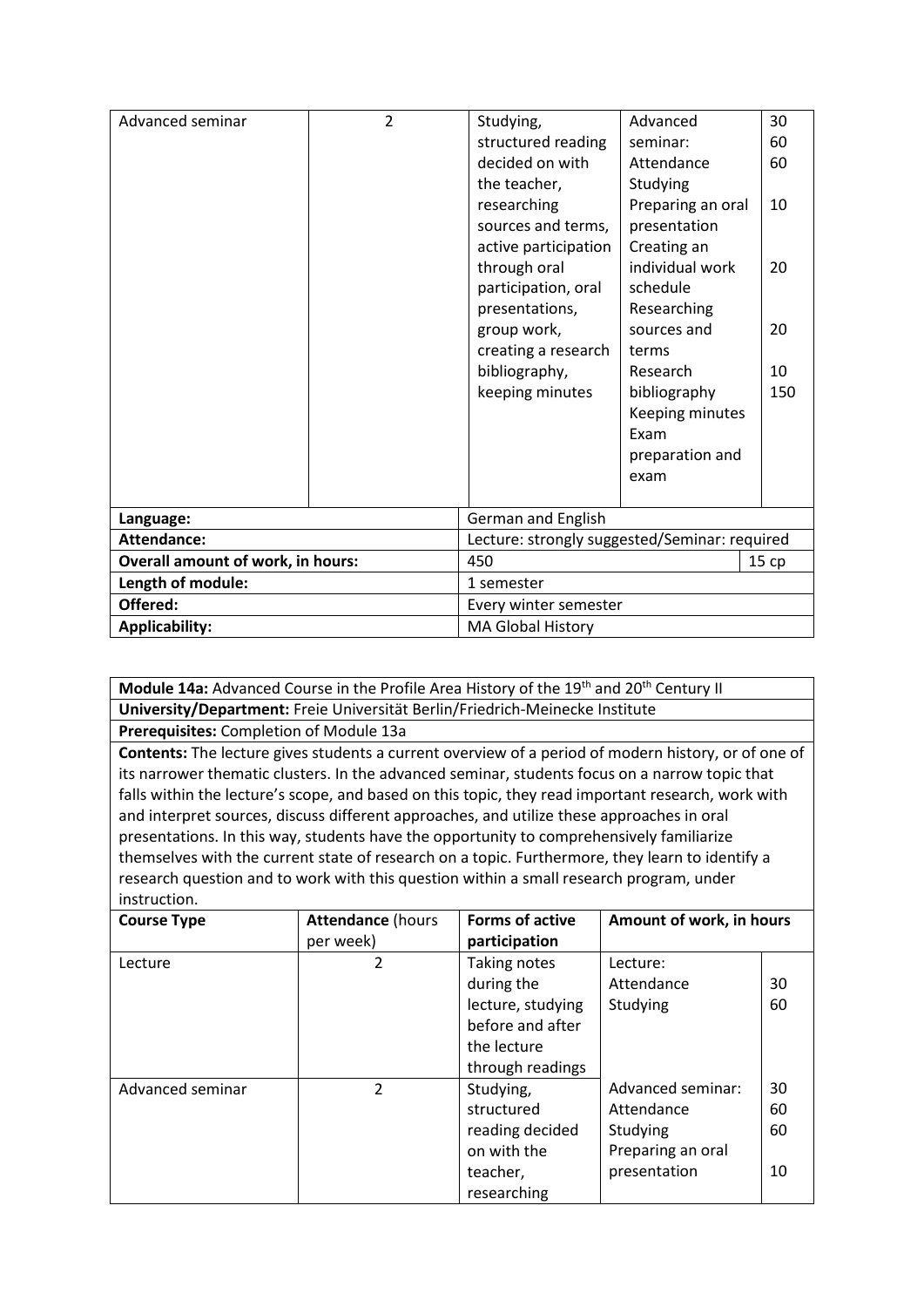|                                          |                       | sources and                                   | Creating an         |     |
|------------------------------------------|-----------------------|-----------------------------------------------|---------------------|-----|
|                                          |                       | terms, active                                 | individual work     | 20  |
|                                          |                       | participation                                 | schedule            |     |
|                                          |                       | through oral                                  | Researching sources | 20  |
|                                          |                       | participation, oral                           | and terms           |     |
|                                          |                       | presentations,                                | Research            | 10  |
|                                          |                       | group work,                                   | bibliography        | 150 |
|                                          |                       | creating a                                    | Keeping minutes     |     |
|                                          |                       | research                                      | Exam preparation    |     |
|                                          |                       | bibliography,                                 | and exam            |     |
|                                          |                       | keeping minutes                               |                     |     |
| Language:                                |                       | <b>German and English</b>                     |                     |     |
| Attendance:                              |                       | Lecture: strongly suggested/Seminar: required |                     |     |
| <b>Overall amount of work, in hours:</b> |                       | 450<br>15cp                                   |                     |     |
| Length of module:<br>1 semester          |                       |                                               |                     |     |
| Offered:                                 | Every summer semester |                                               |                     |     |
| <b>Applicability:</b>                    |                       | <b>MA Global History</b>                      |                     |     |

**Module 15:** Advanced Module: Modern European History

**University/Department:** Humboldt Universität zu Berlin/Institute for Historical Studies

**Prerequisites:** None

**Contents:** The master seminar and the tutorial help students acquire a deeper understanding of a specific area of research and academic debate, drawn from the scope of the specialized modules on modern European history (including economy, empire, knowledge, international relations, and conflict). Students expand their methodological and theoretical knowledge, which in turn increases their ability to research independently and autonomously in a specific area of modern European history.

| <b>Course Type</b> | <b>Attendance (hours</b> | <b>Forms of active</b> | Amount of work, in hours |              |
|--------------------|--------------------------|------------------------|--------------------------|--------------|
|                    | per week)                | participation          |                          |              |
| Master seminar     | $\overline{2}$           | Working with           | Master                   |              |
|                    |                          | examples and           | seminar:                 | 30           |
|                    |                          | learning               | Attendance               | 120          |
|                    |                          | techniques to          | Studying                 |              |
|                    |                          | improve the            |                          |              |
|                    |                          | student's              |                          |              |
|                    |                          | academic               |                          |              |
|                    |                          | research skills        |                          |              |
| <b>Tutorial</b>    | $\overline{2}$           | Learning the           |                          |              |
|                    |                          | specifics of source    |                          |              |
|                    |                          | collections,           | Tutorial:                | 30           |
|                    |                          | methodological         | Attendance               | 60           |
|                    |                          | approaches and         | Studying                 |              |
|                    |                          | the current state      |                          |              |
|                    |                          | of research in the     |                          |              |
|                    |                          | student's chosen       |                          |              |
|                    |                          | field, addressing      |                          |              |
|                    |                          | theoretical            |                          |              |
|                    |                          | questions              |                          | 210          |
| Final exam for the |                          | A 25-page              | Research paper           | (including   |
| module (MAP)       |                          | research paper         |                          |              |
|                    |                          | written after          |                          | preparation) |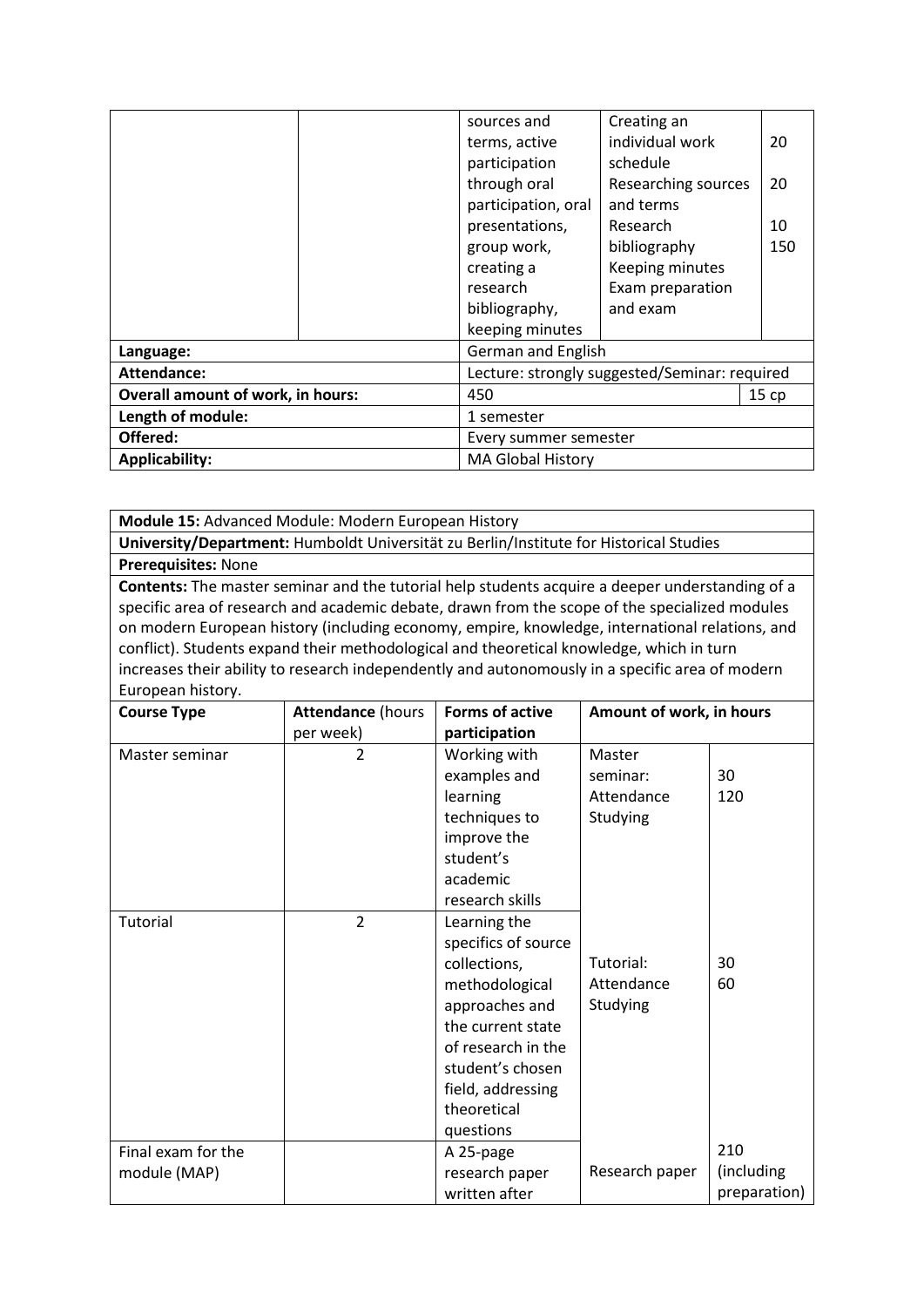|                                          |  | completion of the          |      |  |
|------------------------------------------|--|----------------------------|------|--|
|                                          |  | master seminar             |      |  |
|                                          |  | and finished               |      |  |
|                                          |  | within 6 weeks             |      |  |
| Language:                                |  | German and English         |      |  |
| Attendance:                              |  | Required                   |      |  |
| <b>Overall amount of work, in hours:</b> |  | 450                        | 15cp |  |
| Length of module:                        |  | 1 semester                 |      |  |
| Offered:                                 |  | Winter and summer semester |      |  |
| <b>Applicability:</b>                    |  | <b>MA Global History</b>   |      |  |

#### b) Latin America

**Module 22a:** The Formation of Latin America for Global History

**University/Department:** Freie Universität Berlin/Institute for Latin American Studies

**Prerequisites:** Portuguese or Spanish language skills on the B2 level of the Common European Framework of Reference for Language (CEFR)

**Contents:** The module deals with interpretational approaches and theories about Latin America's development, from the pre-Columbian epochs through the colonial era to the present. Focus areas include cultural dynamics, social-economic transformations, and gender-specific aspects in their historical contexts. Students discuss examples of approaches drawn from social, cultural, and especially cultural-anthropological research.

| <b>Course Type</b>                | <b>Attendance (hours</b> | <b>Forms of active</b>      | Amount of work, in hours |     |
|-----------------------------------|--------------------------|-----------------------------|--------------------------|-----|
|                                   | per week)                | participation               |                          |     |
| Introductory course               | $\overline{2}$           | Class discussion,           | Introductory course:     |     |
|                                   |                          | a short                     | Attendance               | 30  |
|                                   |                          | presentation,               | Studying                 | 120 |
|                                   |                          | small written               |                          |     |
|                                   |                          | tasks,                      |                          |     |
|                                   |                          | participation in            |                          |     |
|                                   |                          | discussion                  |                          |     |
|                                   |                          | forums                      | Seminar:                 |     |
| Seminar                           | $\overline{2}$           | Class discussion,           | Attendance               | 30  |
|                                   |                          | a short                     | Studying                 | 120 |
|                                   |                          | presentation,               |                          |     |
|                                   |                          | small written               | Exam preparation and     | 150 |
|                                   |                          | tasks,                      | exam                     |     |
|                                   |                          | participation in            |                          |     |
|                                   |                          | discussion                  |                          |     |
|                                   |                          | forums                      |                          |     |
| Language:                         |                          | German, English, or Spanish |                          |     |
| <b>Attendance:</b>                |                          | Required                    |                          |     |
| Overall amount of work, in hours: |                          | 450                         |                          | 15  |
|                                   |                          |                             |                          | cp  |
| Length of module:                 |                          | 1 semester                  |                          |     |
| Offered:                          |                          | Every winter semester       |                          |     |
| <b>Applicability:</b>             |                          | <b>MA Global History</b>    |                          |     |

**Module 23a:** Latin America in a Global Context for Global History **University/Department:** Freie Universität Berlin/Institute for Latin American Studies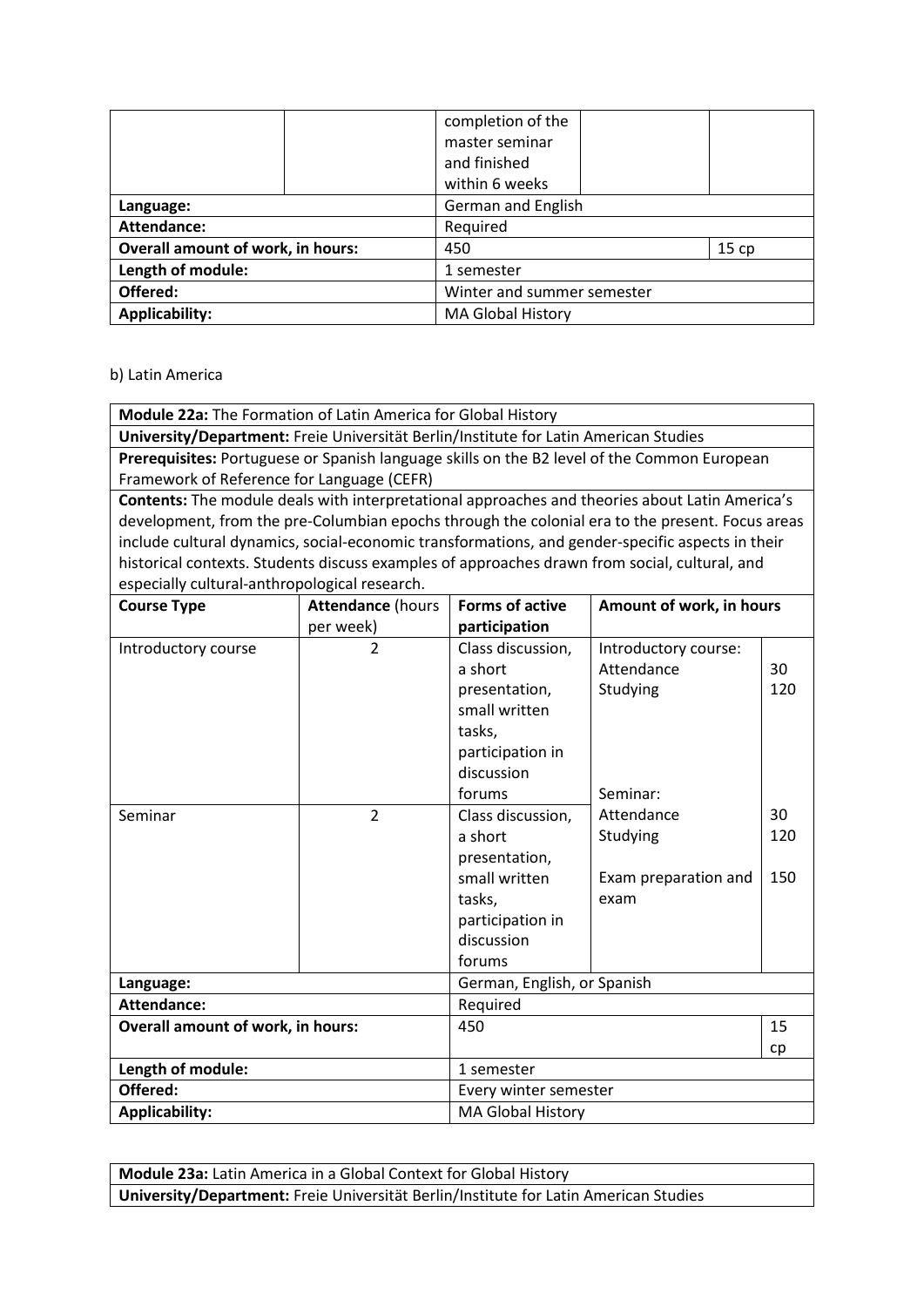**Prerequisites:** Spanish language skills on the B2 level of the CEFR

**Contents:** The module deals with the changing perception of Latin America in the global context, under consideration of intercultural and gender-specific aspects. This includes the discussion of theoretical approaches to globalization, trans-regionalization, trans-nationalism, and transculturality from the perspective of Latin America, as well as a joint analysis of the ways Latin America was and is embedded in global-economic relations. Students examine the social and economic strategies on a national and regional level in the context of global processes of change. They also analyze transnational configurations such as migration and cultural exchange. To do so and to deepen their knowledge, they use case studies of local, regional, and national processes of exchange.

| <b>Course Type</b>                | <b>Attendance (hours</b> | <b>Forms of active</b>   | Amount of work, in hours |      |
|-----------------------------------|--------------------------|--------------------------|--------------------------|------|
|                                   | per week)                | participation            |                          |      |
| Introductory course               | $\overline{2}$           | Class discussion,        | Introductory course:     |      |
|                                   |                          | a short                  | Attendance               | 30   |
|                                   |                          | presentation,            | Studying                 | 120  |
|                                   |                          | small written            |                          |      |
|                                   |                          | tasks,                   |                          |      |
|                                   |                          | participation in         |                          |      |
|                                   |                          | discussion               |                          |      |
|                                   |                          | forums                   | Seminar:                 |      |
| Seminar                           | $\overline{2}$           | Class discussion,        | Attendance               | 30   |
|                                   |                          | a short                  | Studying                 | 120  |
|                                   |                          | presentation,            |                          |      |
|                                   |                          | small written            | Exam preparation         | 150  |
|                                   |                          | tasks,                   | and exam                 |      |
|                                   |                          | participation in         |                          |      |
|                                   |                          | discussion               |                          |      |
|                                   |                          | forums                   |                          |      |
| Language:                         |                          | German, English, Spanish |                          |      |
| Attendance:                       |                          | Required                 |                          |      |
| Overall amount of work, in hours: |                          | 450                      |                          | 15cp |
| Length of module:                 |                          | 1 semester               |                          |      |
| Offered:                          |                          | Every winter semester    |                          |      |
| <b>Applicability:</b>             |                          | MA Global History        |                          |      |

**Module 24a:** The Formation of Brazil for Global History **University/Department:** Freie Universität Berlin/Institute for Latin American Studies **Prerequisites:** Portuguese language skills on the B2 level of the CEFR **Contents:** The module deals with key texts and terms of Brazil's production of knowledge and culture from the 19<sup>th</sup> century to the present, as well as with the Brazilian reception and processing of European and Anglo-Saxon theoretical influences, and gives an overview of the discussion on the "black Atlantic." Students analyze the different historical stages of trans-regional integration and development.

| <b>Course Type</b>  | <b>Attendance (hours</b> | <b>Forms of active</b> | Amount of work, in hours |     |
|---------------------|--------------------------|------------------------|--------------------------|-----|
|                     | per week)                | participation          |                          |     |
| Introductory course |                          | Class discussion,      | Introductory course:     |     |
|                     |                          | a short                | Attendance               | 30  |
|                     |                          | presentation,          | Studying                 | 120 |
|                     |                          | small written          |                          |     |
|                     |                          | tasks,                 |                          |     |
|                     |                          | participation in       |                          |     |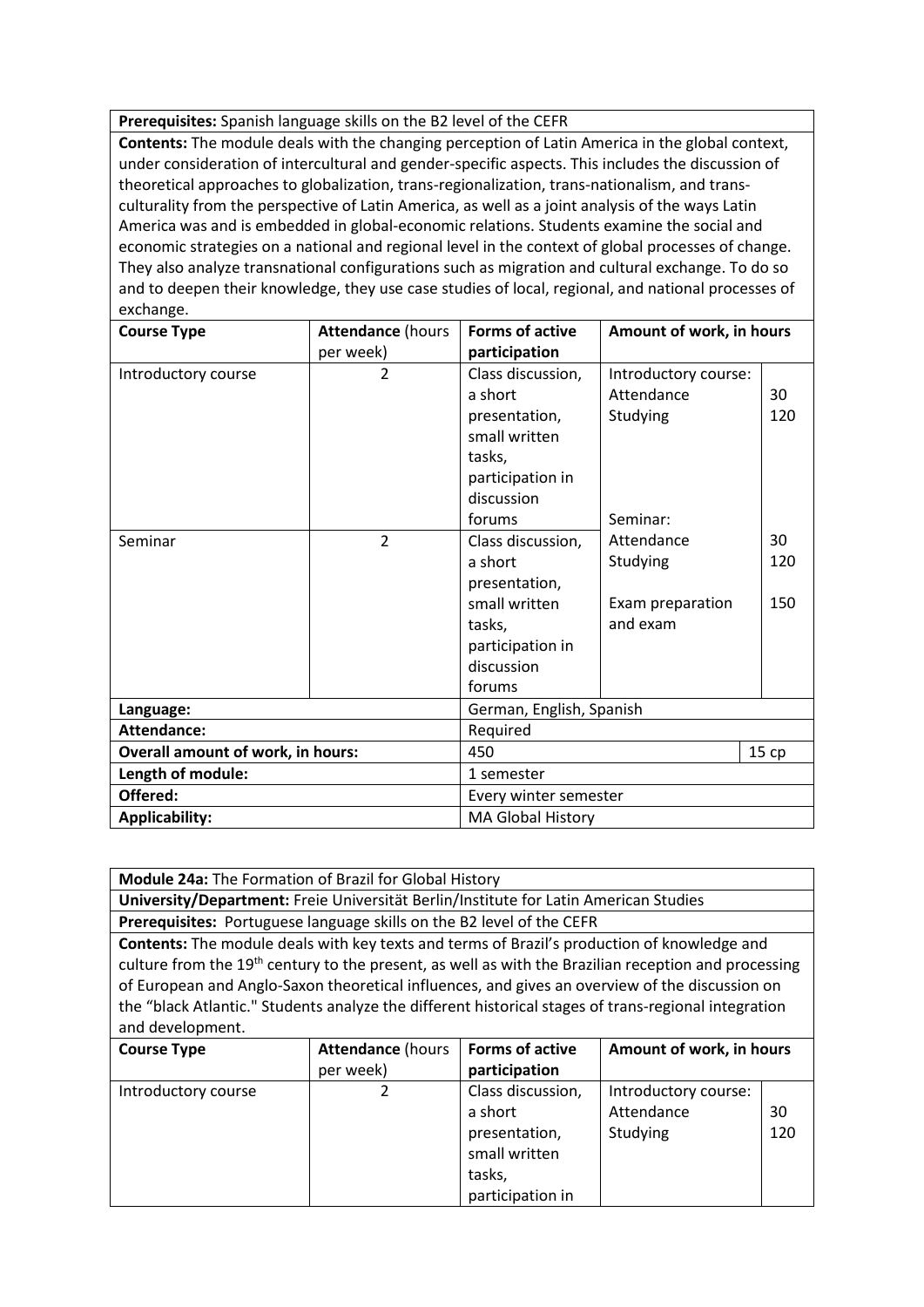|                                          |   | discussion                  |                  |     |
|------------------------------------------|---|-----------------------------|------------------|-----|
|                                          |   | forums                      | Seminar:         |     |
| Seminar                                  | 2 | Class discussion,           | Attendance       | 30  |
|                                          |   | a short                     | Studying         | 120 |
|                                          |   | presentation,               |                  |     |
|                                          |   | small written               | Exam preparation | 150 |
|                                          |   | tasks,                      | and exam         |     |
|                                          |   | participation in            |                  |     |
|                                          |   | discussion                  |                  |     |
|                                          |   | forums                      |                  |     |
| Language:                                |   | German, English, Portuguese |                  |     |
| Attendance:                              |   | Required                    |                  |     |
| <b>Overall amount of work, in hours:</b> |   | 15cp<br>450                 |                  |     |
| Length of module:                        |   | 1 semester                  |                  |     |
| Offered:                                 |   | Every summer semester       |                  |     |
| <b>Applicability:</b>                    |   | <b>MA Global History</b>    |                  |     |

#### c) North America

**Module 25a:** History of American Foreign Policy for Global History **University/Department:** Freie Universität Berlin/John F. Kennedy Institute for North American Studies

**Prerequisites:** None

Contents: U.S. foreign policy in the 19<sup>th</sup> and 20<sup>th</sup> century was influenced by its relationship to its northern and southern neighbors on the continent, to Europe, Africa, the Near and Middle East, Asia, and to the Pacific area. On the basis of the inherent tension between globalism and regionalism, the courses on American foreign policy deal with the following dimensions: a) their historical, ideological foundations (Manifest Destiny, Monroe Doctrine, exporting democracy), b) patterns of behavior, political strategies, and decision making processes, c) processes of exchange with other regions of the world, d) the tie to international organizations and institutions, as well as inner-societal developments and determinants, e) the role of the USA in international crises and conflicts. The module places a special emphasis on American-Canadian relations, and examines the foreign policy role of 20<sup>th</sup> century Canada with a comparative perspective.

| <b>Course Type</b>   | <b>Attendance</b> | <b>Forms of active</b>                                                                                                                                                                                                         | Amount of work, in                                 |           |
|----------------------|-------------------|--------------------------------------------------------------------------------------------------------------------------------------------------------------------------------------------------------------------------------|----------------------------------------------------|-----------|
|                      | (hours per week)  | participation                                                                                                                                                                                                                  | hours                                              |           |
| Introductory seminar | 2                 | Active participation,<br>for example by<br>contributing to<br>discussions, giving<br>short presentations,<br>leading discussions,<br>creating and<br>presenting thesis<br>papers, interpreting<br>sources, discussing<br>books | Introductory<br>seminar:<br>Attendance<br>Studying | 30<br>120 |
| Advanced seminar     | $\overline{2}$    | Active participation,<br>for example by<br>contributing to<br>discussions, giving<br>short presentations,                                                                                                                      | Advanced<br>seminar:                               | 30<br>120 |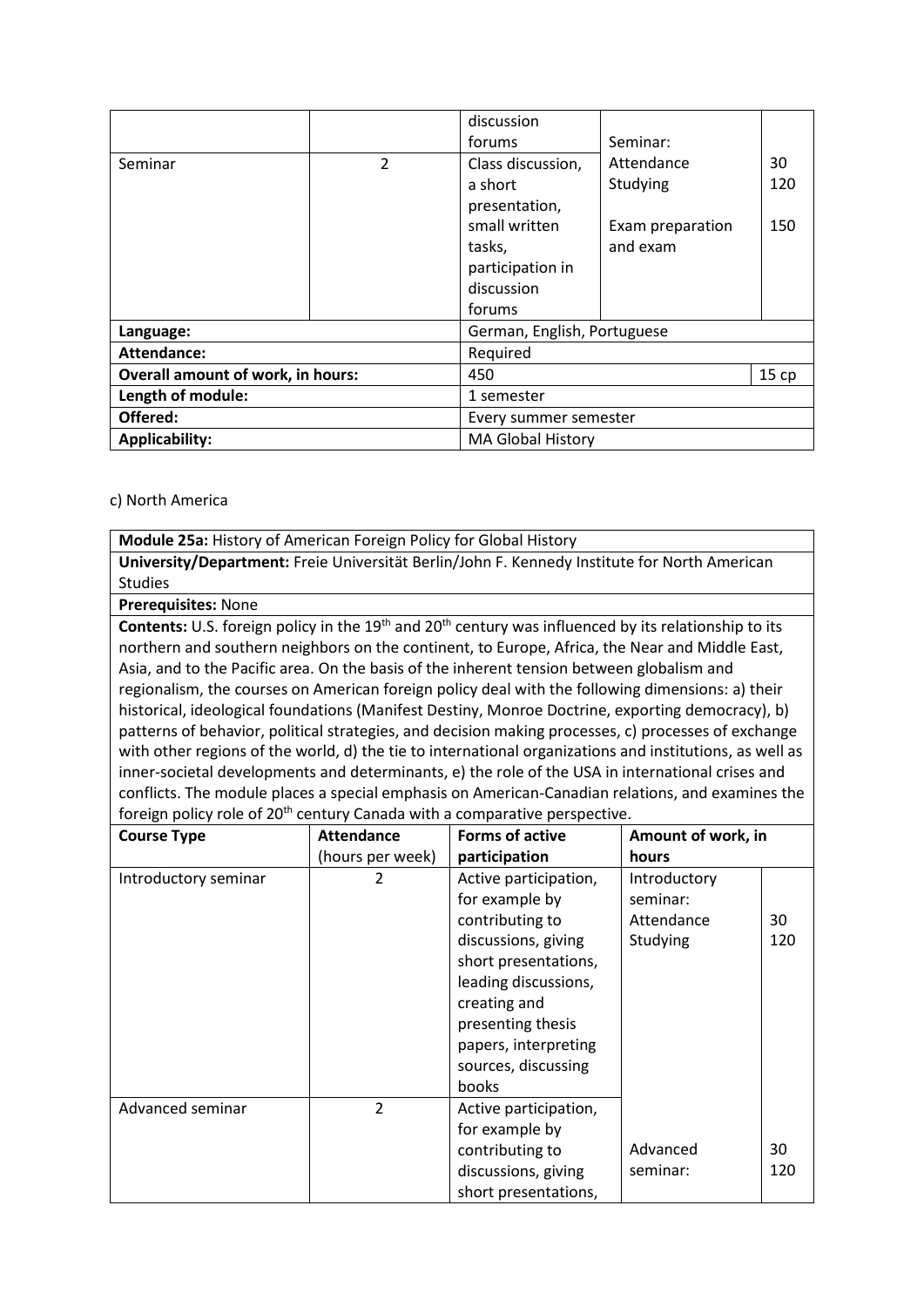|                                          | leading discussions,     | Attendance      | 150  |
|------------------------------------------|--------------------------|-----------------|------|
|                                          | creating and             | Studying        |      |
|                                          | presenting thesis        |                 |      |
|                                          | papers, interpreting     | Exam            |      |
|                                          | sources, discussing      | preparation and |      |
|                                          | books                    | exam            |      |
| Language:                                | English                  |                 |      |
| Attendance:                              | Required                 |                 |      |
| <b>Overall amount of work, in hours:</b> | 450                      |                 | 15cp |
| Length of module:                        | 1 semester               |                 |      |
| Offered:                                 | Every winter semester    |                 |      |
| <b>Applicability:</b>                    | <b>MA Global History</b> |                 |      |

**Module 26a:** Social and Cultural History of North America for Global History

**University/Department:** Freie Universität Berlin/John F. Kennedy Institute for North American Studies

**Prerequisites:** None

**Contents:** The founding and development of the U.S. were based on a string of normative and idealistic basic assumptions that proclaimed the country's new and independent path (American exceptionalism). – The wish for "autonomy," especially from the USA, also characterized Canada's social- and cultural-historical development, and expressed itself, for example, in Canada's societal models, which differed considerably from those of the U.S. At the same time, the social and cultural history of both states was significantly influenced by intensive exchange relationships between the Old and New World. This tension between autonomy and interdependence is the focus of the module. Under consideration of the methodological and theoretical discussion of historical comparative and transfer research, the module examines the focal points of North American cultural and social history that characterize the tension between autonomy and independence. This includes an analysis of social-historical structures (such as religion, race, gender, bilingualism, bi-nationalism, and multiculturalism), social-historical processes (such as the settlement of the continent, immigration, industrialization, urbanization, and the emergence of mass consumer culture, and its global reach in processes of so-called "Americanization" or globalization), and religious and social movements (Great Awakening, the abolitionist movement, the populist movement, the civil rights movement, etc.).

| <b>Course Type</b>   | <b>Attendance</b> | <b>Forms of active</b> | Amount of work, in hours |     |
|----------------------|-------------------|------------------------|--------------------------|-----|
|                      | (hours per week)  | participation          |                          |     |
| Introductory seminar |                   | Active participation,  | Introductory             |     |
|                      |                   | for example by         | seminar:                 | 30  |
|                      |                   | contributing to        | Attendance               | 60  |
|                      |                   | discussions, giving    | Studying                 |     |
|                      |                   | short presentations,   |                          |     |
|                      |                   | leading discussions,   |                          |     |
|                      |                   | creating and           |                          |     |
|                      |                   | presenting thesis      |                          |     |
|                      |                   | papers, interpreting   |                          |     |
|                      |                   | sources, discussing    |                          |     |
|                      |                   | books                  |                          |     |
| Advanced seminar     | $\overline{2}$    | Active participation,  |                          |     |
|                      |                   | for example by         |                          |     |
|                      |                   | contributing to        | Advanced seminar:        | 30  |
|                      |                   | discussions, giving    | Attendance               | 180 |
|                      |                   | short presentations,   | Studying                 |     |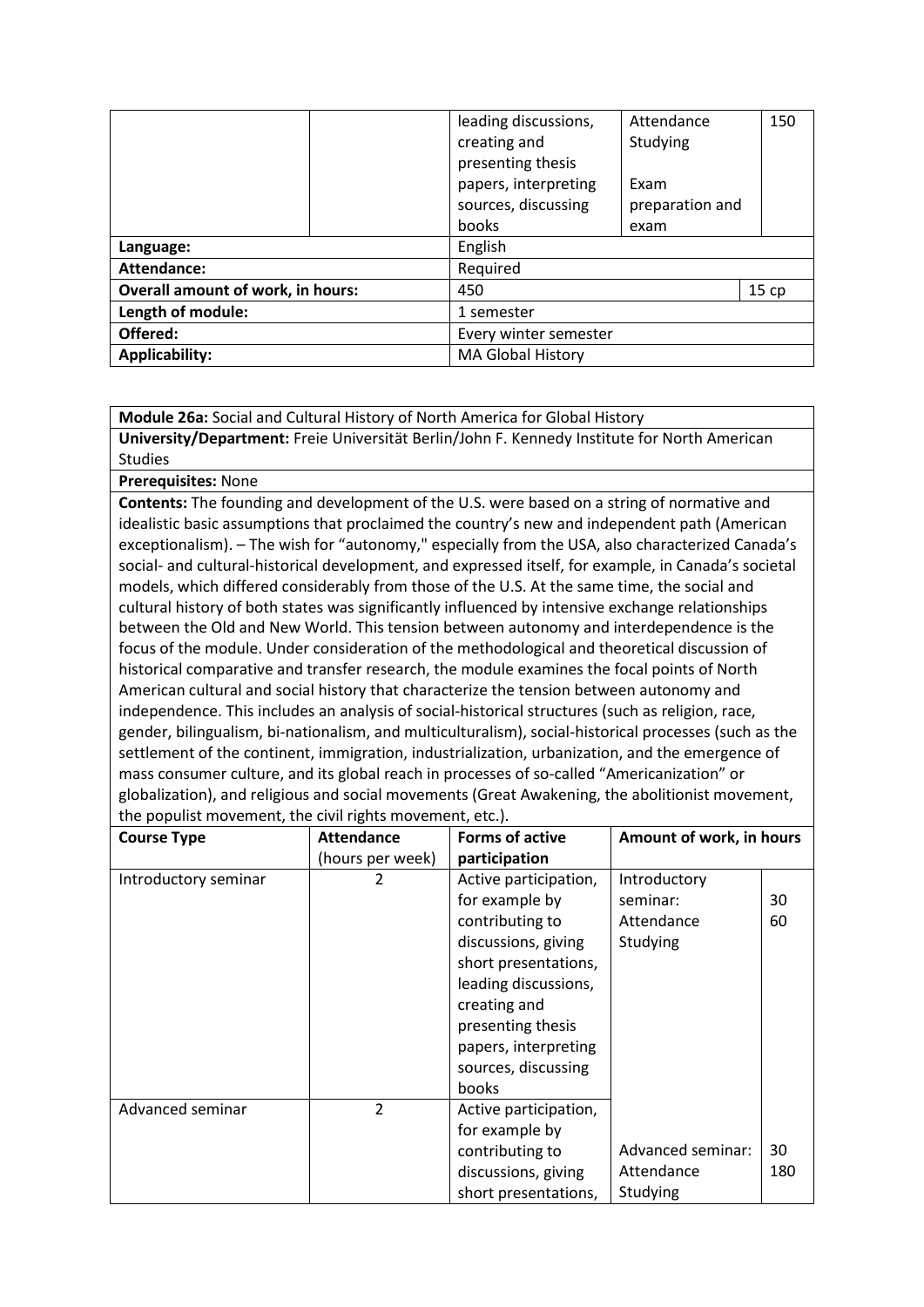|                                          |                       | leading discussions,<br>creating and<br>presenting thesis<br>papers, interpreting<br>sources, discussing<br>books | Exam preparation<br>and exam | 150 |  |
|------------------------------------------|-----------------------|-------------------------------------------------------------------------------------------------------------------|------------------------------|-----|--|
| Language:                                |                       | English                                                                                                           |                              |     |  |
| Attendance:                              |                       | Required                                                                                                          |                              |     |  |
| <b>Overall amount of work, in hours:</b> |                       | 15cp<br>450                                                                                                       |                              |     |  |
| Length of module:                        |                       | 1 semester                                                                                                        |                              |     |  |
| Offered:                                 | Every summer semester |                                                                                                                   |                              |     |  |
| <b>Applicability:</b>                    |                       | MA Global History                                                                                                 |                              |     |  |

**Module 27a:** North American Colonial History/The History of the Atlantic Region for Global History **University/Department:** Freie Universität Berlin/John F. Kennedy Institute for North American Studies

**Prerequisites:** None

**Contents:** American history of the 17<sup>th</sup> and 18<sup>th</sup> century encompasses two central research perspectives: On the one hand, it should be regarded as the history of the settlement of the American continent and as the history of the settler colonies; on the other hand, it is also essentially the history of the interplay between the importance of the colonies in the New World and the position of the people of their mother countries in Europe. In other words, it is the history of the Atlantic region. This module accounts for this double perspective. Students look at *Alltagsgeschichte* and the political history of the colonies, as well as the contemporaneous domestic-political and power-political, social and economic-political, and cultural contexts in the colonies and their motherlands. They often do so under consideration of the question of whether the 17<sup>th</sup> and 18<sup>th</sup> century should be understood as a prologue to the American Revolution, or rather as an independent history of the colonies and their own traditions, which were continually fertilized through immigration and lastly developed, on the basis of their specific traditions, into independent states.

| <b>Course Type</b>   | <b>Attendance time</b><br>(hours per week) | <b>Forms of active</b><br>participation                                                                                                                                                                                                    | Amount of work, in hours                           |           |
|----------------------|--------------------------------------------|--------------------------------------------------------------------------------------------------------------------------------------------------------------------------------------------------------------------------------------------|----------------------------------------------------|-----------|
| Introductory seminar | 2                                          | Active<br>participation, for<br>example by<br>contributing to<br>discussions, giving<br>short<br>presentations,<br>leading<br>discussions,<br>creating and<br>presenting thesis<br>papers,<br>interpreting<br>sources, discussing<br>books | Introductory<br>seminar:<br>Attendance<br>Studying | 30<br>60  |
| Advanced seminar     | $\overline{2}$                             | Active<br>participation, for<br>example by<br>contributing to                                                                                                                                                                              | Advanced seminar:<br>Attendance<br>Studying        | 30<br>180 |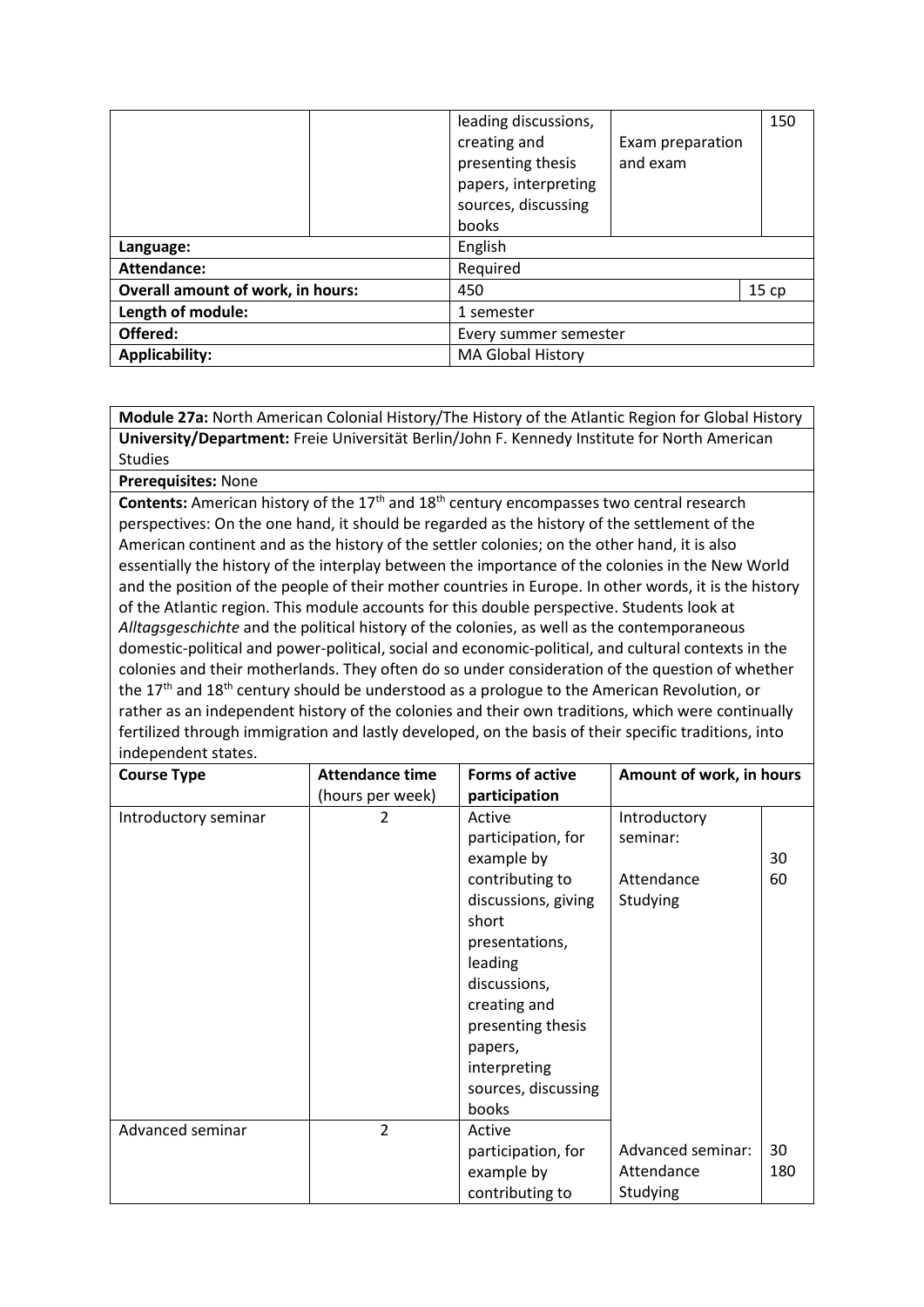|                                          | discussions, giving<br>short<br>presentations,<br>leading<br>discussions,<br>creating and<br>presenting thesis<br>papers,<br>interpreting<br>sources, discussing<br>books | Exam and exam<br>preparation | 150  |
|------------------------------------------|---------------------------------------------------------------------------------------------------------------------------------------------------------------------------|------------------------------|------|
| Language:                                | English                                                                                                                                                                   |                              |      |
| Attendance:                              | Required                                                                                                                                                                  |                              |      |
| <b>Overall amount of work, in hours:</b> | 450                                                                                                                                                                       |                              | 15cp |
| Length of module:                        | 1 semester                                                                                                                                                                |                              |      |
| Offered:                                 | Every winter semester                                                                                                                                                     |                              |      |
| <b>Applicability:</b>                    | <b>MA Global History</b>                                                                                                                                                  |                              |      |

#### d) The Islamic World

**Module 28a:** Islamic History for Global History I

**University/Department:** Freie Universität Berlin/Department of History and Cultural Studies/Institute of Islamic Studies

**Prerequisites:** Arabic reading/writing skills at the C1 CEFR level, oral Arabic skills at the B1 CEFR level

**Contents:** This module teaches students about the history of the Islamic world. The seminar examines research questions dealing with Islamic history, focusing on the time before the late 18<sup>th</sup> century, by dealing with topics and selected examples from different epochs and regions. This includes aspects of cultural, social, and economic history, as well as the emergence, development, and function of traditions and institutions. The relationships between Muslims and non-Muslims, as well as gender relations, receive special consideration.

The tutorial deepens this knowledge through the study and discussion of primary and secondary sources.

| <b>Course Type</b> | <b>Attendance</b> | <b>Forms of active</b>                                                                                                                        | Amount of work, in hours       |     |
|--------------------|-------------------|-----------------------------------------------------------------------------------------------------------------------------------------------|--------------------------------|-----|
|                    | (hours per week)  | participation                                                                                                                                 |                                |     |
| Seminar            | 2                 | Seminar discussions<br>based on lesson                                                                                                        | Attendance<br>Studying for the | 30  |
|                    |                   | materials, sources and<br>specialized literature,<br>written and/or oral<br>tasks, independently or<br>in small groups,<br>structured reading | seminar                        | 200 |
| Tutorial           | 1                 | Joint reading of                                                                                                                              | Attendance                     | 15  |
|                    |                   | secondary sources or<br>primary sources in<br>Arabic, presentation of                                                                         | Studying for the<br>tutorial   | 55  |
|                    |                   | prepared sources,<br>discussion of first<br>independent research<br>results                                                                   | Exam and exam<br>preparation   | 150 |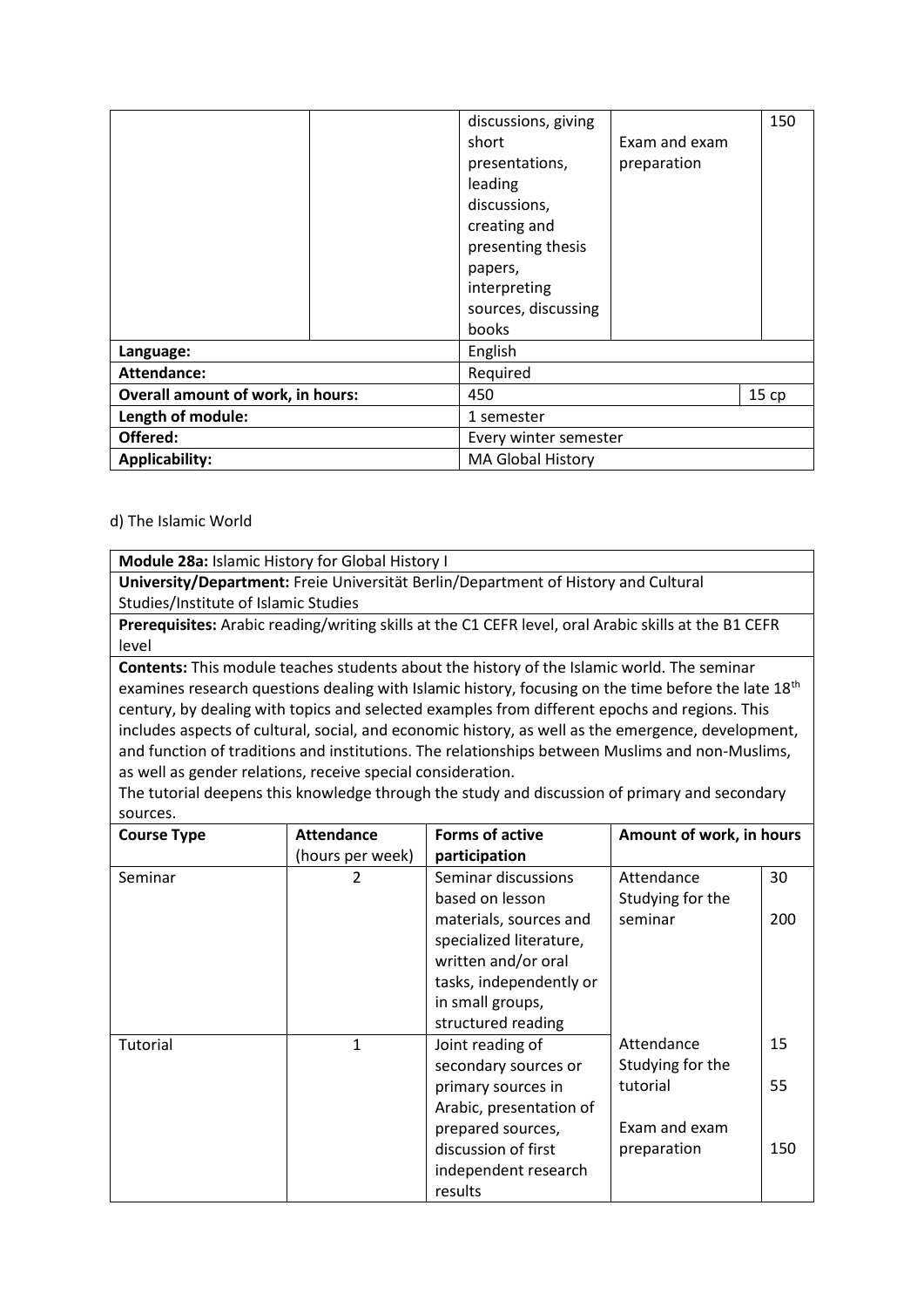| Language:                                | English, German and/or Arabic where applicable |       |  |
|------------------------------------------|------------------------------------------------|-------|--|
| Attendance:                              | Required                                       |       |  |
| <b>Overall amount of work, in hours:</b> | 450                                            | 15 cp |  |
| Length of module:                        | 1 semester                                     |       |  |
| Offered:                                 | Every winter semester                          |       |  |
| Applicability:                           | <b>MA Global History</b>                       |       |  |

**Module 29a:** Islamic History for Global History II

**University/Department:** Freie Universität Berlin/Department of History and Cultural Studies/Institute of Islamic Studies

**Prerequisites:** Arabic reading/writing skills at the C1 CEFR level, oral Arabic skills at the B1 CEFR level

**Contents:** The seminar provides students' a deeper understanding of the history of the Islamic world, with a focus on the time after the late  $18<sup>th</sup>$  century. This epoch is marked by the increasing political, economic, and cultural influence of the Western world, as well as by the emergence of Islamic renewal movements in different parts of the Islamic world. Through selected examples, the seminar examines research questions of modern Islamic history from this phase of profound upheaval. This includes aspects of cultural, social, and economic history, including the relationships with non-Muslim actors within and outside the Islamic world, as well as the aspect of gender.

The tutorial deepens the acquired knowledge through the study and discussion of primary and secondary sources.

| <b>Teaching/Learning</b>                 | <b>Attendance time</b> | <b>Forms of active</b>                         | Amount of work, in hours |     |
|------------------------------------------|------------------------|------------------------------------------------|--------------------------|-----|
| <b>Technique</b>                         | (hours per week)       | participation                                  |                          |     |
| Seminar                                  | 2                      | Seminar discussions                            | Attendance               | 30  |
|                                          |                        | based on lesson                                | Studying for the         |     |
|                                          |                        | materials, sources                             | seminar                  | 70  |
|                                          |                        | and specialized                                | Structured reading       | 130 |
|                                          |                        | literature, written                            |                          |     |
|                                          |                        | and/or oral tasks,                             |                          |     |
|                                          |                        | independently or in                            |                          |     |
|                                          |                        | small groups,                                  |                          |     |
|                                          |                        | structured reading                             | Attendance               | 15  |
| Tutorial                                 | $\mathbf{1}$           | Joint reading of                               | Studying for the         |     |
|                                          |                        | secondary sources or                           | tutorial                 | 55  |
|                                          |                        | primary sources in                             |                          |     |
|                                          |                        | Arabic, presentation                           | Exam and exam            |     |
|                                          |                        | of prepared sources,                           | preparation              | 150 |
|                                          |                        | discussion of first                            |                          |     |
|                                          |                        | independent research                           |                          |     |
|                                          |                        | results                                        |                          |     |
| Language:                                |                        | English, German and/or Arabic where applicable |                          |     |
| Attendance:                              |                        | Required                                       |                          |     |
| <b>Overall amount of work, in hours:</b> |                        | 450<br>15 cp                                   |                          |     |
| Length of module:                        |                        | 1 semester                                     |                          |     |
| Offered:                                 |                        | Every summer semester                          |                          |     |
| <b>Applicability:</b>                    |                        | <b>MA Global History</b>                       |                          |     |

**Module 30a:** Islamic Intellectual History for Global History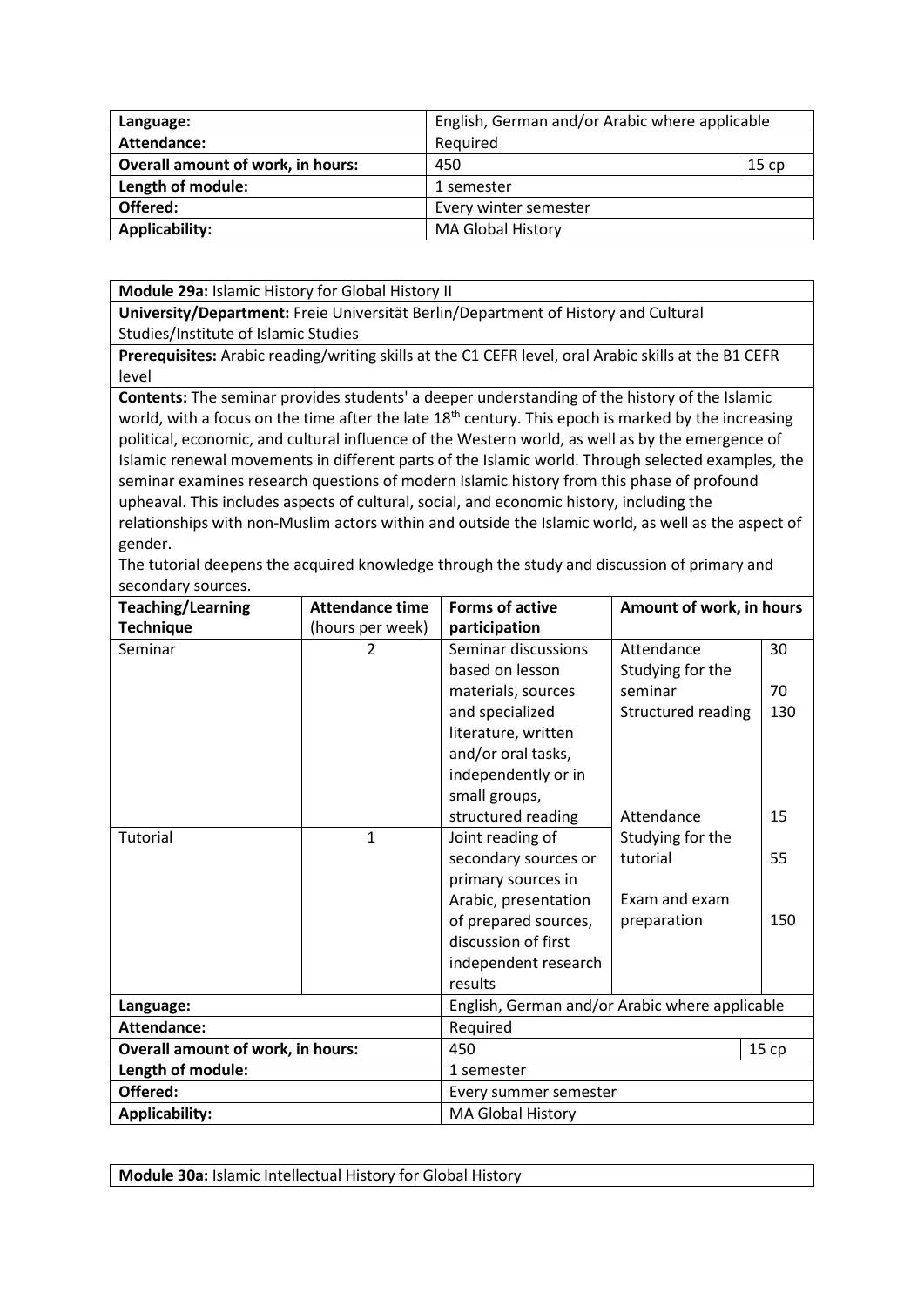**University/Department:** Freie Universität Berlin/Department of History and Cultural Studies/Institute for Islamic Studies

**Prerequisites:** Arabic reading/writing skills at the C1 CEFR level, oral Arabic skills at the B1 CEFR level

**Contents:** With this module, students acquire a deepened knowledge of the intellectual history of the Islamic world. In the seminar, students practice to critically examine research questions dealing with the intellectual history of the Islamic world through selected examples from different epochs and regions. This includes aspects of Islamic theology, mysticism, philosophy, and ideas of social order, all under special consideration of inter-religious processes of exchange and gender relations.

The tutorial deepens this acquired knowledge through the study of primary sources.

| <b>Course Type</b>                       | <b>Attendance</b> | <b>Forms of active</b><br>Amount of work, in hours |                    |      |
|------------------------------------------|-------------------|----------------------------------------------------|--------------------|------|
|                                          | (hours per week)  | participation                                      |                    |      |
| Seminar                                  | $\overline{2}$    | Seminar discussions                                | Attendance         | 30   |
|                                          |                   | based on lesson                                    | Studying for the   |      |
|                                          |                   | materials, sources                                 | seminar            | 70   |
|                                          |                   | and specialized                                    | Structured reading | 130  |
|                                          |                   | literature, written                                |                    |      |
|                                          |                   | and/or oral tasks,                                 |                    |      |
|                                          |                   | independently or in                                |                    |      |
|                                          |                   | small groups,                                      |                    |      |
|                                          |                   | structured reading                                 |                    |      |
| <b>Tutorial</b>                          | $\mathbf{1}$      | Joint reading of                                   | Attendance         | 15   |
|                                          |                   | secondary sources                                  | Studying for the   |      |
|                                          |                   | or primary sources                                 | tutorial           | 55   |
|                                          |                   | in Arabic,                                         |                    |      |
|                                          |                   | presentation of                                    | Exam and exam      |      |
|                                          |                   | prepared sources,                                  | preparation        | 150  |
|                                          |                   | discussion of first                                |                    |      |
|                                          |                   | independent                                        |                    |      |
|                                          |                   | research results                                   |                    |      |
| Language:                                |                   | English, German and/or Arabic where applicable     |                    |      |
| <b>Attendance:</b>                       |                   | Required                                           |                    |      |
| <b>Overall amount of work, in hours:</b> |                   | 450                                                |                    | 15cp |
| Length of module:                        |                   | 1 semester                                         |                    |      |
| Offered:                                 |                   | Every summer semester                              |                    |      |
| <b>Applicability:</b>                    |                   | <b>MA Global History</b>                           |                    |      |

e) South and Southeast Asia

**Module 31a:** History of the Modernization Processes in South and Southeast Asia **University/Department:** Humboldt Universität Berlin/Institute for Asian and African Studies/Department of South Asia Studies/Department of Southeast Asia Studies **Prerequisites:** None

**Contents:** Students acquire knowledge about the historical processes in the regions from the 18th century to the present that were especially influenced by colonial rule and postcolonial developments. The processes of transfer and exchange between and beyond the two regions that led to the development of multiple modernities and hybrid social structures form the focal point. In addition to analyzing specific regions and topics through primary and secondary sources, students will learn to work with an interregional, comparative perspective. The module's goals include learning methods of analyzing historical texts and sources as well as acquiring deeper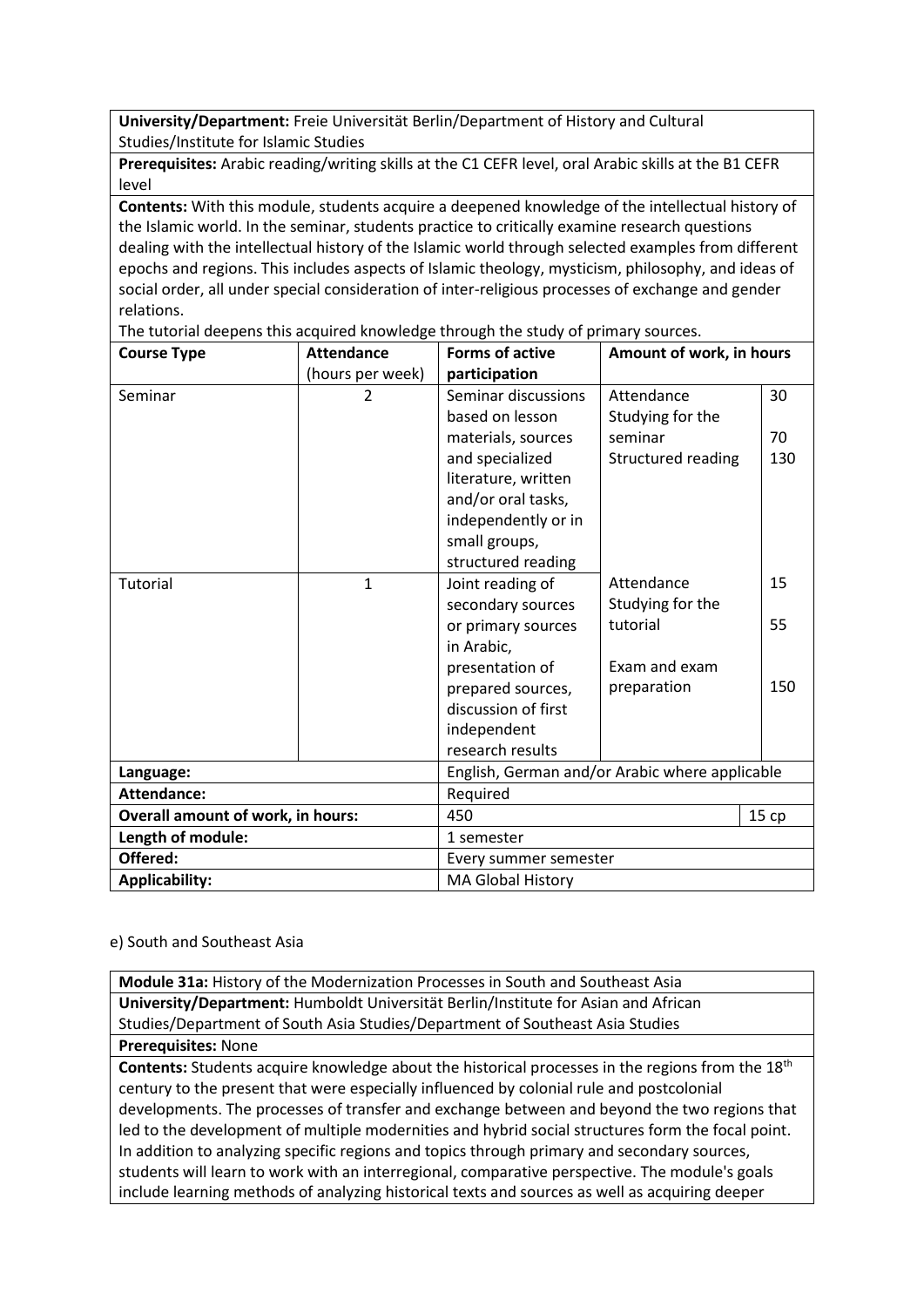knowledge of the central themes of modernization in South and Southeast Asia. The students should be taught to present the results of their own research and to critically position themselves, both in oral and written form.

| <b>Course Type</b>                | <b>Attendance</b> | <b>Forms of active</b>                         | Amount of work, in hours |     |  |
|-----------------------------------|-------------------|------------------------------------------------|--------------------------|-----|--|
|                                   | (hours per week)  | participation                                  |                          |     |  |
| Lecture                           | 2                 | Attending the                                  | Lecture                  | 60  |  |
|                                   |                   | lecture, studying for                          |                          |     |  |
|                                   |                   | the lecture                                    | Seminar                  | 90  |  |
| Seminar                           | 2                 | A presentation or                              |                          |     |  |
|                                   |                   | two essays (5 pages)                           | Advanced                 | 180 |  |
|                                   |                   | on one of the                                  | seminar                  |     |  |
|                                   |                   | seminar's topics                               |                          | 120 |  |
|                                   | $\overline{2}$    | Research in archives,                          | A research paper         |     |  |
| Advanced                          |                   | literature, and on                             | (20-25 pages) or         |     |  |
| seminar/research                  |                   | the internet, a                                | an oral exam (20         |     |  |
| seminar                           |                   | presentation, a                                | minutes)                 |     |  |
|                                   |                   | thesis paper, a short                          |                          |     |  |
|                                   |                   | presentation                                   |                          |     |  |
| Language:                         |                   | German and English                             |                          |     |  |
| <b>Attendance:</b>                |                   | Lecture: strongly suggested/Seminars: required |                          |     |  |
| Overall amount of work, in hours: |                   | 450                                            |                          | 15  |  |
| Length of module:                 |                   | 1 semester                                     |                          |     |  |
| Offered:                          |                   | Winter semester                                |                          |     |  |
| <b>Applicability:</b>             |                   | <b>MA Global History</b>                       |                          |     |  |

**Module 32a:** Cultures and Religions of South and Southeast Asia **University/Department:** Humboldt Universität Berlin/Institute for Asian and African Studies/Department of South Asia Studies/Department of Southeast Asia Studies **Prerequisites:** None **Contents:** "Culture" and "religion" are complex terms that are used to describe different social, political, ideological, judicial, artistic, economic, and scientific actions and processes, in so far as they are initiated and carried out by individual people or groups of people. The term "culture" as a model for interpretation is the starting point of academic work in the regional studies, and must as such be understood in its mutability. The political and religious debates about the identity of peoples, ethnic groups, social organizations, and genders are central to this project. The module's goals are for students to learn methods of describing cultural and religious phenomena in South and Southeast Asia and to expand their analytical skills. They should recognize cultural and religious similarities and processes of exchange, but also differences and boundaries, and understand the mechanisms of cultural and religious change. **Course Type Attendance** (hours per week) **Forms of active participation Amount of work, in hours** Lecture 2 Attending the lecture, studying for the lecture Lecture Seminar Advanced 60 90 180 Seminar 1 2 A presentation or two essays (5 pages) on one of the seminar's topics Advanced 2 Research through

seminar/research seminar

seminar

archives, literature, and

presentation, a thesis

the internet, a

Research paper (20-25 120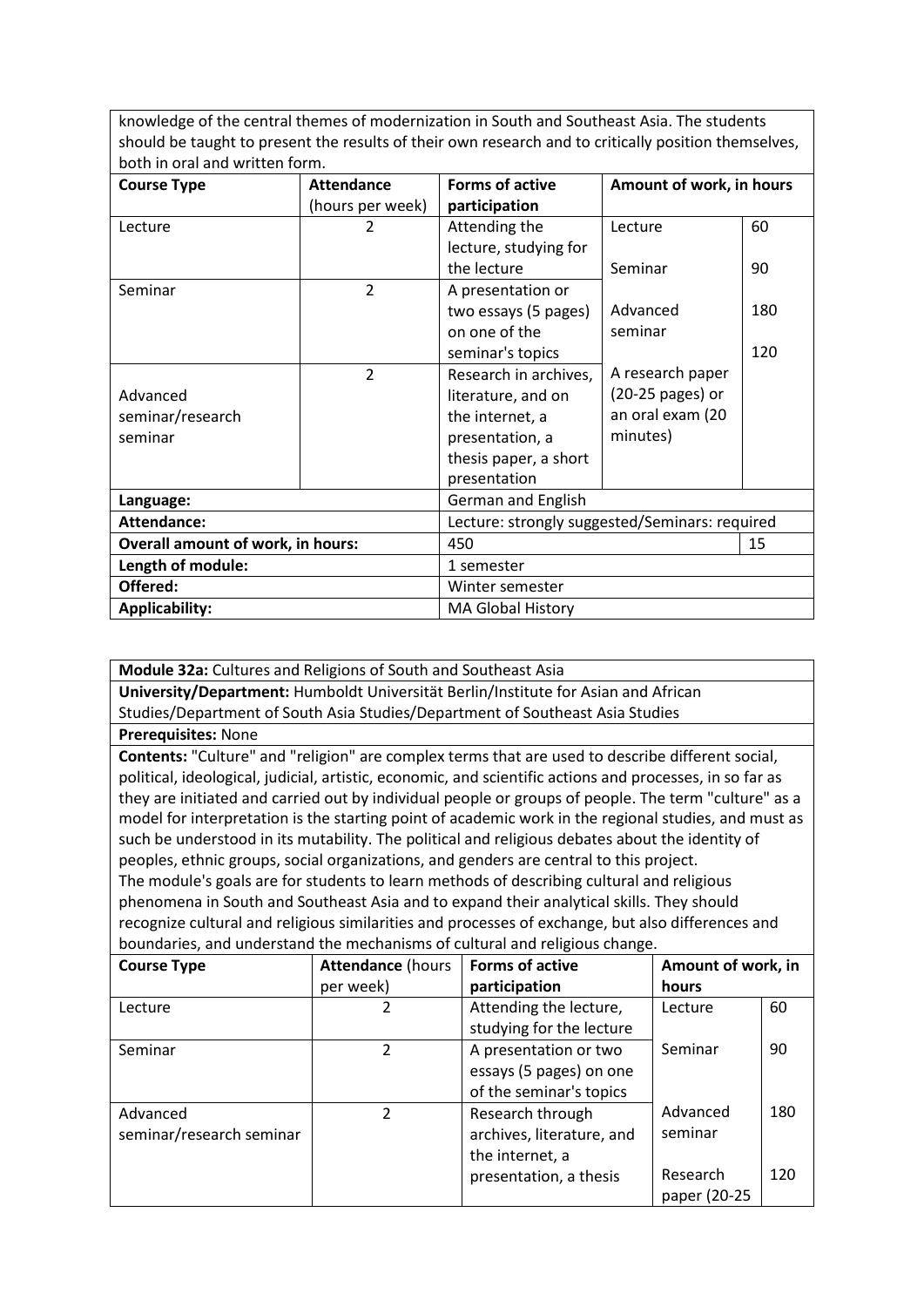|                                          | paper, a short                                 | pages) or an |      |
|------------------------------------------|------------------------------------------------|--------------|------|
|                                          | presentation                                   | oral exam    |      |
|                                          |                                                | (20 minutes) |      |
| Language:                                | German and English                             |              |      |
| Attendance:                              | Lecture: strongly suggested/Seminars: required |              |      |
| <b>Overall amount of work, in hours:</b> | 450                                            |              | 15cp |
| Length of module:                        | 1 semester                                     |              |      |
| Offered:                                 | Summer semester                                |              |      |
| <b>Applicability:</b>                    | <b>MA Global History</b>                       |              |      |

#### f) East Asia

**Module 33a:** Introductory Module: China: History and Culture

**University/Department:** Freie Universität Berlin/Department of East Asian Studies/Sinology – China Studies

**Prerequisites:** Chinese language skills

**Contents:** The module teaches students an analysis and classification of China's historical and cultural development. It allows them a nuanced view of changes in gender relations and the transformation of Chinese society on different governmental and social levels.

As part of the module, students complete one seminar on theory-led research and action (Seminar I) and one on questions of application and problems in the field (Seminar II).

| <b>Course Type</b>                             | <b>Attendance</b> | <b>Forms of active</b>                            | Amount of work, in |       |
|------------------------------------------------|-------------------|---------------------------------------------------|--------------------|-------|
|                                                | (hours per week)  | participation                                     | hours              |       |
| Seminar I                                      | 2                 | Seminar discussions                               | Seminar I:         | 30    |
|                                                |                   | based on lesson                                   | Attendance time    | 90    |
|                                                |                   | materials, sources and                            | Studying           |       |
|                                                |                   | relevant literature, and                          | Exam and exam      | 60    |
|                                                |                   | written and/or oral                               | preparation        |       |
|                                                |                   | tasks, done                                       |                    |       |
|                                                |                   | independently or in                               |                    |       |
|                                                |                   | small groups                                      |                    |       |
| Seminar II                                     | $\overline{2}$    | Seminar discussions                               | Seminar II:        |       |
|                                                |                   | based on lesson                                   | Attendance time    | 30    |
|                                                |                   | materials, sources and                            | Studying           | 90    |
|                                                |                   | relevant literature, and                          | Exam and exam      | 250   |
|                                                |                   | written and/or oral                               | preparation        |       |
|                                                |                   | tasks, done                                       |                    |       |
|                                                |                   | independently or in                               |                    |       |
|                                                |                   | small groups                                      |                    |       |
| Language:                                      |                   | English, German, and Chinese                      |                    |       |
| <b>Attendance:</b>                             |                   | Required                                          |                    |       |
| <b>Overall amount of work, in hours:</b>       |                   | 450                                               |                    | 15 cp |
| Length of module:                              |                   | 1 semester, the courses can take place as a block |                    |       |
|                                                |                   | seminar                                           |                    |       |
| Offered:<br>Once a year in the summer semester |                   |                                                   |                    |       |
| <b>Applicability:</b>                          |                   | <b>MA Global History</b>                          |                    |       |

**Module 34a:** Advanced Module on China: History and Culture **University/Department:** Freie Universität Berlin/Department of East Asian Studies/Sinology –

China Studies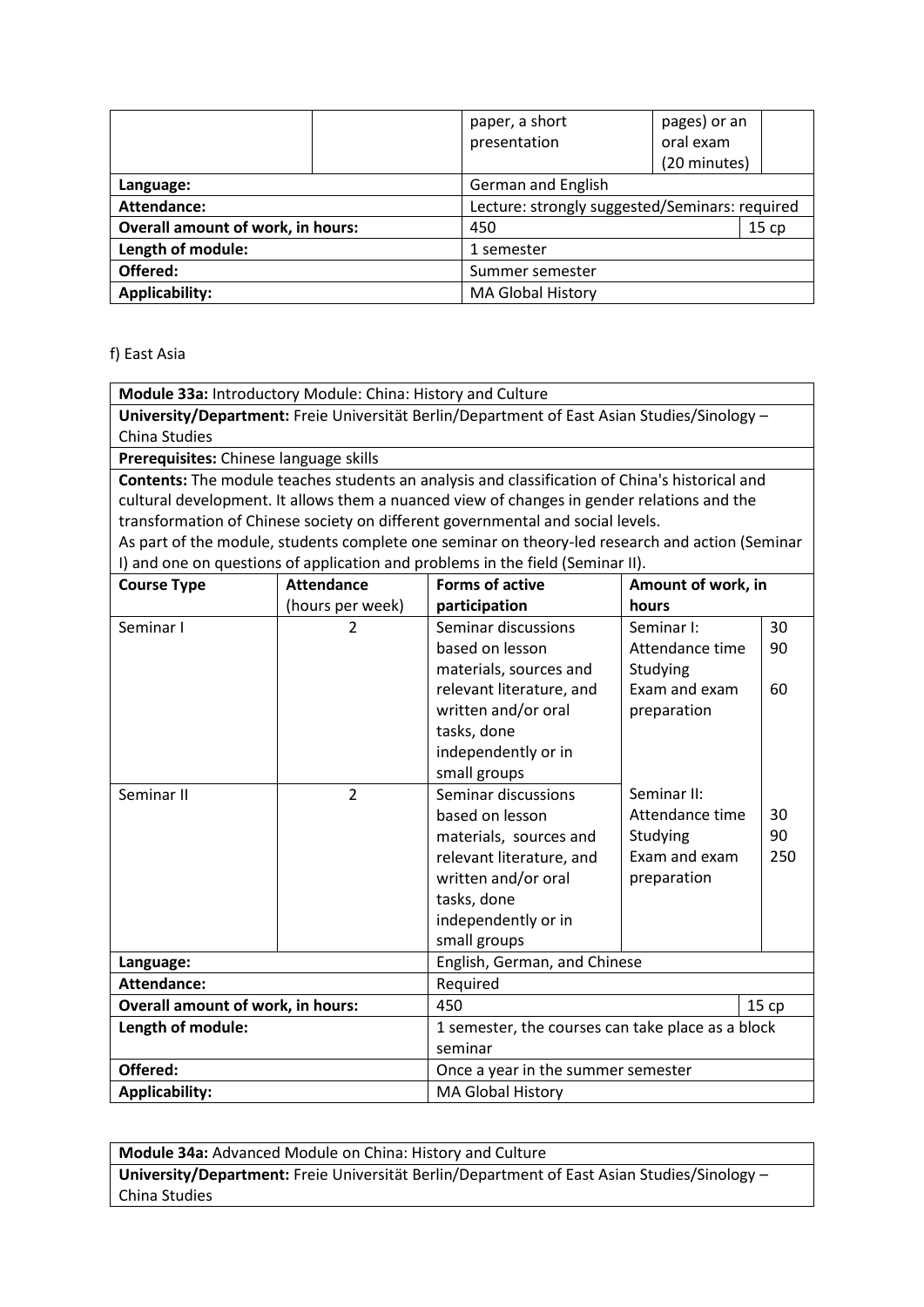**Prerequisites:** Chinese language skills

**Contents:** Social, political, and cultural events, processes, and traditions stand at the center of the systematic analysis of China's history and culture. On the basis of previously acquired knowledge of the past and the present, students also examine the historical development of Chinese society from a deeper, more comparative perspective. The module also addresses complex processes of cultural transformation, always under consideration of gender relations past and present and a critical approach to dominant narratives.

As part of the module, students complete one seminar on theory-focused research and action (Seminar I), one on questions of application and problems in the field (Seminar II), and a tutorial in which they analyze excerpts from Chinese sources and secondary literature.

| <b>Course Type</b>                       | <b>Attendance (hours</b> | <b>Forms of active</b>                           | Amount of work, in hours |     |
|------------------------------------------|--------------------------|--------------------------------------------------|--------------------------|-----|
|                                          | per week)                | participation                                    |                          |     |
| Seminar I                                | $\overline{2}$           | Seminar discussions                              | Seminar I:               |     |
|                                          |                          | based on lesson material,                        | Attendance               | 30  |
|                                          |                          | sources and relevant                             | Studying                 | 80  |
|                                          |                          | literature, and written                          | Exam and exam            | 100 |
|                                          |                          | and/or oral tasks, done                          | preparation              |     |
|                                          |                          | independently or in small                        |                          |     |
|                                          |                          | groups                                           | Seminar II:              |     |
| Seminar II                               | $\overline{2}$           | Seminar discussions                              | Attendance               | 30  |
|                                          |                          | based on lesson                                  | Studying                 | 80  |
|                                          |                          | materials, sources and                           | Exam and exam            | 40  |
|                                          |                          | relevant literature, and                         | preparation              |     |
|                                          |                          | written and/or oral tasks,                       |                          |     |
|                                          |                          | done independently or in                         | Tutorial:                |     |
|                                          |                          | small groups                                     | Attendance               | 30  |
| Tutorial                                 | $\overline{2}$           | Seminar discussions in                           | Studying                 | 40  |
|                                          |                          | Chinese based on                                 | Exam and exam            | 20  |
|                                          |                          | independent reading,                             | preparation              |     |
|                                          |                          | exercises in written and                         |                          |     |
|                                          |                          | oral academic                                    |                          |     |
|                                          |                          | presentations (Chinese,                          |                          |     |
|                                          |                          | oral short                                       |                          |     |
|                                          |                          | presentations/abstracts)                         |                          |     |
| Language:                                |                          | German, English, and Chinese                     |                          |     |
| <b>Attendance:</b>                       |                          | Required                                         |                          |     |
| <b>Overall amount of work, in hours:</b> |                          | 450<br>15cp                                      |                          |     |
| Length of module:                        |                          | 1 semester, the course can take place as a block |                          |     |
|                                          |                          | seminar                                          |                          |     |
| Offered:                                 |                          | Once a year in the winter semester               |                          |     |
| <b>Applicability:</b>                    |                          | <b>MA Global History</b>                         |                          |     |

#### g) Africa

**Module 35a:** Debates and Methods in African History

**University/Department:** Humboldt Universität zu Berlin/Department for African Studies

**Prerequisites:** None

**Contents:** The module teaches students how to examine the methodological and theoretical aspects of the transformation processes in Africa and the African Diaspora. Apart from recognizing and understanding larger interconnected discourses, students deal profoundly with methods of historical research. The goal is for students to learn not only general analytical skills, but also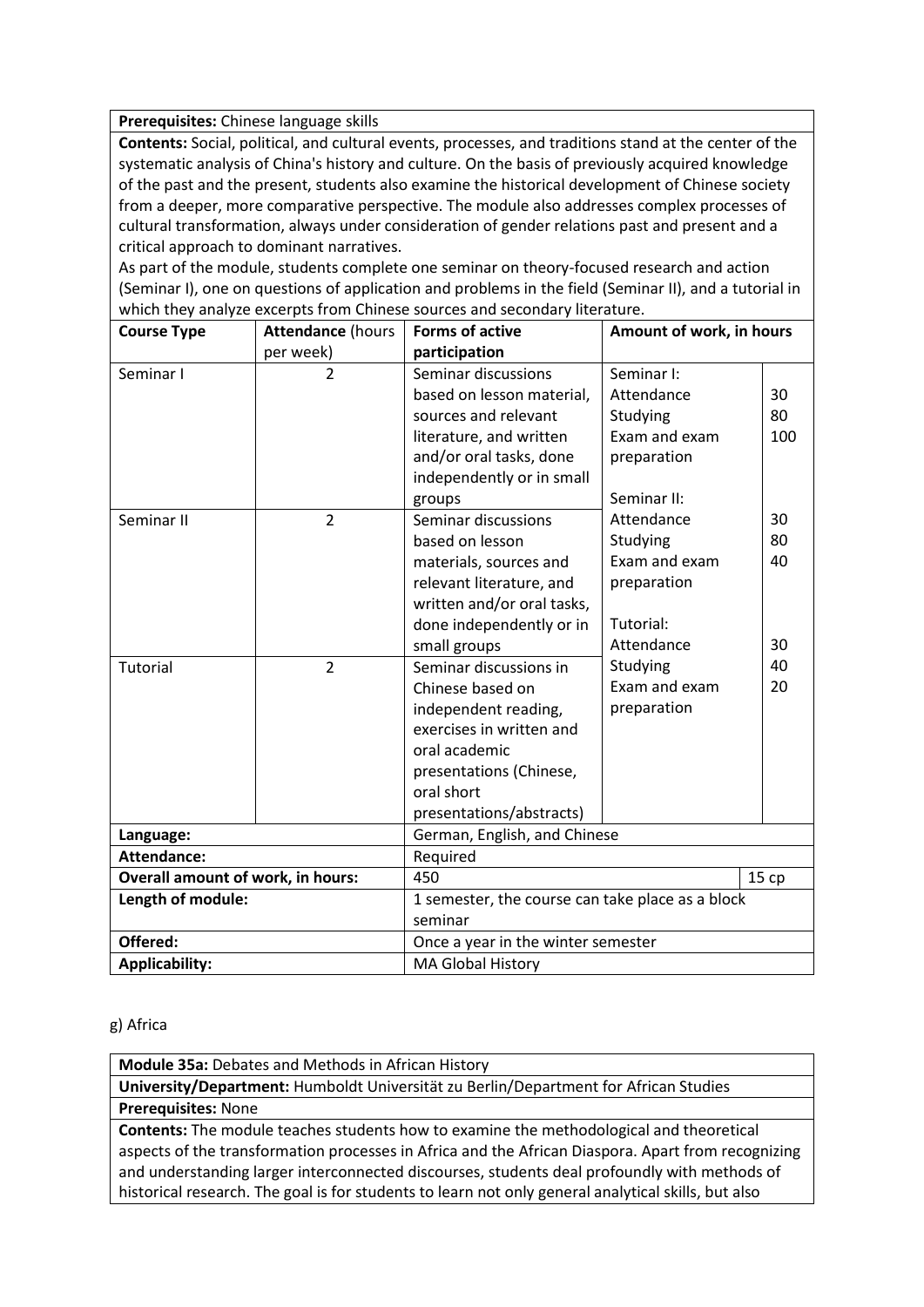research-typical methods of working that allow them to complete academic work independently. They acquire skills in understanding complex arguments and divergent debate contributions, and learn to develop their own opinions in oral and written form on the basis of critical readings of academic secondary sources. In addition, they examine the possibilities and limits of written, oral, and/or visual sources, as well as the related methods, and learn to be conscious of the complexity and limits of historical knowledge.

The thematic fields include the following, and are considered from different angles:

"Forms of historical thought, processes of memory, and the production of history"

"Important debates in the historical research about Africa"

"Modern and postmodern discourses"

"Oral history, oral traditions, life histories"

"Visual histories"

| <b>Course Type</b>                       | Attendance (hours<br>per week) | <b>Forms of active</b><br>participation | Amount of work, in hours |     |
|------------------------------------------|--------------------------------|-----------------------------------------|--------------------------|-----|
| Seminar                                  | 2                              |                                         | Attendance               | 25  |
| Colloquium                               | $\overline{2}$                 | Attending guest                         | Studying for the         |     |
|                                          |                                | lectures on                             | seminar                  | 100 |
|                                          |                                | current research                        |                          |     |
|                                          |                                | about Africa                            | Attendance               |     |
|                                          |                                |                                         | Studying for the         | 15  |
|                                          |                                |                                         | colloquium               |     |
|                                          |                                |                                         |                          | 10  |
|                                          |                                |                                         | Paper, 15-20 pages       |     |
|                                          |                                |                                         | (30,000-40,000           |     |
|                                          |                                |                                         | characters)              |     |
| Language:                                |                                | German and English                      |                          |     |
| <b>Attendance:</b>                       |                                | Required                                |                          |     |
| <b>Overall amount of work, in hours:</b> |                                | 300                                     |                          | 10  |
|                                          |                                |                                         |                          | cp  |
| Length of module:                        |                                | 1 semester                              |                          |     |
| Offered:                                 |                                | Summer semester                         |                          |     |
| <b>Applicability:</b>                    |                                | <b>MA Global History</b>                |                          |     |

**Module 36a:** Transformation Processes in Africa

**University/Department:** Humboldt Universität zu Berlin/Department for African Studies **Prerequisites:** None

**Contents:** The module deals with societal change in Africa and the African Diaspora. Students critically read academic secondary sources and primary sources (written, oral, and/or visual) in order to work with different thematic fields. They learn how to search for sources and work with them critically, how to understand complex arguments and divergent debates, and how to develop their own opinions in oral and written form on the basis of the study of primary and secondary sources.

Students acquire general analytical skills and a profound knowledge of how to structure a convincing argument in oral and written form. Also, this module introduces them to larger thematic connections to help them acquire an awareness of the complexity and multidimensionality of the past and the limits of historical knowledge, and to teach them to independently complete academic work.

The thematic fields include the following, and are studied from different angles:

"Statehood, Power, Rule, Conflict, and Resistance"

"Work, Production, Market, and Consumption"

"Mobility, Migration, Displacement, and Diaspora"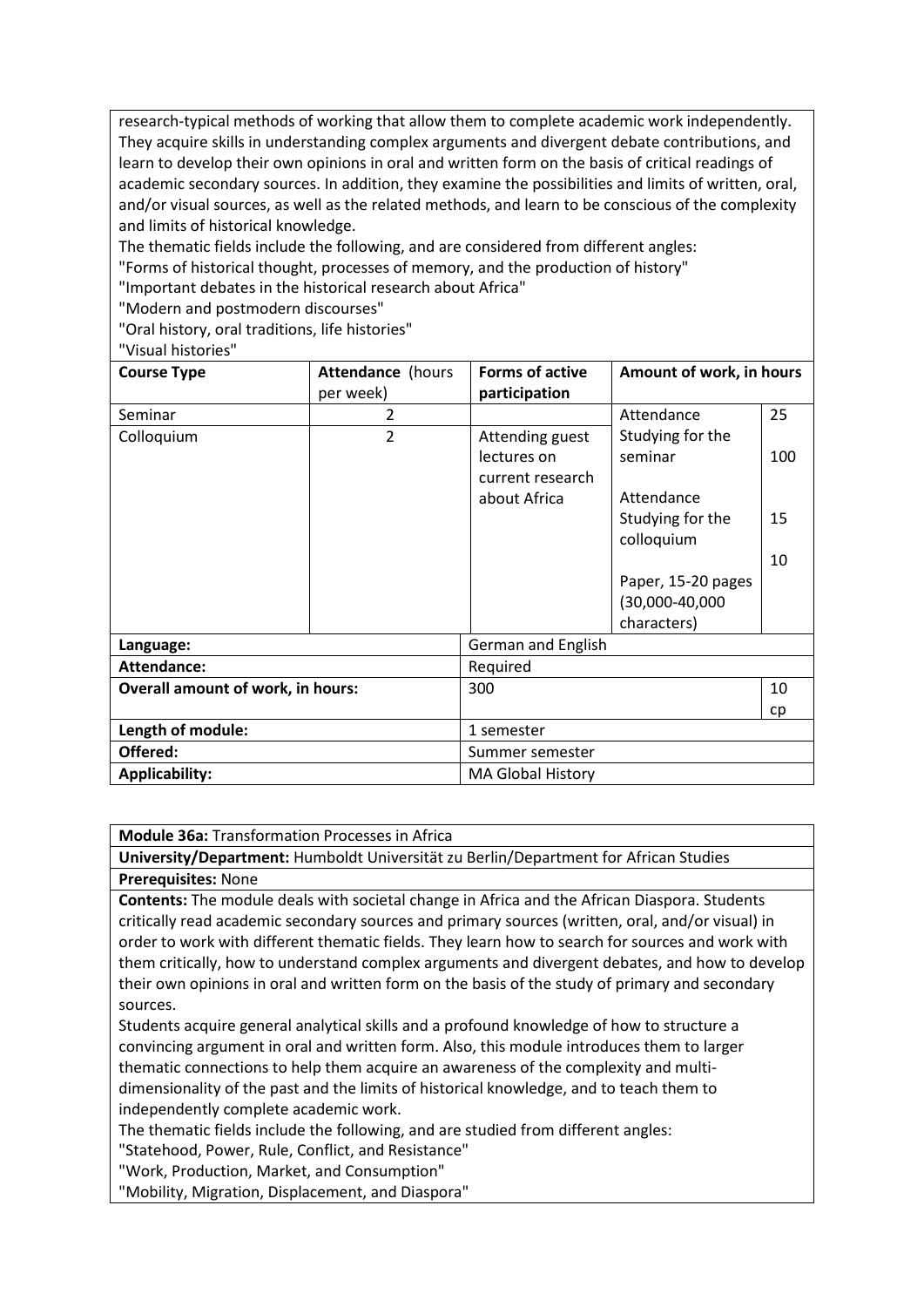| "Identity, Ethnicity, Religion, and Cultural and Social Praxis"<br>"Locality, Globalism, Globalization" |                                       |                                         |                                                                                                  |           |
|---------------------------------------------------------------------------------------------------------|---------------------------------------|-----------------------------------------|--------------------------------------------------------------------------------------------------|-----------|
| <b>Course Type</b>                                                                                      | <b>Attendance</b> (hours<br>per week) | <b>Forms of active</b><br>participation | Amount of work, in hours                                                                         |           |
| Seminar                                                                                                 | 2                                     |                                         | Attendance<br>Studying for the<br>seminar<br>Paper, 15-20 pages<br>(30,000-40,000<br>characters) | 25<br>100 |
| Language:                                                                                               |                                       | German and English                      |                                                                                                  |           |
| Attendance:                                                                                             |                                       | Required                                |                                                                                                  |           |
| <b>Overall amount of work, in hours:</b>                                                                |                                       | 300                                     |                                                                                                  | 10<br>cp  |
| Length of module:                                                                                       |                                       | 1 semester                              |                                                                                                  |           |
| Offered:<br>Summer semester                                                                             |                                       |                                         |                                                                                                  |           |
| <b>Applicability:</b>                                                                                   |                                       | <b>MA Global History</b>                |                                                                                                  |           |

**Module 37:** Introduction to African History for Global History

**University/Department:** Humboldt Universität zu Berlin/Department for African Studies **Prerequisites:** None

**Contents:** The seminar deals with central questions of African History through selected examples. The research colloquium gives students an overview of different current approaches and topics of African historiography.

| <b>Course Type</b>                       | <b>Attendance (hours</b> | <b>Forms of active</b>  | Amount of work, in |     |
|------------------------------------------|--------------------------|-------------------------|--------------------|-----|
|                                          | per week)                | participation           | hours              |     |
| Seminar                                  | $\mathfrak{D}$           | Preparation of and      | Attendance         | 30  |
|                                          |                          | follow-up with          | Studying for the   |     |
|                                          |                          | reading materials,      | seminar            |     |
|                                          |                          | active participation in |                    | 100 |
|                                          |                          | seminar discussions,    | Attendance         |     |
|                                          |                          | completion of small     | Studying for the   |     |
|                                          |                          | tasks (such as short    | colloquium         | 15  |
|                                          |                          | presentations,          |                    |     |
|                                          |                          | research, or            | Exam and exam      |     |
|                                          |                          | independent or group    | preparation        | 35  |
|                                          |                          | written tasks)          |                    |     |
| Colloquium                               | 1                        | Preparation and         |                    |     |
|                                          |                          | follow-up of reading    |                    | 120 |
|                                          |                          | materials, active       |                    |     |
|                                          |                          | participation in the    |                    |     |
|                                          |                          | discussion              |                    |     |
| Language:                                |                          | German and English      |                    |     |
| <b>Attendance:</b>                       |                          | Required                |                    |     |
| <b>Overall amount of work, in hours:</b> |                          | 300                     |                    | 10  |
|                                          |                          |                         |                    | cp  |
| Length of module:                        |                          | 1 semester              |                    |     |
| Offered:                                 |                          | Every winter semester   |                    |     |
| <b>Applicability:</b>                    |                          | MA Global History       |                    |     |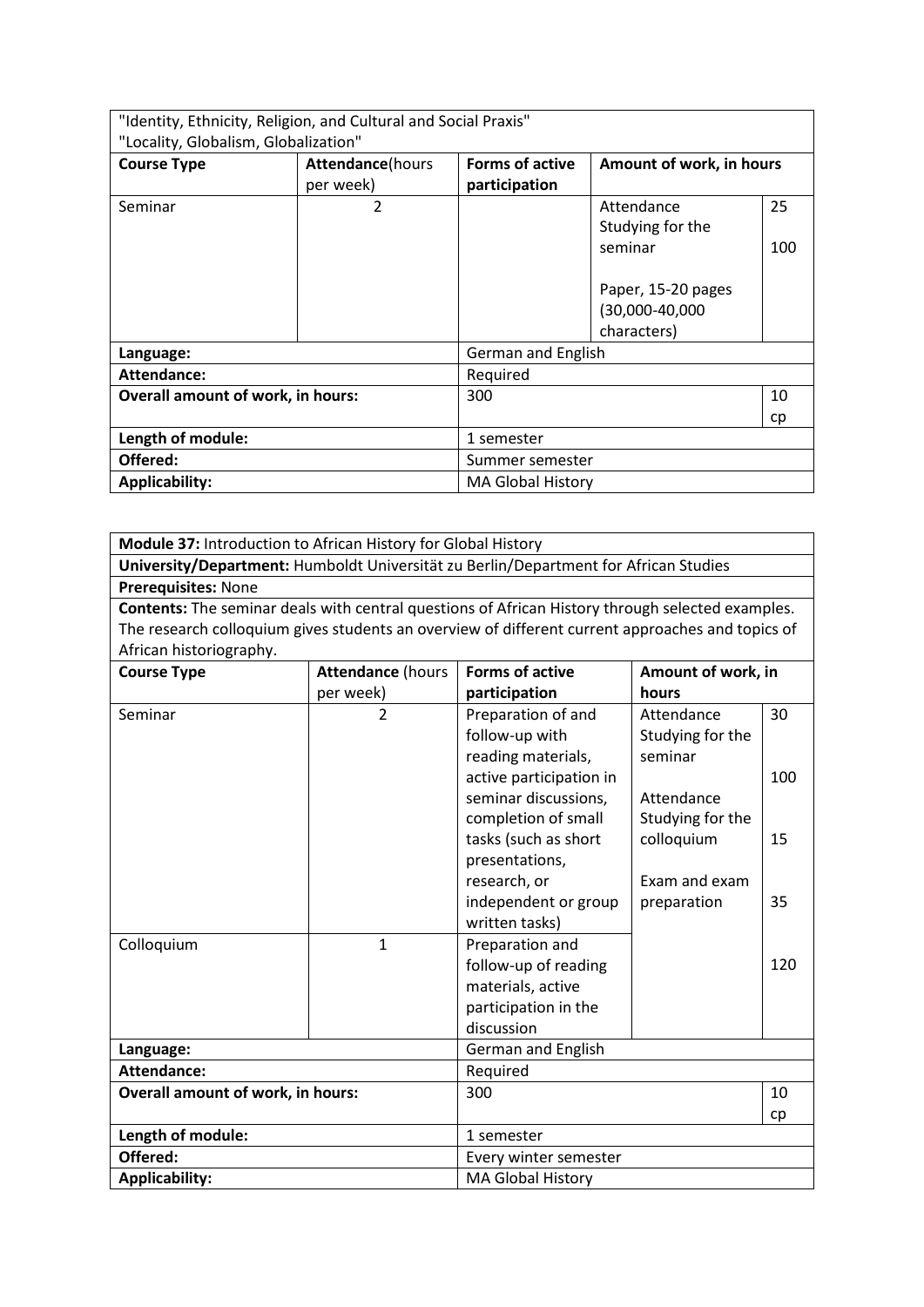#### **3. Modules Comparative Section**

a) Europe (Eastern and Western)

**Module 11b:** Early Modern History for Global History I

**University/Department:** Freie Universität Berlin/Department of History and Cultural Studies/Friedrich-Meinecke-Institute

**Prerequisites:** None

**Contents:** The lecture gives a current overview of part of an epoch or a narrow thematic field of Early Modern History. The advanced seminar is focused on a narrow topic drawn from the lecture, and students read important research, work with and interpret sources, and discuss different approaches They grasp the current state of research of a certain topic and learn to identify and implement a research question (with guidance).

| <b>Course Type</b>                       | <b>Attendance (hours</b> | <b>Forms of active</b>           | Amount of work, in |     |
|------------------------------------------|--------------------------|----------------------------------|--------------------|-----|
|                                          | per week)                | participation                    | hours              |     |
| Lecture                                  | $\overline{2}$           | Lecture notes,                   | Attendance         | 30  |
|                                          |                          | preparation and                  | Studying for the   |     |
|                                          |                          | follow-up of the                 | lecture            | 60  |
|                                          |                          | lecture through                  |                    |     |
|                                          |                          | reading                          | Attendance         |     |
| <b>Advanced Seminar</b>                  | $\overline{2}$           | Structured reading               | Studying for the   | 30  |
|                                          |                          | (as agreed upon with             | advanced           |     |
|                                          |                          | the teacher),                    | seminar            |     |
|                                          |                          | research of sources              |                    | 180 |
|                                          |                          | and terms, active                |                    |     |
|                                          |                          | participation in the             |                    |     |
|                                          |                          | advanced seminar                 |                    |     |
|                                          |                          | through oral                     |                    |     |
|                                          |                          | participation, group             |                    |     |
|                                          |                          | work, creating a                 |                    |     |
|                                          |                          | research                         |                    |     |
|                                          |                          | bibliography, written            |                    |     |
|                                          |                          | work                             |                    |     |
| Language:                                |                          | English, German where applicable |                    |     |
| <b>Attendance:</b>                       |                          | Required                         |                    |     |
| <b>Overall amount of work, in hours:</b> |                          | 300                              |                    | 10  |
|                                          |                          |                                  |                    | cp  |
| Length of module:                        |                          | 1 semester                       |                    |     |
| Offered:                                 |                          | Every winter semester            |                    |     |
| <b>Applicability:</b>                    |                          | <b>MA Global History</b>         |                    |     |

**Module 12b:** History of the 19<sup>th</sup> and 20<sup>th</sup> Century for Global History I **University/Department:** Freie Universität Berlin/Department of History and Cultural Studies/Friedrich-Meinecke-Institute

**Prerequisites:** None

**Contents:** The lecture gives a current overview of part of an epoch or a narrow thematic field of the history of the 19<sup>th</sup> and 20<sup>th</sup> centuries, their historiography, and their relevant theories and methods. The advanced seminar is focused on a narrow topic drawn from the lecture, and students read research, work with and interpret sources, and discuss different approaches. Students grasp the current state of research of a topic and learn how to identify and implement a research question (with guidance).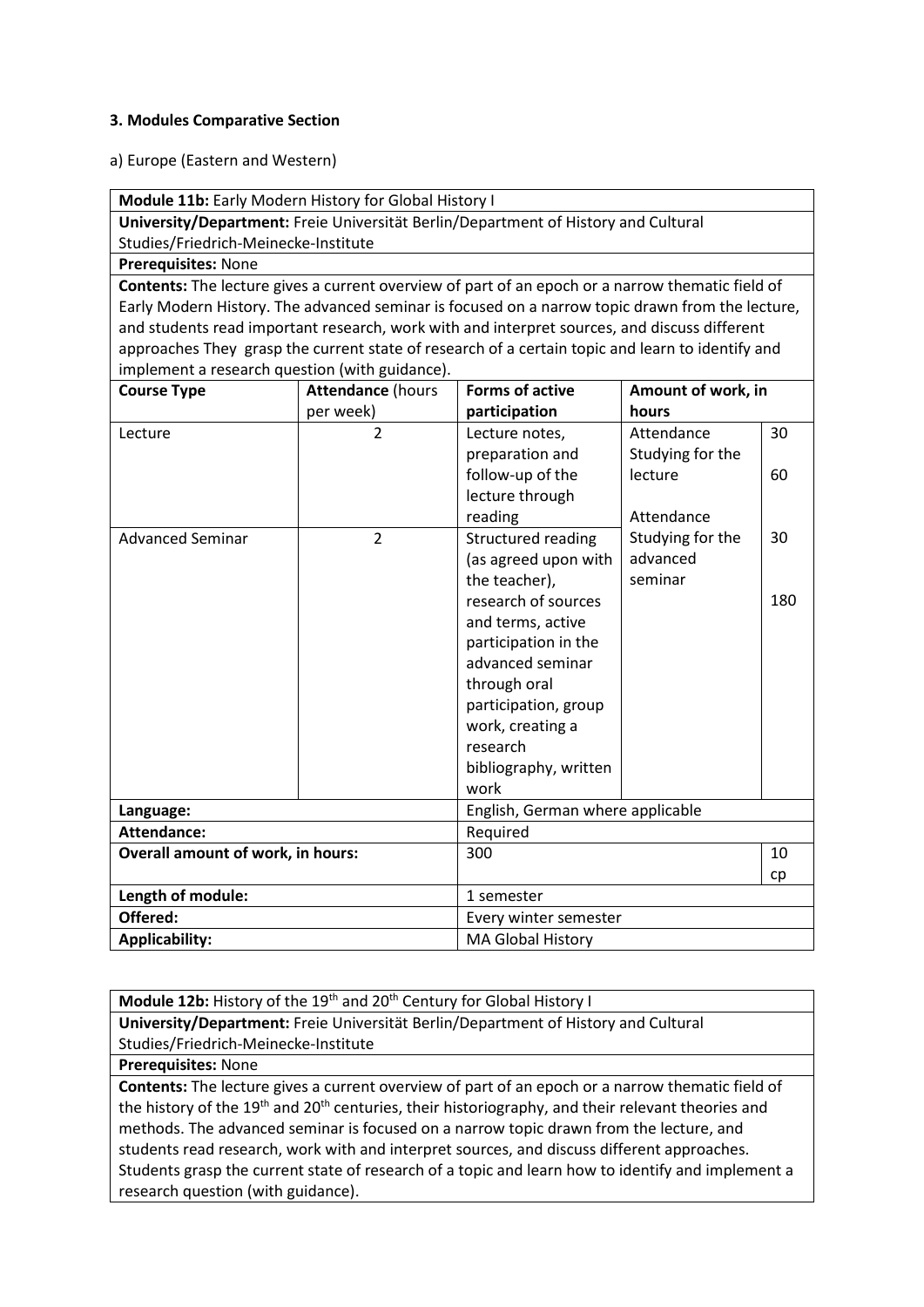| <b>Course Type</b>                       | <b>Attendance</b> | <b>Forms of active</b>           | Amount of work, in hours |     |
|------------------------------------------|-------------------|----------------------------------|--------------------------|-----|
|                                          | (hours per week)  | participation                    |                          |     |
| Lecture                                  | $\overline{2}$    | Lecture notes,                   | Attendance               | 30  |
|                                          |                   | preparation and                  | Studying for the         |     |
|                                          |                   | follow-up of the                 | lecture                  | 60  |
|                                          |                   | lecture through                  |                          |     |
|                                          |                   | reading                          | Attendance               |     |
| Advanced seminar                         | $\overline{2}$    | Structured reading               | Studying for the         | 30  |
|                                          |                   | (as agreed upon                  | advanced seminar         |     |
|                                          |                   | with the teacher),               |                          |     |
|                                          |                   | research of sources              |                          | 180 |
|                                          |                   | and terms, active                |                          |     |
|                                          |                   | participation in the             |                          |     |
|                                          |                   | advanced seminar                 |                          |     |
|                                          |                   | through oral                     |                          |     |
|                                          |                   | participation, group             |                          |     |
|                                          |                   | work, creating a                 |                          |     |
|                                          |                   | research                         |                          |     |
|                                          |                   | bibliography,                    |                          |     |
|                                          |                   | written work                     |                          |     |
| Language:                                |                   | English, German where applicable |                          |     |
| <b>Attendance:</b>                       |                   | Required                         |                          |     |
| <b>Overall amount of work, in hours:</b> |                   | 300<br>10cp                      |                          |     |
| Length of module:                        |                   | 1 semester                       |                          |     |
| Offered:                                 |                   | Every winter semester            |                          |     |
| <b>Applicability:</b>                    |                   | <b>MA Global History</b>         |                          |     |

**Module 16:** Social and Economic History of Europe, Urbanization and Industrialization **University/Department:** Humboldt Universität zu Berlin/Philosophical Faculty/Institute for Historical Studies or Freie Universität Berlin/Department of History and Cultural Studies/Friedrich-Meinecke-Institute

**Prerequisites:** None

**Contents:** The field is European economic and social history. The courses address such topics as consumer society, growth, processes of industrialization and urbanization in Europe, and globalization. In addition, they discuss the methods and theories of social and economic history, as well as the history of economic theory.

| <b>Course Type</b> | Attendance (hours | <b>Forms of active</b> | Amount of work, in hours |     |
|--------------------|-------------------|------------------------|--------------------------|-----|
|                    | per week)         | participation          |                          |     |
| Seminar            | 2                 | Written work,          | Attendance               | 30  |
|                    |                   | active                 | Independent study        |     |
|                    |                   | participation, small   | for the seminar          | 180 |
|                    |                   | tasks such as          |                          |     |
|                    |                   | research tasks,        | Attendance               |     |
|                    |                   | minutes,               | Independent study        | 39  |
|                    |                   | presentations          | for the tutorial         |     |
| Tutorial           | 2                 | Active                 |                          | 60  |
|                    |                   | participation, small   |                          |     |
|                    |                   | tasks such as          |                          |     |
|                    |                   | research tasks,        |                          |     |
|                    |                   | minutes,               |                          |     |
|                    |                   | presentations          |                          |     |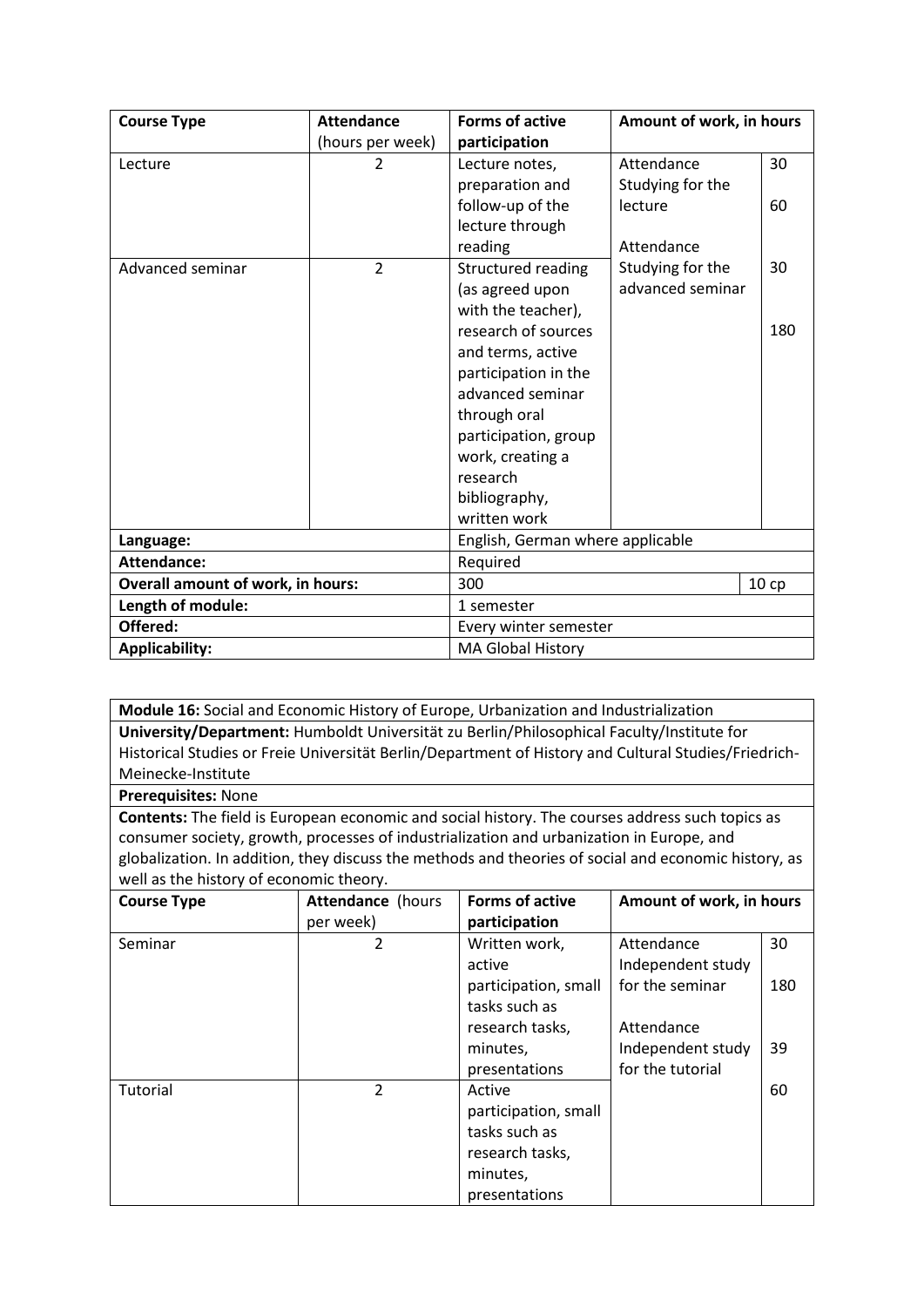| Language:                                | English                                |    |
|------------------------------------------|----------------------------------------|----|
| Attendance:                              | Required                               |    |
| <b>Overall amount of work, in hours:</b> | 300                                    | 10 |
|                                          |                                        | cp |
| Length of module:                        | 1 semester                             |    |
| Offered:                                 | Winter semester and/or summer semester |    |
| <b>Applicability:</b>                    | <b>MA Global History</b>               |    |

**Module 17:** Cultural History, History of the Religions, Intellectual History/History of Science **University/Department:** Humboldt Universität zu Berlin/Philosophical Faculty I/Institute for Historical Studies

**Prerequisites:** None

**Contents:** The module deals with questions of cultural, religious, and scientific history from a comparative perspective. The focal point is the influence of political, social, economic, religious, and cultural factors on the formation of knowledge, as well as the transfer of this knowledge between different societies. Students gain theoretical and methodological knowledge of historical comparative studies.

| <b>Course Type</b>                       | <b>Attendance</b> (hours | Forms of active<br>Amount of work, in hours |                   |      |
|------------------------------------------|--------------------------|---------------------------------------------|-------------------|------|
|                                          | per week)                | participation                               |                   |      |
| Seminar                                  | $\overline{2}$           | Written work,                               | Attendance        | 30   |
|                                          |                          | active                                      | Independent study |      |
|                                          |                          | participation, small                        | for the study     | 180  |
|                                          |                          | tasks such as                               |                   |      |
|                                          |                          | research tasks,                             | Attendance        |      |
|                                          |                          | minutes,                                    | Independent study | 30   |
|                                          |                          | presentations                               | for the tutorial  |      |
| Tutorial                                 | $\overline{2}$           | Written work,                               |                   | 60   |
|                                          |                          | active                                      |                   |      |
|                                          |                          | participation, small                        |                   |      |
|                                          |                          | tasks such as                               |                   |      |
|                                          |                          | research tasks,                             |                   |      |
|                                          |                          | minutes,                                    |                   |      |
|                                          |                          | presentations                               |                   |      |
| Language:                                |                          | English                                     |                   |      |
| <b>Attendance:</b>                       |                          | Required                                    |                   |      |
| <b>Overall amount of work, in hours:</b> |                          | 300                                         |                   | 10cp |
| Length of module:                        |                          | 1 semester                                  |                   |      |
| Offered:                                 |                          | Winter semester and/or summer semester (not |                   |      |
|                                          |                          | every semester)                             |                   |      |
| <b>Applicability:</b>                    |                          | <b>MA Global History</b>                    |                   |      |

**Module 18:** History of Dictatorships, Violence, and Conflicts **University/Department:** Humboldt Universität zu Berlin/Philosophical Faculty/Institute for Historical Studies

**Prerequisites:** None

**Contents:** The module's subject is the history of dictatorships and modern societies' history of violence and conflict. Students deal with the formation and development of despotic regimes and ethnic violence in Europe and examine these from a comparative perceptive that includes non-European dictatorships and violence during colonialization and de-colonialization. The module will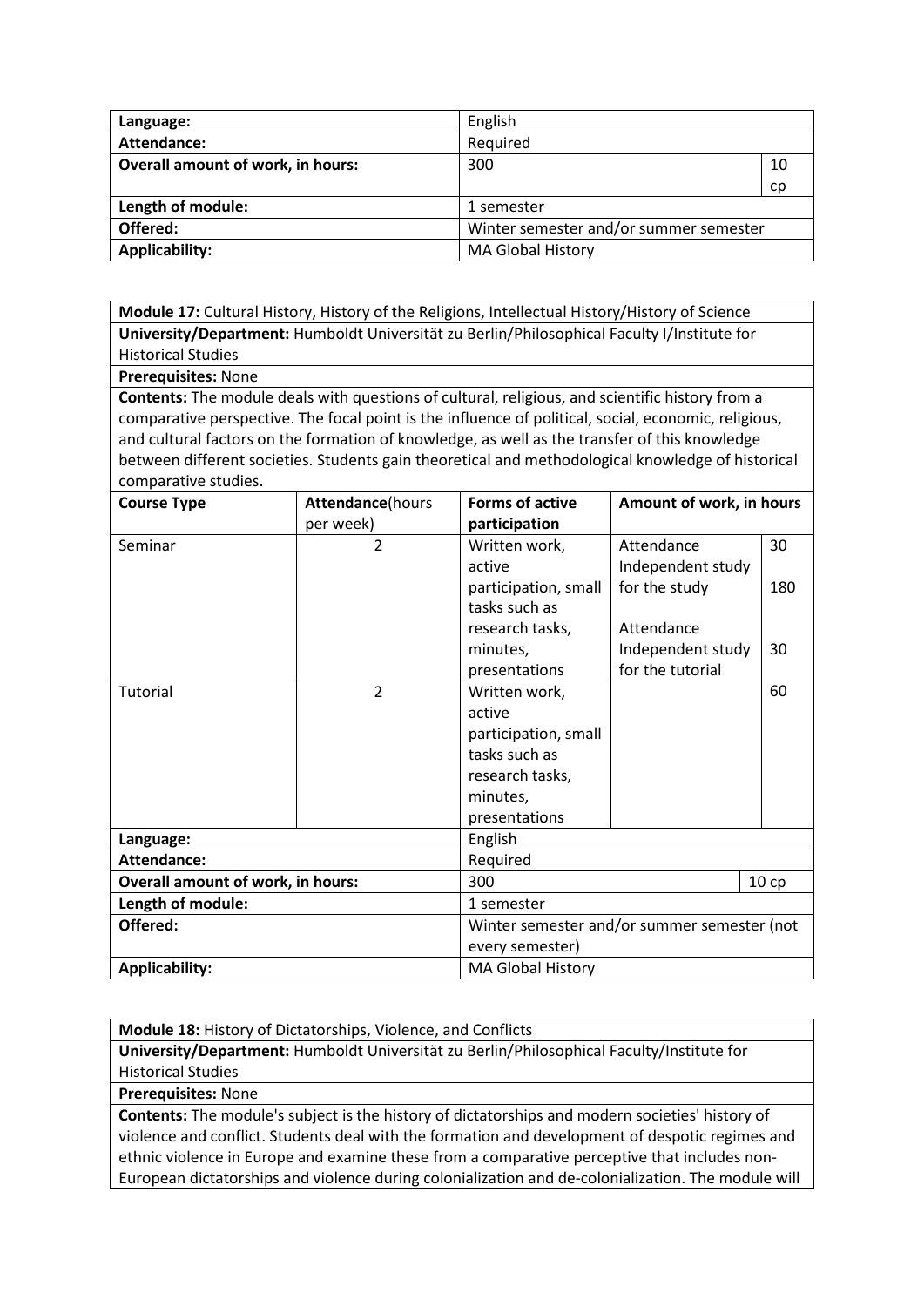focus on teaching theoretical and methodological knowledge of historical comparative studies and transfer research.

| <b>Course Type</b>                       | Attendance(hours | <b>Forms of active</b>                      | Amount of work, in |     |
|------------------------------------------|------------------|---------------------------------------------|--------------------|-----|
|                                          | per week)        | participation                               | hours              |     |
| Seminar                                  | 2                | Written work, active                        | Attendance         | 30  |
|                                          |                  | participation, small                        | Independent        |     |
|                                          |                  | tasks such as                               | study for the      | 180 |
|                                          |                  | research tasks,                             | seminar            |     |
|                                          |                  | minutes,                                    |                    |     |
|                                          |                  | presentations                               | Attendance         |     |
| Tutorial                                 | $\overline{2}$   | Written work, active                        | Independent        | 30  |
|                                          |                  | participation, small                        | study for the      |     |
|                                          |                  | tasks such as                               | tutorial           | 60  |
|                                          |                  | research tasks,                             |                    |     |
|                                          |                  | minutes,                                    |                    |     |
|                                          |                  | presentations                               |                    |     |
| Language:                                |                  | English                                     |                    |     |
| <b>Attendance:</b>                       |                  | Required                                    |                    |     |
| <b>Overall amount of work, in hours:</b> |                  | 300                                         |                    | 10  |
|                                          |                  |                                             |                    | cp  |
| Length of module:                        |                  | 1 semester                                  |                    |     |
| Offered:                                 |                  | Winter semester and/or summer semester (not |                    |     |
|                                          |                  | every semester)                             |                    |     |
| <b>Applicability:</b>                    |                  | <b>MA Global History</b>                    |                    |     |

| <b>Module 19: Colonialism and Post-Colonialism</b>                                              |                  |                        |                    |     |  |
|-------------------------------------------------------------------------------------------------|------------------|------------------------|--------------------|-----|--|
| University/Department: Humboldt Universität zu Berlin/Philosophical Faculty/Institute for       |                  |                        |                    |     |  |
| <b>Historical Studies</b>                                                                       |                  |                        |                    |     |  |
| Prerequisites: None                                                                             |                  |                        |                    |     |  |
| Contents: In this module, students deal with current approaches of colonialism research. They   |                  |                        |                    |     |  |
| examine and analyze, with academic methods and theories, processes of colonialization, colonial |                  |                        |                    |     |  |
| rule, de-colonialization, and exchange between center and periphery.                            |                  |                        |                    |     |  |
| <b>Course Type</b>                                                                              | Attendance(hours | <b>Forms of active</b> | Amount of work, in |     |  |
|                                                                                                 | per week)        | participation          | hours              |     |  |
| Seminar                                                                                         | $\overline{2}$   | Written work, active   | Attendance         | 30  |  |
|                                                                                                 |                  | participation, small   | Independent        |     |  |
|                                                                                                 |                  | tasks such as          | Study for the      | 180 |  |
|                                                                                                 |                  | research tasks,        | seminar            |     |  |
|                                                                                                 |                  | minutes,               |                    |     |  |
|                                                                                                 |                  | presentations          | Attendance         | 30  |  |
| <b>Tutorial</b>                                                                                 | $\overline{2}$   | Written work, active   | Independent        |     |  |
|                                                                                                 |                  | participation, small   | study for the      | 60  |  |
|                                                                                                 |                  | tasks such as          | tutorial           |     |  |
|                                                                                                 |                  | research tasks,        |                    |     |  |
|                                                                                                 |                  | minutes,               |                    |     |  |
|                                                                                                 |                  | presentations          |                    |     |  |
| Language:                                                                                       |                  | English                |                    |     |  |
| <b>Attendance:</b>                                                                              |                  | Required               |                    |     |  |
| Overall amount of work, in hours:                                                               |                  | 300                    |                    | 10  |  |
|                                                                                                 |                  |                        |                    | cp  |  |
| Length of module:                                                                               |                  | 1 semester             |                    |     |  |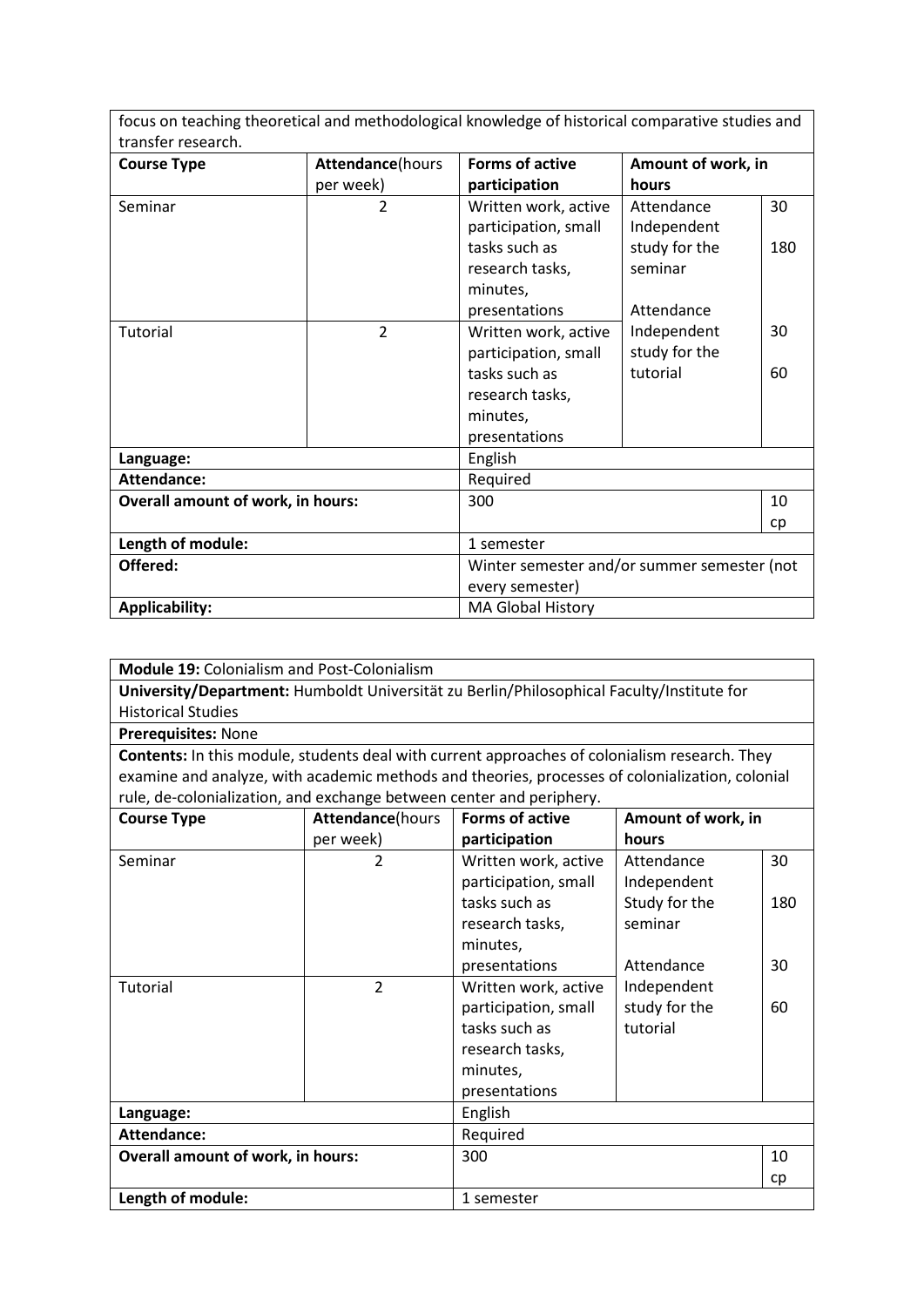| Offered:       | Winter semester and/or summer semester (not |  |
|----------------|---------------------------------------------|--|
|                | every semester)                             |  |
| Applicability: | <b>MA Global History</b>                    |  |

| <b>Module 20: Imperial Histories and Nation Building in Europe</b>                                  |                          |                                             |                    |     |
|-----------------------------------------------------------------------------------------------------|--------------------------|---------------------------------------------|--------------------|-----|
| University/Department: Humboldt Universität zu Berlin/Philosophical Faculty/Institute for           |                          |                                             |                    |     |
| <b>Historical Studies</b>                                                                           |                          |                                             |                    |     |
| Prerequisites: None                                                                                 |                          |                                             |                    |     |
| <b>Contents:</b> Students learn about theories of nationalism and the development of nation states  |                          |                                             |                    |     |
| ("nation building") in Europe. They deal with processes of inclusion and exclusion of societal      |                          |                                             |                    |     |
| groups and with social change in societies of, for example, multi-cultural great powers or European |                          |                                             |                    |     |
| nation states and their colonial spheres of influence.                                              |                          |                                             |                    |     |
| <b>Course Type</b>                                                                                  | <b>Attendance (hours</b> | <b>Forms of active</b>                      | Amount of work, in |     |
|                                                                                                     | per week)                | participation                               | hours              |     |
| Seminar                                                                                             | $\overline{2}$           | Written work, active                        | Attendance         | 30  |
|                                                                                                     |                          | participation, small                        | Independent        |     |
|                                                                                                     |                          | tasks such as                               | study for the      | 180 |
|                                                                                                     |                          | research tasks,                             | seminar            |     |
|                                                                                                     |                          | minutes,                                    |                    |     |
|                                                                                                     |                          | presentations                               | Attendance         | 30  |
| <b>Tutorial</b>                                                                                     | $\overline{2}$           | Written work, active                        | Independent        |     |
|                                                                                                     |                          | participation, small                        | study for the      | 60  |
|                                                                                                     |                          | tasks such as                               | tutorial           |     |
|                                                                                                     |                          | research tasks,                             |                    |     |
|                                                                                                     |                          | minutes,                                    |                    |     |
|                                                                                                     |                          | presentations                               |                    |     |
| Language:                                                                                           |                          | English                                     |                    |     |
| <b>Attendance:</b>                                                                                  |                          | Required                                    |                    |     |
| <b>Overall amount of work, in hours:</b>                                                            |                          | 300                                         |                    | 10  |
|                                                                                                     |                          |                                             |                    | cp  |
| Length of module:                                                                                   |                          | 1 semester                                  |                    |     |
| Offered:                                                                                            |                          | Winter semester and/or summer semester (not |                    |     |
|                                                                                                     |                          | every semester)                             |                    |     |
| <b>Applicability:</b>                                                                               |                          | <b>MA Global History</b>                    |                    |     |

**Module 21:** Migration, International and Transnational Relationships, and Europe's Relations with the Wider World

**University/Department:** Humboldt Universität zu Berlin/Philosophical Faculty/Institute for Historical Studies

**Prerequisites:** None

**Contents:** This module deals with the history of international and transnational relations of European states and societies and with the history of international organizations. The transfer of knowledge and the social and cultural relationships within Europe and between European and non-European states and societies are the focal point. Students especially academically work with and analyze the phenomenon of migration. They deal with theories and methods of the history of interconnection, transfer research, and comparative historical studies.

| <b>Course Type</b> | Attendance       | <b>Forms of active</b> | Amount of work, in hours |    |
|--------------------|------------------|------------------------|--------------------------|----|
|                    | (hours per week) | participation          |                          |    |
| Seminar            |                  | Written work, active   | l Attendance             | 30 |
|                    |                  | participation, small   |                          |    |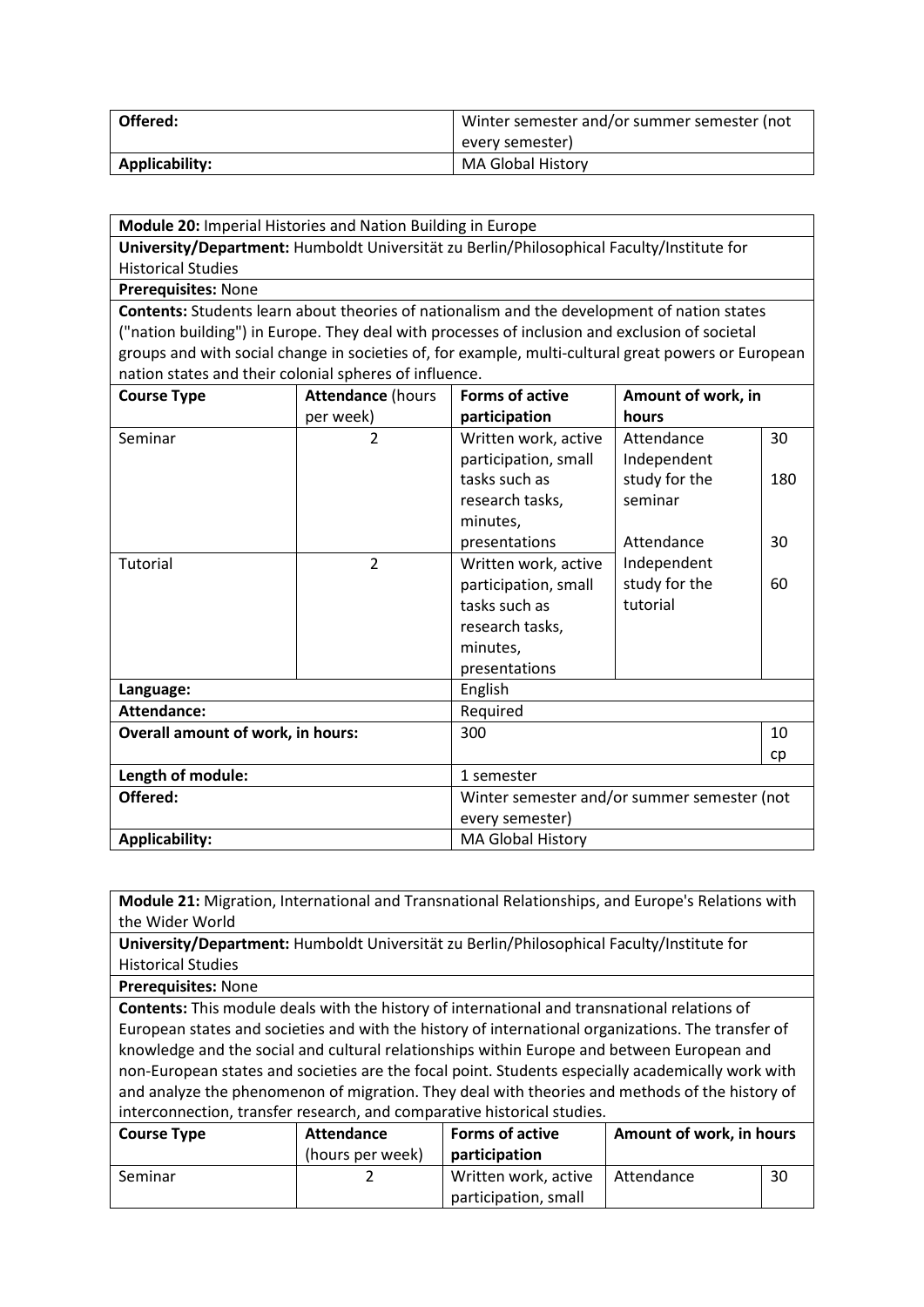|                                          |                | tasks such as                               | Independent study | 180 |
|------------------------------------------|----------------|---------------------------------------------|-------------------|-----|
|                                          |                | research tasks,                             | for the seminar   |     |
|                                          |                | minutes,                                    |                   |     |
|                                          |                | presentations                               | Attendance        | 30  |
| Tutorial                                 | $\overline{2}$ | Written work, active                        | Independent study |     |
|                                          |                | participation, small                        | for the tutorial  | 60  |
|                                          |                | tasks such as                               |                   |     |
|                                          |                | research tasks,                             |                   |     |
|                                          |                | minutes,                                    |                   |     |
|                                          |                | presentations                               |                   |     |
| Language:                                |                | English                                     |                   |     |
| Attendance:                              |                | Required                                    |                   |     |
| <b>Overall amount of work, in hours:</b> |                | 300                                         |                   | 10  |
|                                          |                |                                             |                   | cp  |
| Length of module:                        |                | 1 semester                                  |                   |     |
| Offered:                                 |                | Winter semester and/or summer semester (not |                   |     |
|                                          |                | every semester)                             |                   |     |
| <b>Applicability:</b>                    |                | <b>MA Global History</b>                    |                   |     |

# b) Latin America

| <b>Module 22b:</b> The Constitution of Latin America for Global History                             |  |  |  |  |
|-----------------------------------------------------------------------------------------------------|--|--|--|--|
| University/Department: Freie Universität Berlin/Institute for Latin American Studies                |  |  |  |  |
| Prerequisites: Portuguese or Spanish language skills on the B2 level of the Common European         |  |  |  |  |
| Framework of Reference for Language (CEFR)                                                          |  |  |  |  |
| Contents: The module deals with interpretation approaches and theories about Latin America's        |  |  |  |  |
| development, from the pre-Columbian epochs through the colonial era to the present. Focus           |  |  |  |  |
| points include cultural dynamics, social-economic transformations, and gender-specific aspects in   |  |  |  |  |
| their historical contexts. Students discuss examples of approaches drawn from social, cultural, and |  |  |  |  |

especially culture-anthropological research.

| <b>Course Type</b>                       | <b>Attendance</b>         | <b>Forms of active</b>      | Amount of work, in hours |     |
|------------------------------------------|---------------------------|-----------------------------|--------------------------|-----|
|                                          | <b>S</b> (hours per week) | participation               |                          |     |
| Introductory course                      | 2                         | Active                      | Attendance               | 30  |
|                                          |                           | participation,              | Independent study        |     |
|                                          |                           | small tasks such            | for the seminar          | 180 |
|                                          |                           | as research tasks,          |                          |     |
|                                          |                           | minutes,                    | Attendance               |     |
|                                          |                           | presentations               | Independent study        | 30  |
| Seminar                                  | $\overline{2}$            | Written work,               | for the tutorial         |     |
|                                          |                           | active                      |                          | 60  |
|                                          |                           | participation,              |                          |     |
|                                          |                           | small tasks such            |                          |     |
|                                          |                           | as research tasks,          |                          |     |
|                                          |                           | minutes,                    |                          |     |
|                                          |                           | presentations               |                          |     |
| Language:                                |                           | German, English, or Spanish |                          |     |
| Attendance:                              |                           | Required                    |                          |     |
| <b>Overall amount of work, in hours:</b> |                           | 300                         |                          | 10  |
|                                          |                           |                             |                          | cp  |
| Length of module:                        |                           | 1 semester                  |                          |     |
| Offered:                                 |                           | Every winter semester       |                          |     |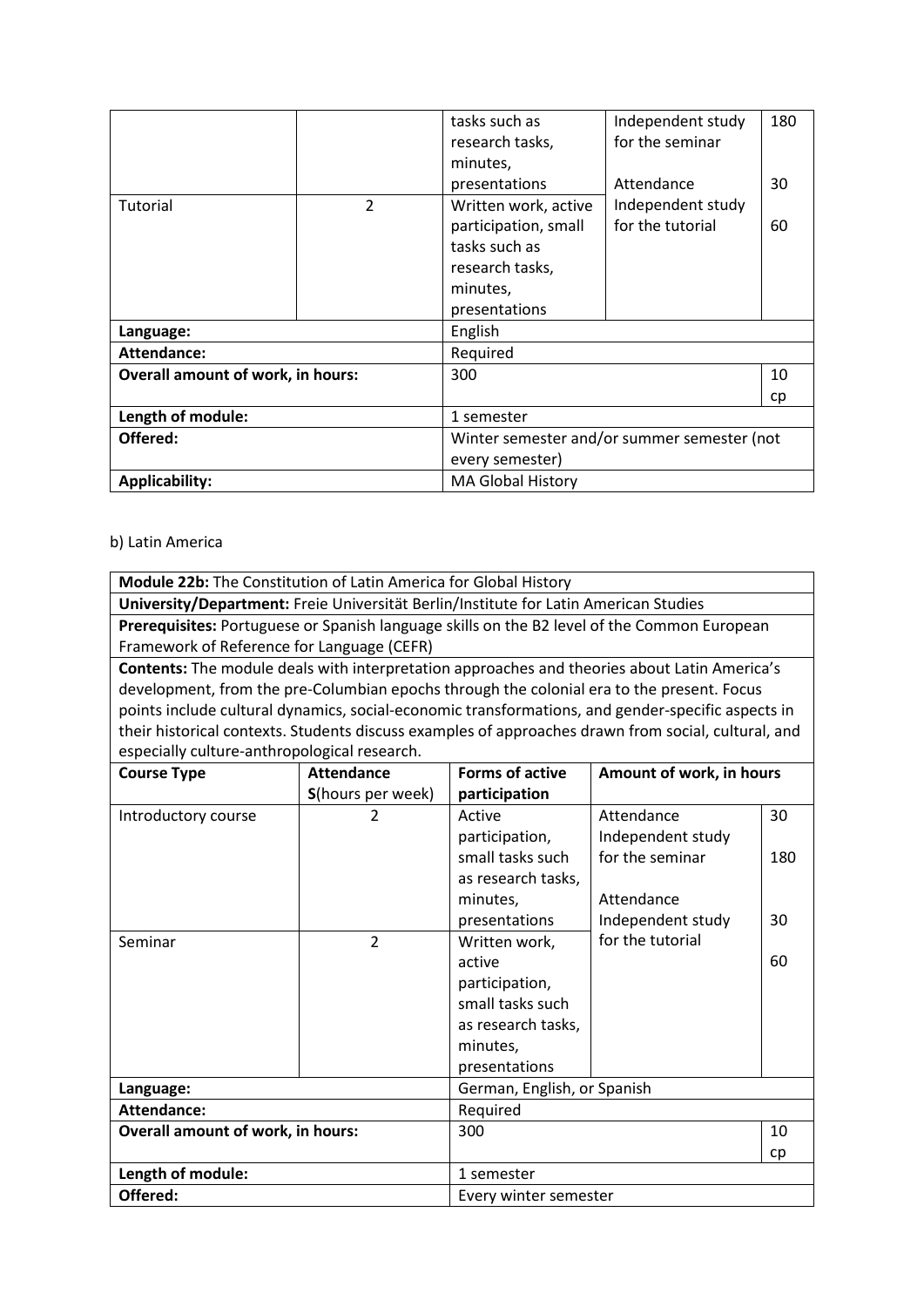| <b>Applicability:</b> | I MA Global History |
|-----------------------|---------------------|
|                       |                     |

**Module 23b:** Latin America in a Global Context for Global History

**University/Department:** Freie Universität Berlin/Institute for Latin American Studies

**Prerequisites:** Spanish language skills on the B2 level of the CEFR

**Contents:** The module deals with the changing perception of Latin America in a global context, under consideration of intercultural and gender-specific aspects. This includes the discussion of theoretical approaches to globalization, trans-regionalization, trans-nationalism, and transculturality from the perspective of Latin America. Additionally, a joint analysis of the ways Latin America was and is embedded in global-economic relations is also included. Students examine the social and economic strategies on a national and regional level in the context of global processes of change. They also analyze transnational configurations such as migration and cultural exchange. To do so and deepen their knowledge, they use case studies of local, regional, and national processes of exchange.

| <b>Course Type</b>                       | <b>Attendance (hours</b> | <b>Forms of active</b>   | Amount of work, in hours |     |
|------------------------------------------|--------------------------|--------------------------|--------------------------|-----|
|                                          | per week)                | participation            |                          |     |
| Introductory course                      | 2                        | Class discussion,        | Attendance               | 30  |
|                                          |                          | a short                  | Independent study        |     |
|                                          |                          | presentation,            | for the seminar          | 180 |
|                                          |                          | small written            |                          |     |
|                                          |                          | tasks,                   | Attendance               |     |
|                                          |                          | participation in         | Independent study        | 30  |
|                                          |                          | discussion               | for the tutorial         |     |
|                                          |                          | forums                   |                          | 60  |
| Seminar                                  | $\overline{2}$           | Class discussion,        |                          |     |
|                                          |                          | a short                  |                          |     |
|                                          |                          | presentation,            |                          |     |
|                                          |                          | small written            |                          |     |
|                                          |                          | tasks,                   |                          |     |
|                                          |                          | participation in         |                          |     |
|                                          |                          | discussion               |                          |     |
|                                          |                          | forums                   |                          |     |
| Language:                                |                          | German, English, Spanish |                          |     |
| <b>Attendance:</b>                       |                          | Required                 |                          |     |
| <b>Overall amount of work, in hours:</b> |                          | 300                      |                          | 10  |
|                                          |                          |                          |                          | cp  |
| Length of module:                        |                          | 1 semester               |                          |     |
| Offered:                                 |                          | Every winter semester    |                          |     |
| <b>Applicability:</b>                    |                          | MA Global History        |                          |     |

#### c) North America

**Module 25b:** History of American Foreign Policy for Global History

**University/Department:** Freie Universität Berlin/John F. Kennedy Institute for North American Studies

**Prerequisites:** None

**Contents:** The USA's 19<sup>th</sup> and 20<sup>th</sup> century foreign policy was influenced by the U.S.' relationship to its northern and southern neighbors on the continent, to Europe, Africa, the Near and Middle East and Asia, and to the Pacific area. On the basis of the inherent tension between globalism and regionalism, the courses on American foreign policy deal with the following dimensions: a) their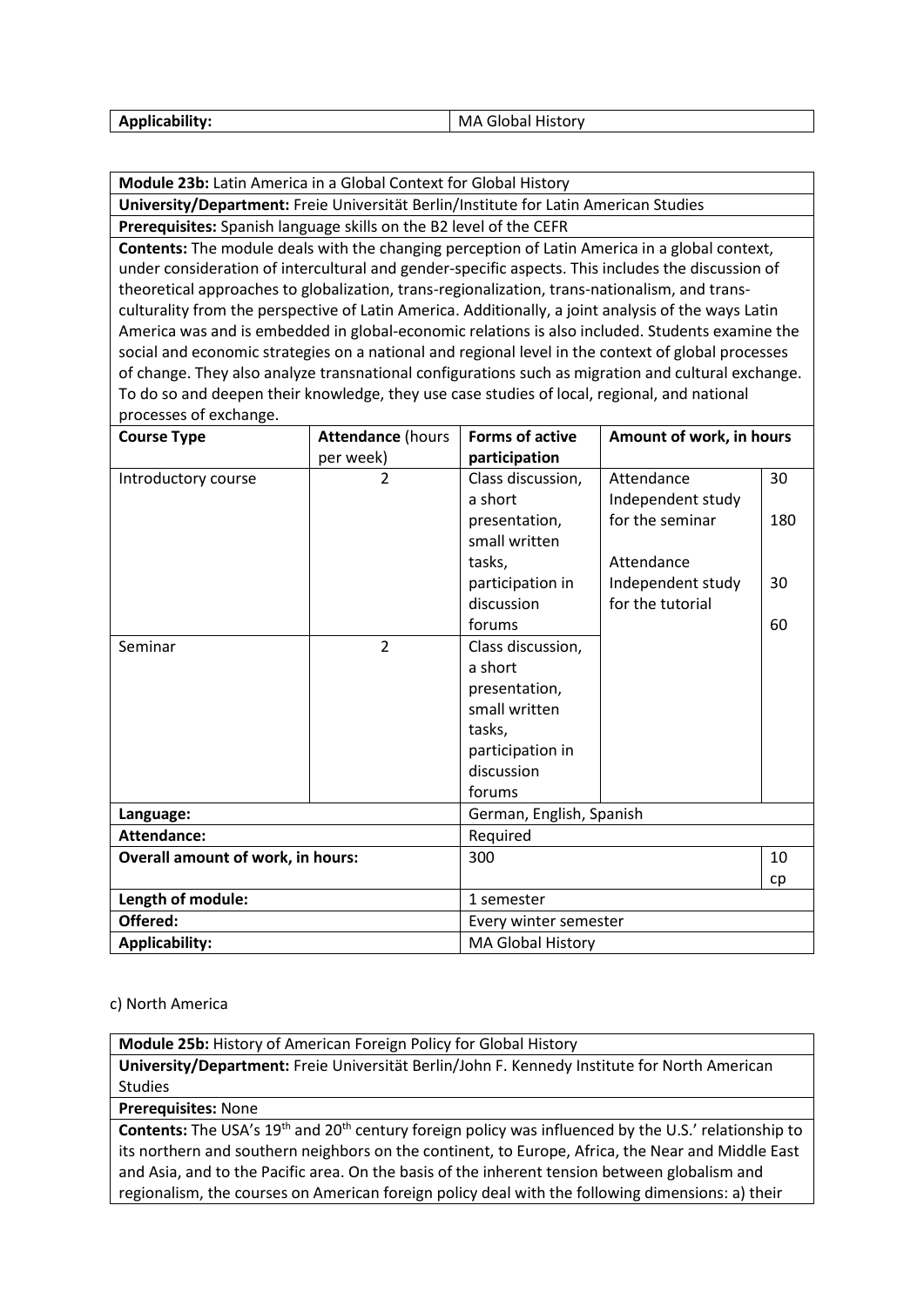historical and ideological foundations (Manifest Destiny, Monroe Doctrine, exporting democracy), b) patterns of behavior, political strategies, and decision making processes, c) processes of exchange with other regions of the world, d) the tie to international organizations and institutions, and inner-societal developments and determinants, and e) the role of the USA in international crises and conflicts. The module places a special emphasis on American-Canadian relations, and examines the foreign policy role of  $20<sup>th</sup>$  century Canada from a comparative perspective

| <b>Course Type</b>                       | <b>Attendance</b> | <b>Forms of active</b>                                                                                                                                                                                                              | Amount of work, in        |          |
|------------------------------------------|-------------------|-------------------------------------------------------------------------------------------------------------------------------------------------------------------------------------------------------------------------------------|---------------------------|----------|
|                                          | (hours per week)  | participation                                                                                                                                                                                                                       | hours                     |          |
| Introductory seminar                     | $\overline{2}$    | Active participation,<br>for example through                                                                                                                                                                                        | Attendance<br>Independent | 30       |
|                                          |                   | contributing to<br>discussions, giving<br>short presentations,                                                                                                                                                                      | study for the<br>seminar  | 180      |
|                                          |                   | leading discussions,<br>creating and                                                                                                                                                                                                | Attendance<br>Independent | 30       |
|                                          |                   | presenting thesis<br>papers, interpreting<br>sources, discussing<br>books                                                                                                                                                           | study for the<br>tutorial | 60       |
| Advanced seminar                         | $\overline{2}$    | Active participation,<br>for example through<br>contributing to<br>discussions, giving<br>short presentations,<br>leading discussions,<br>creating and<br>presenting thesis<br>papers, interpreting<br>sources, discussing<br>books |                           |          |
| Language:                                |                   | English                                                                                                                                                                                                                             |                           |          |
| <b>Attendance:</b>                       |                   | Required                                                                                                                                                                                                                            |                           |          |
| <b>Overall amount of work, in hours:</b> |                   | 300                                                                                                                                                                                                                                 |                           | 10<br>cp |
| Length of module:                        |                   | 1 semester                                                                                                                                                                                                                          |                           |          |
| Offered:                                 |                   | Every winter semester                                                                                                                                                                                                               |                           |          |
| <b>Applicability:</b>                    |                   | <b>MA Global History</b>                                                                                                                                                                                                            |                           |          |

**Module 27b:** North American Colonial History/The History of the Atlantic Region for Global History **University/Department:** Freie Universität Berlin/John F. Kennedy Institute for North American Studies

**Prerequisites:** None

**Contents:** American history of the 17<sup>th</sup> and 18<sup>th</sup> century encompasses two central research perspectives: On the one hand, it should be regarded as the history of the settlement of the American continent and as the history of the settler colonies; on the other hand, it is also essentially the history of the interplay between the importance of the colonies in the New World and the position of the people of their mother countries in Europe. In other words, it is the history of the Atlantic region. This module accounts for this double perspective. Students look at the *Alltagsgeschichte* and political history of the colonies, as well as the contemporaneous domesticpolitical and power-political, social and economic-political, and cultural contexts in the colonies and their motherlands. They often do so under consideration of the question of whether the 17<sup>th</sup>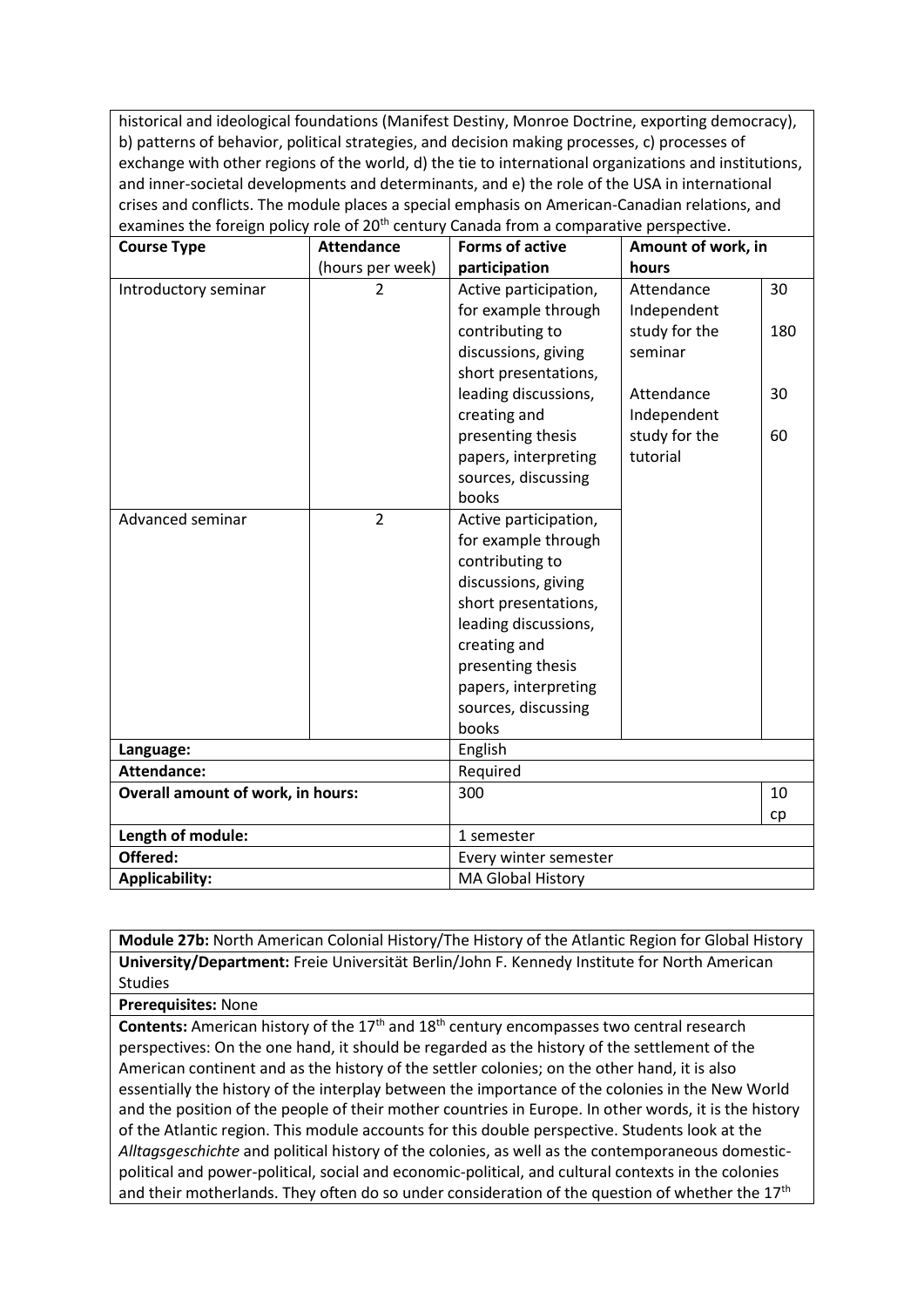and 18<sup>th</sup> century should be understood as a prologue to the American Revolution, or rather as an independent history of the colonies and their own traditions, which were continually fertilized through immigration and lastly developed, on the basis of their specific traditions, into independent states.

| <b>Course Type</b>                       | <b>Attendance (hours</b> | <b>Forms of active</b> | Amount of work, in hours |     |
|------------------------------------------|--------------------------|------------------------|--------------------------|-----|
|                                          | per week)                | participation          |                          |     |
| Introductory seminar                     | $\overline{2}$           | Active                 | Attendance               | 30  |
|                                          |                          | participation, for     | Independent study        |     |
|                                          |                          | example through        | for the seminar          | 180 |
|                                          |                          | contributing to        |                          |     |
|                                          |                          | discussions, giving    | Attendance               |     |
|                                          |                          | short                  | Independent study        | 30  |
|                                          |                          | presentations,         | for the tutorial         |     |
|                                          |                          | leading                |                          | 60  |
|                                          |                          | discussions,           |                          |     |
|                                          |                          | creating and           |                          |     |
|                                          |                          | presenting thesis      |                          |     |
|                                          |                          | papers,                |                          |     |
|                                          |                          | interpreting           |                          |     |
|                                          |                          | sources, discussing    |                          |     |
|                                          |                          | books                  |                          |     |
| Advanced seminar                         | $\overline{2}$           | Active                 |                          |     |
|                                          |                          | participation, for     |                          |     |
|                                          |                          | example through        |                          |     |
|                                          |                          | contributing to        |                          |     |
|                                          |                          | discussions, giving    |                          |     |
|                                          |                          | short                  |                          |     |
|                                          |                          | presentations,         |                          |     |
|                                          |                          | leading                |                          |     |
|                                          |                          | discussions,           |                          |     |
|                                          |                          | creating and           |                          |     |
|                                          |                          | presenting thesis      |                          |     |
|                                          |                          | papers,                |                          |     |
|                                          |                          | interpreting           |                          |     |
|                                          |                          | sources, discussing    |                          |     |
|                                          |                          | books                  |                          |     |
| Language:                                |                          | English                |                          |     |
| <b>Attendance:</b>                       |                          | Required               |                          |     |
| <b>Overall amount of work, in hours:</b> |                          | 300                    |                          | 10  |
|                                          |                          |                        |                          | cp  |
| Length of module:                        |                          | 1 semester             |                          |     |
| Offered:                                 |                          | Every winter semester  |                          |     |
| <b>Applicability:</b>                    |                          | MA Global History      |                          |     |

e) Islamic World

**Module 28b:** Insights into Islamic History for Global History **University/Department:** Freie Universität Berlin/Department of History and Cultural Studies for

Islamic Studies

**Prerequisites:** Arabic reading/writing skills at the C1 CEFR level, oral Arabic skills at the B1 CEFR level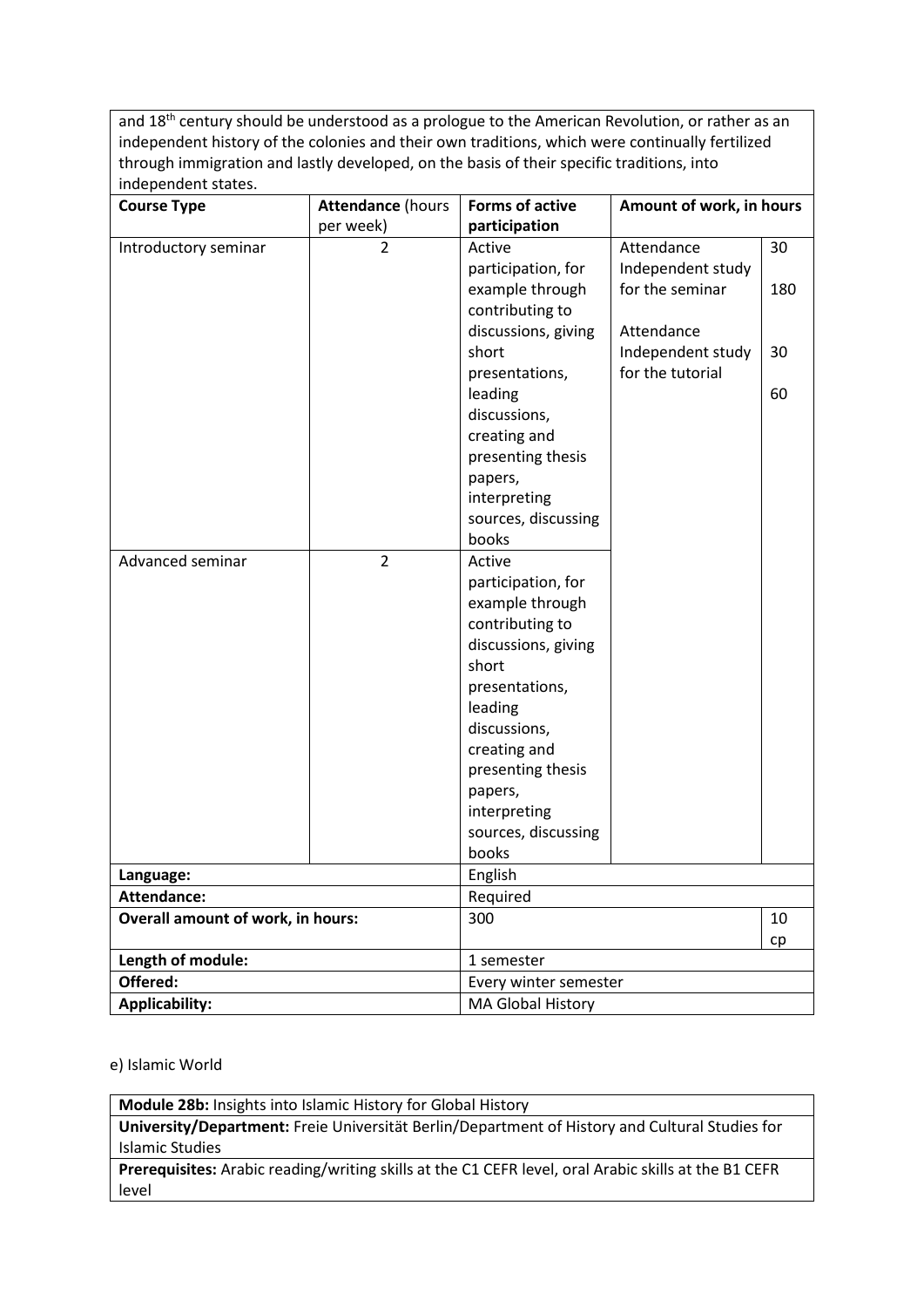**Contents:** Seminar I teaches students about the history of the Islamic world. The seminar's goal is an examination of research questions of Islamic history with a focus on the time before the late 18<sup>th</sup> century, through the use of overarching themes and selected examples from different epochs and regions. This includes aspects of cultural, social, and economic history and the emergence, development, and function of traditions and institutions. The relationships between Muslims and non-Muslims and the gender relations receive special consideration. Seminar II teaches foundational knowledge of the following thematic areas: legal history, historical and/or current legal praxis, current developments of Islamic law, current legal orders in societies influenced by Islam, and legal theory and methodology. There is a special focus on this analysis of power and gender relations.

| <b>Course Type</b>                | <b>Attendance (hours</b> | <b>Forms of active</b>   | Amount of work, in hours                       |     |
|-----------------------------------|--------------------------|--------------------------|------------------------------------------------|-----|
|                                   | per week)                | participation            |                                                |     |
| Seminar I                         | $\overline{2}$           | Seminar discussions      | Attendance                                     | 30  |
|                                   |                          | based on lesson          | Studying for                                   |     |
|                                   |                          | materials, sources       | Seminar I                                      | 60  |
|                                   |                          | and specialized          |                                                |     |
|                                   |                          | literature, written      |                                                |     |
|                                   |                          | and/or oral tasks,       | Attendance                                     | 30  |
|                                   |                          | independently or in      | Studying for                                   |     |
|                                   |                          | small groups,            | Seminar II                                     | 180 |
|                                   |                          | structured reading       |                                                |     |
| Seminar II                        | $\overline{2}$           | Seminar discussions      |                                                |     |
|                                   |                          | based on lesson          |                                                |     |
|                                   |                          | materials, sources       |                                                |     |
|                                   |                          | and specialized          |                                                |     |
|                                   |                          | literature, written      |                                                |     |
|                                   |                          | and/or oral tasks,       |                                                |     |
|                                   |                          | independently or in      |                                                |     |
|                                   |                          | small groups,            |                                                |     |
|                                   |                          | structured reading       |                                                |     |
| Language:                         |                          |                          | English, German and/or Arabic where applicable |     |
| <b>Attendance:</b>                |                          | Required                 |                                                |     |
| Overall amount of work, in hours: |                          | 300                      |                                                | 10  |
|                                   |                          |                          |                                                | cp  |
| Length of module:                 |                          | 1 semester               |                                                |     |
| Offered:                          |                          | Every winter semester    |                                                |     |
| <b>Applicability:</b>             |                          | <b>MA Global History</b> |                                                |     |

#### e) South and Southeast Asia

| Module 31b: The History of Modernization Processes in South and Southeast Asia for Global           |                          |                        |                    |    |
|-----------------------------------------------------------------------------------------------------|--------------------------|------------------------|--------------------|----|
| History                                                                                             |                          |                        |                    |    |
| University/Department: Humboldt Universität zu Berlin/Philosophical Faculty III/Institute for Asia- |                          |                        |                    |    |
| <b>Africa Studies</b>                                                                               |                          |                        |                    |    |
| Prerequisites: None                                                                                 |                          |                        |                    |    |
| <b>Contents:</b> Multiple modernities; transfer processes; exemplary work with historical topics    |                          |                        |                    |    |
| <b>Course Type</b>                                                                                  | <b>Attendance (hours</b> | <b>Forms of active</b> | Amount of work, in |    |
|                                                                                                     | per week)                | participation          | hours              |    |
| Seminar                                                                                             |                          | Reading before and     | Attendance         | 30 |
|                                                                                                     |                          | after class,           | Studying for the   |    |
|                                                                                                     |                          | completing tasks       | seminar            | 50 |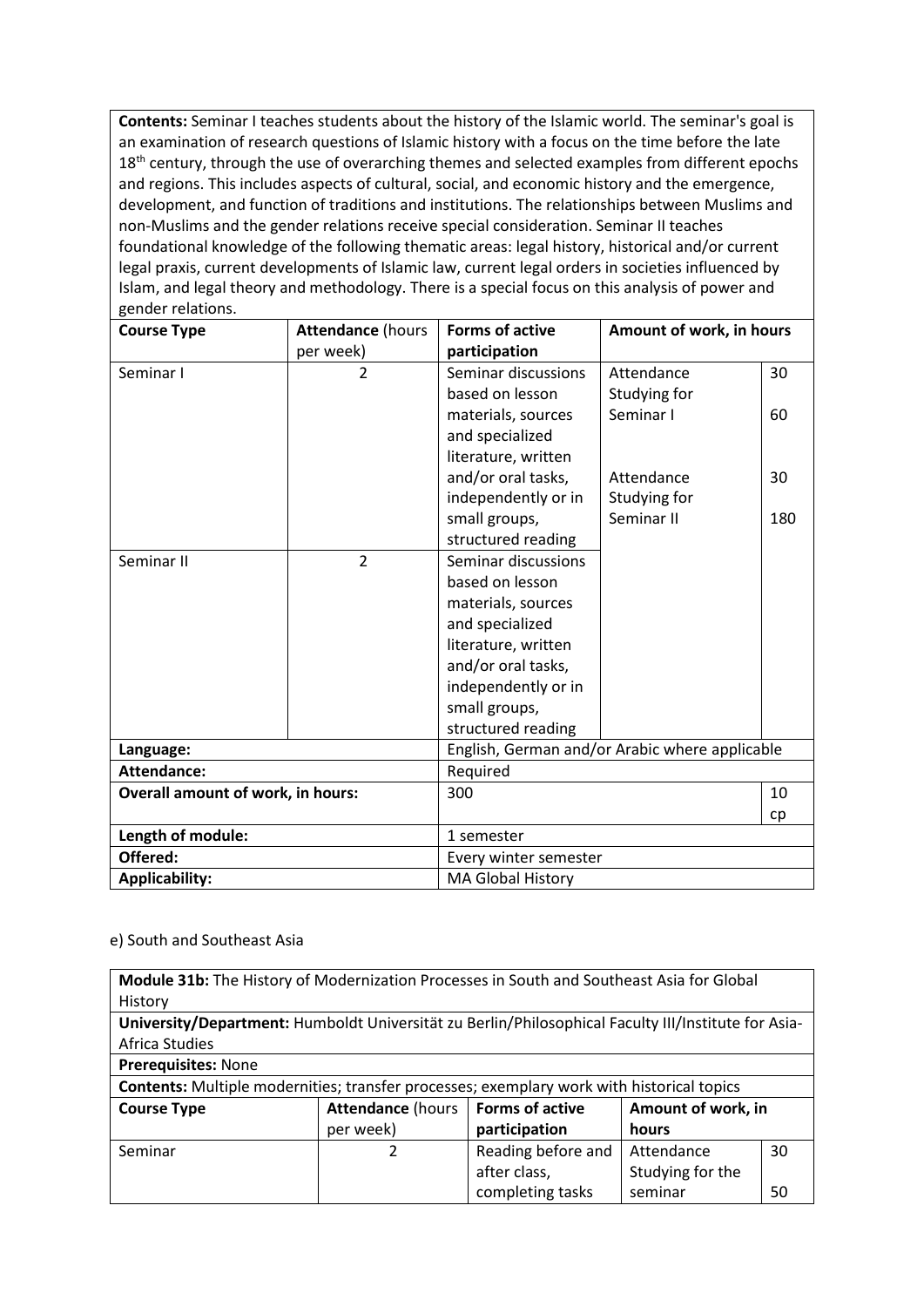| Advanced seminar                         | 2 | Active participation             |                  |     |
|------------------------------------------|---|----------------------------------|------------------|-----|
| (possibly research seminar)              |   | in the seminar, for              |                  |     |
|                                          |   | example through                  | Attendance       | 30  |
|                                          |   | archival, literary,              | seminar          |     |
|                                          |   | and internet                     | Studying for the |     |
|                                          |   | research, a                      | advanced         | 190 |
|                                          |   | presentation, a                  | seminar          |     |
|                                          |   | thesis paper, a                  |                  |     |
|                                          |   | short presentation               |                  |     |
|                                          |   | of the results,                  |                  |     |
|                                          |   | written work                     |                  |     |
| Language:                                |   | English, German where applicable |                  |     |
| Attendance:                              |   | Required                         |                  |     |
| <b>Overall amount of work, in hours:</b> |   | 300                              |                  | 10  |
|                                          |   |                                  |                  | cp  |
| Length of module:                        |   | 1 semester                       |                  |     |
| Offered:                                 |   | Every winter semester            |                  |     |
| <b>Applicability:</b>                    |   | <b>MA Global History</b>         |                  |     |

### f) East Asia

**Module 33b:** Chinese History and Culture for Global History **University/Department:** Freie Universität Berlin/Department of History and Cultural Studies/Institute for Islamic Studies **Prerequisites:** None **Contents:** Students systematically study and analyze the history and culture of China, focusing on social, political, and cultural events, processes, and traditions. On the basis of earlier knowledge of the past and the present, they deepen their knowledge of Chinese society, studying it comparatively. In addition, they consider complex cultural processes of transformation, including from the perspective of gender relations in history and the present, as well as under consideration of a critical analysis of dominating narratives. Students complete one seminar on theory-guided research and action (Seminar I) and one on questions regarding the application and problems in practice (Seminar II).

| <b>Course Type</b> | <b>Attendance (hours</b> | <b>Forms of active</b> | Amount of work, in |     |
|--------------------|--------------------------|------------------------|--------------------|-----|
|                    | per week)                | participation          | hours              |     |
| Seminar I          | 2                        | Seminar discussion     | Attendance         | 30  |
|                    |                          | based on lesson        | Studying for       |     |
|                    |                          | materials, prepared    | Seminar I          |     |
|                    |                          | reading of sources and |                    | 80  |
|                    |                          | relevant literature,   |                    |     |
|                    |                          | written and/or oral    |                    |     |
|                    |                          | tasks independently    | Attendance         | 30  |
|                    |                          | or in small groups     | Studying for       |     |
| Seminar II         | 2                        | Seminar discussion     | Seminar II         | 160 |
|                    |                          | based on lesson        |                    |     |
|                    |                          | materials, prepared    |                    |     |
|                    |                          | reading of sources and |                    |     |
|                    |                          | relevant literature,   |                    |     |
|                    |                          | written and/or oral    |                    |     |
|                    |                          | tasks, independently   |                    |     |
|                    |                          | or in small groups     |                    |     |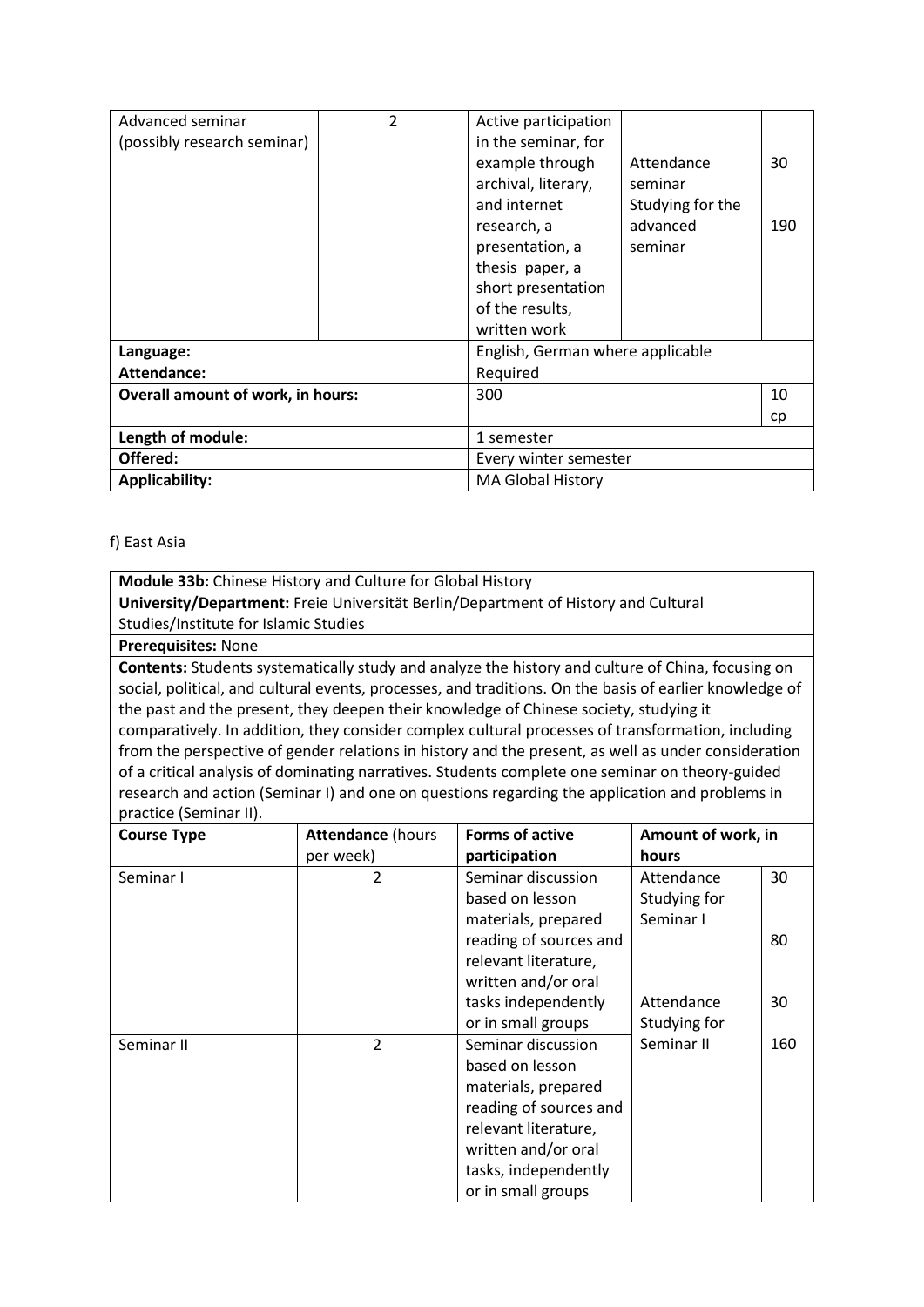| Language:                                | English, German where applicable and/or Arabic |    |
|------------------------------------------|------------------------------------------------|----|
| Attendance:                              | Required                                       |    |
| <b>Overall amount of work, in hours:</b> | 300                                            | 10 |
|                                          |                                                | cp |
| Length of module:                        | 1 semester                                     |    |
| Offered:                                 | Every winter semester                          |    |
| <b>Applicability:</b>                    | <b>MA Global History</b>                       |    |

# g) Africa

| Module 37: Introduction to African History for Global History                                    |                          |                                                |                    |     |
|--------------------------------------------------------------------------------------------------|--------------------------|------------------------------------------------|--------------------|-----|
| University/Department: Humboldt Universität zu Berlin/Philosophical Faculty                      |                          |                                                |                    |     |
| <b>III/Seminar for Africa Studies</b>                                                            |                          |                                                |                    |     |
| Prerequisites: None                                                                              |                          |                                                |                    |     |
| Contents: The seminar deals with central questions of African History through selected examples. |                          |                                                |                    |     |
| The research colloquium gives students an overview of different current approaches and topics of |                          |                                                |                    |     |
| African historiography.                                                                          |                          |                                                |                    |     |
| <b>Course Type</b>                                                                               | <b>Attendance (hours</b> | <b>Forms of active</b>                         | Amount of work, in |     |
|                                                                                                  | per week)                | participation                                  | hours              |     |
| Seminar                                                                                          | $\overline{2}$           | Preparation with and                           | Attendance         | 30  |
|                                                                                                  |                          | follow-up of reading                           | Studying for the   |     |
|                                                                                                  |                          | materials, active                              | seminar            | 80  |
|                                                                                                  |                          | participation in                               |                    |     |
|                                                                                                  |                          | seminar discussions,                           |                    |     |
|                                                                                                  |                          | completion of small                            | Attendance         | 30  |
|                                                                                                  |                          | tasks (such as short                           | Studying for the   |     |
|                                                                                                  |                          | presentations,                                 | colloquium         | 160 |
|                                                                                                  |                          | research tasks, or                             |                    |     |
|                                                                                                  |                          | independent or group                           |                    |     |
|                                                                                                  |                          | written tasks)                                 |                    |     |
| Colloquium                                                                                       | $\mathbf{1}$             | Preparation and                                |                    |     |
|                                                                                                  |                          | follow-up of reading                           |                    |     |
|                                                                                                  |                          | materials, active                              |                    |     |
|                                                                                                  |                          | participation in                               |                    |     |
|                                                                                                  |                          | discussions                                    |                    |     |
| Language:                                                                                        |                          | English, German and/or Arabic where applicable |                    |     |
| <b>Attendance:</b>                                                                               |                          | Required                                       |                    |     |
| Overall amount of work, in hours:                                                                |                          | 300                                            |                    | 10  |
|                                                                                                  |                          |                                                |                    | cp  |
| Length of module:                                                                                |                          | 1 semester                                     |                    |     |
| Offered:                                                                                         |                          | Every winter semester                          |                    |     |
| <b>Applicability:</b>                                                                            |                          | <b>MA Global History</b>                       |                    |     |

# h) Trans-regional Relevance

**Module 38:** Theory, Method, and History of Historiography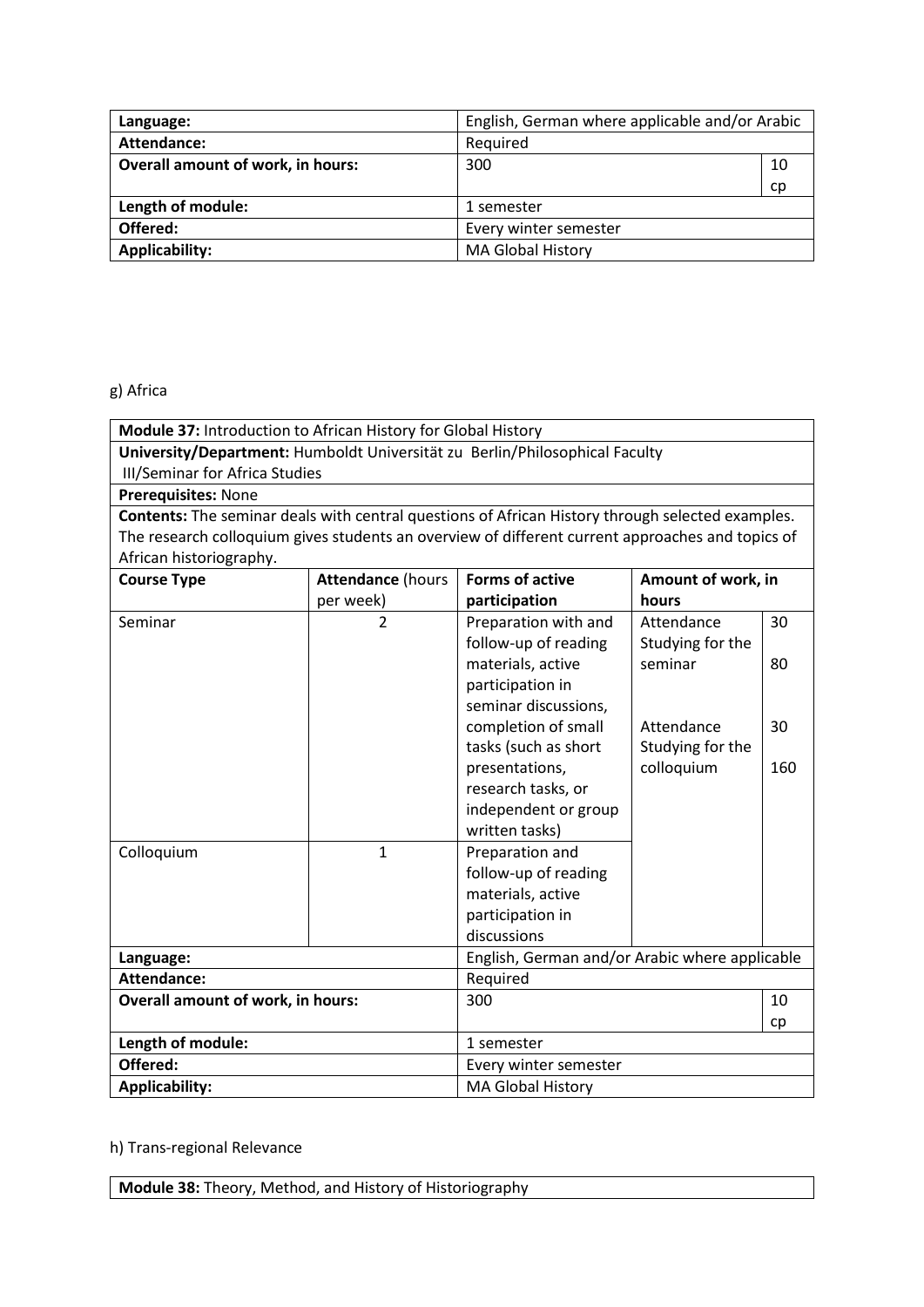**University/Department:** Freie Universität Berlin/Department of History and Cultural Studies/Friedrich Meinecke Institute

#### **Prerequisites:** None

**Contents:** The lecture deals with important trends and debates of German historical scholarship and puts these in their European and international context. It deals with stages of the scientification of historical thought and writing since the  $18<sup>th</sup>/19<sup>th</sup>$  century and discusses the decisive paradigms of 20<sup>th</sup> century's historical scholarship. This includes the formation and development of social history since the 1960s and the turn to a "new cultural history" in all its diverse varieties. While presenting the newest developments of historical scholarship, the lecture accounts for the subject's Europeanization and globalization. The lecture can be structured chronologically or systematically, oriented on problems.

The seminar takes individual topics and questions of historical-scholarly theory and debates on methods into account and studies them to deepen the students' knowledge. The seminar's goal is to help students' acquire enough knowledge to allow them to specialize themselves within the subject, to strengthen their methodological competence, and to teach them the basic questions of historical thought, such as the relationship between the past and the present and the perspective of historical examination. Through dealing with the topic in the seminar, students learn important skills, especially including analytical reading, academic discussion, research, oral presentation, and composing short academic texts.

| <b>Course Type</b>                       | <b>Attendance</b> (hours | <b>Forms of active</b>                       | Amount of work, in hours |     |
|------------------------------------------|--------------------------|----------------------------------------------|--------------------------|-----|
|                                          | per week)                | participation                                |                          |     |
| Lecture                                  | 2                        | Lecture notes,                               | Attendance               | 30  |
|                                          |                          | studying for the                             | Studying for the         |     |
|                                          |                          | lecture through                              | lecture                  | 60  |
|                                          |                          | reading material                             |                          |     |
| Seminar                                  | $\overline{2}$           | Two small written                            | Attendance               |     |
|                                          |                          | tasks, studying for                          | Studying for the         | 30  |
|                                          |                          | the seminar                                  | seminar                  |     |
|                                          |                          | through reading                              |                          | 180 |
|                                          |                          | material, research                           |                          |     |
|                                          |                          | and other tasks,                             |                          |     |
|                                          |                          | active oral                                  |                          |     |
|                                          |                          | participation in                             |                          |     |
|                                          |                          | the seminar                                  |                          |     |
| Language:                                |                          | German or English                            |                          |     |
| <b>Attendance:</b>                       |                          | Required                                     |                          |     |
| <b>Overall amount of work, in hours:</b> |                          | 300                                          |                          | 10  |
|                                          |                          |                                              |                          | cp  |
| Length of module:                        |                          | 2 semesters                                  |                          |     |
| Offered:                                 |                          | Every year, beginning in the winter semester |                          |     |
| <b>Applicability:</b>                    |                          | <b>MA Global History</b>                     |                          |     |

**Module 39:** Themes of Current Global Historical Research

**University/Department:** Freie Universität Berlin/Department of History and Cultural Studies/Friedrich Meinecke Institute/Institute for Islamic Studies/Department of East Asian Studies/Institute of Korean Studies; Institute for Latin American Studies; John F. Kennedy Institute for North American Studies and Humboldt Universität zu Berlin/Philosophical Faculty I and III/Institute for Africa and Asia Studies/Department of History

**Prerequisites:** None

**Contents:** Through presentations of current projects, themes, and questions of global history or the history of certain regions, the colloquium help students acquire insights into the current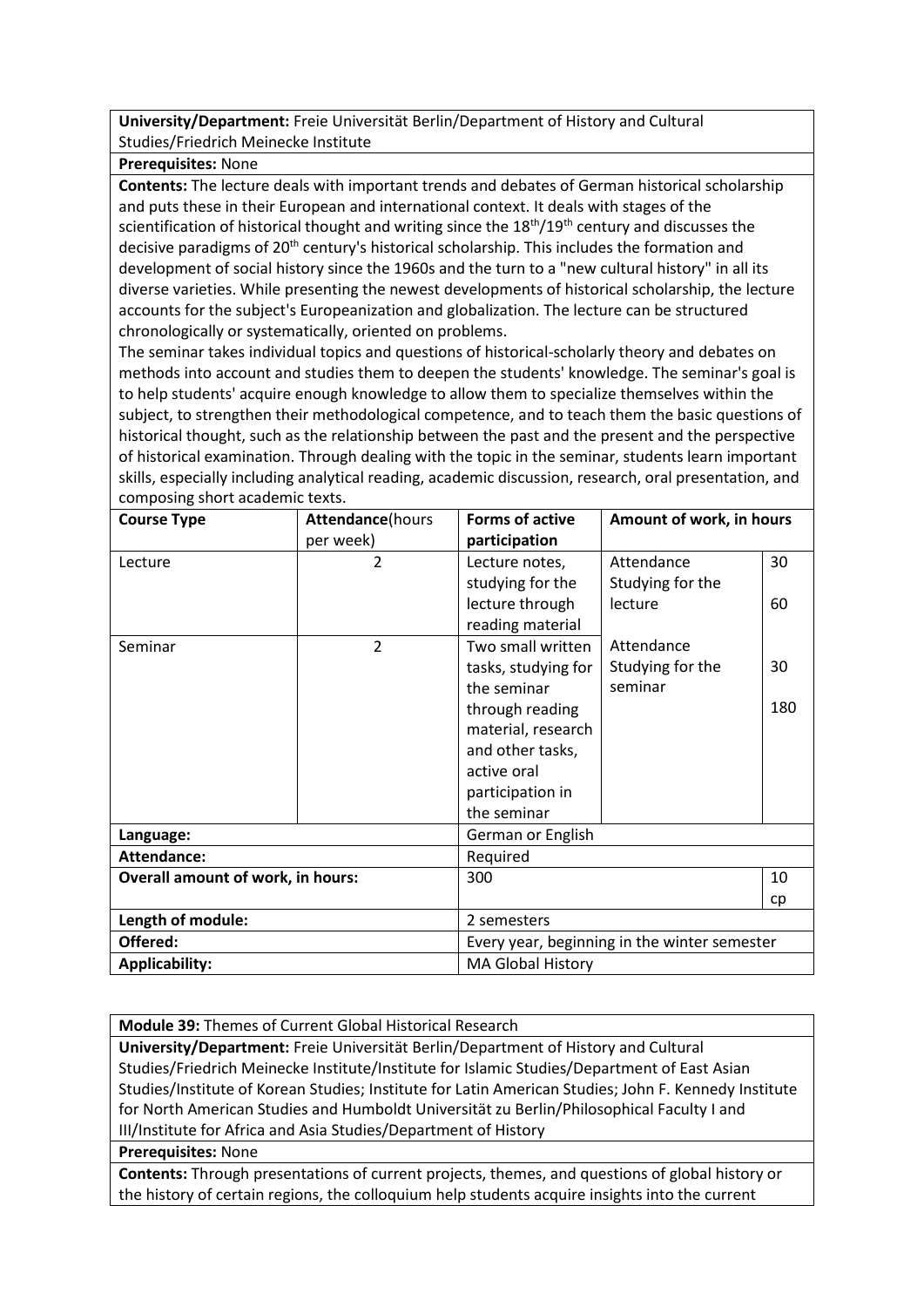research on a topic and conceptional and pragmatic reflections through realizing research projects.

| projects.<br><b>Course Type</b>          | <b>Attendance (hours</b> | <b>Forms of active</b>           | Amount of work, in hours |     |
|------------------------------------------|--------------------------|----------------------------------|--------------------------|-----|
|                                          | per week)                | participation                    |                          |     |
| Colloquium A                             | $\overline{2}$           | Active                           | Attendance               | 30  |
|                                          |                          | participation in the             | Studying for             |     |
|                                          |                          | discussion,                      | Colloquium A             | 45  |
|                                          |                          | studying for the                 |                          |     |
|                                          |                          | colloquium,                      | Attendance               |     |
|                                          |                          | complementary                    | Studying for             | 30  |
|                                          |                          | literature                       | Colloquium B             |     |
| Colloquium B                             | $\overline{2}$           | Active                           |                          | 45  |
|                                          |                          | participation in the             | Attendance               |     |
|                                          |                          | discussion,                      | Studying for             |     |
|                                          |                          | studying for the                 | Colloquium C             | 30  |
|                                          |                          | colloquium,                      |                          |     |
|                                          |                          | complementary                    |                          | 120 |
|                                          |                          | literature                       |                          |     |
| Colloquium C                             | $\overline{2}$           | Active                           |                          |     |
|                                          |                          | participation in the             |                          |     |
|                                          |                          | discussion,                      |                          |     |
|                                          |                          | studying for the                 |                          |     |
|                                          |                          | colloquium,                      |                          |     |
|                                          |                          | complementary                    |                          |     |
|                                          |                          | literature, written              |                          |     |
|                                          |                          | work                             |                          |     |
| Language:                                |                          | English, German where applicable |                          |     |
| <b>Attendance:</b>                       |                          | Required                         |                          |     |
| <b>Overall amount of work, in hours:</b> |                          | 300                              |                          | 10  |
|                                          |                          |                                  |                          | cp  |
| Length of module:                        |                          | 1 semester                       |                          |     |
| Offered:                                 |                          | Every winter semester            |                          |     |
| <b>Applicability:</b>                    |                          | <b>MA Global History</b>         |                          |     |

**Module 40:** Introduction to Regional History

**University/Department:** Freie Universität Berlin/Department of History and Cultural Studies/Friedrich Meinecke Institute/Institute of Islamic Studies/Department for East Asian Studies/Institute of Korean Studies; Institute for Latin American Studies; John F. Kennedy Institute for North American Studies, as well as the Humboldt University of Berlin/Philosophical Faculty I and III/Institute for Africa and Asia Studies/Department of History

# **Prerequisites:** None

**Contents:** Through a selected topic, the seminar deals with selected research questions, methods, and discussions about a certain region. A further course gives the students an overview of the historical development, themes, methods, and academic discussions of the selected region.

| <b>Course Type</b> | <b>Attendance (hours</b> | <b>Forms of active</b> | Amount of work, in |     |
|--------------------|--------------------------|------------------------|--------------------|-----|
|                    | per week)                | participation          | hours              |     |
| Seminar            |                          | Active                 | Attendance         | 30  |
|                    |                          | participation in the   | Studying for the   |     |
|                    |                          | discussion,            | seminar            | 160 |
|                    |                          | studying for the       |                    |     |
|                    |                          | course, including      |                    |     |